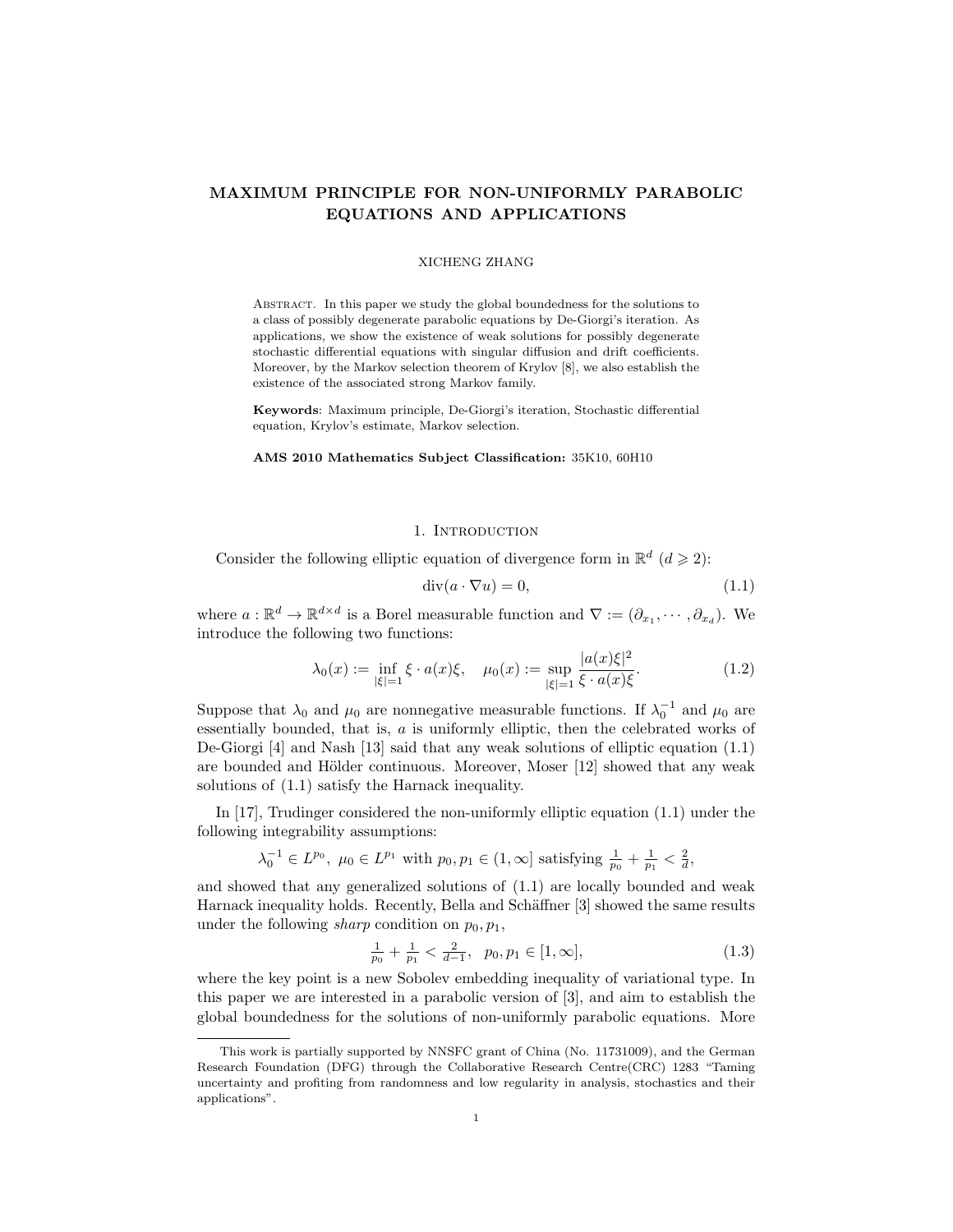precisely, we shall consider the following parabolic equation of divergence form in  $\mathbb{R}^{d+1}$ :

$$
\partial_t u = \text{div}(a \cdot \nabla u) + b \cdot \nabla u + f,\tag{1.4}
$$

where

$$
a: \mathbb{R}^{d+1} \to \mathbb{R}^{d \times d}, b: \mathbb{R}^{d+1} \to \mathbb{R}^d, f: \mathbb{R}^{d+1} \to \mathbb{R}
$$

are Borel measurable functions. As in (1.2), we introduce

$$
\lambda(x) := \inf_{t \ge 0, |\xi| = 1} \xi \cdot a(t, x)\xi, \quad \mu(x) := \sup_{t \ge 0, |\xi| = 1} \frac{|a(t, x)\xi|^2}{\xi \cdot a(t, x)\xi},\tag{1.5}
$$

and suppose that  $\lambda$  and  $\mu$  are nonnegative Borel measurable functions.

First of all we introduce the following notion of weak solutions to PDE (1.4).

**Definition 1.1.** A continuous function  $u : \mathbb{R}^{d+1} \to \mathbb{R}$  is called a Lipschitz weak (super/sub)-solution of PDE (1.4) if  $\nabla u$  is locally bounded and for any nonnegative Lipschitz function  $\varphi$  on  $\mathbb{R}^{d+1}$  with compact support,

$$
-\langle\langle u,\partial_t\varphi\rangle\rangle=(\geqslant/\leqslant)-\langle\langle a\cdot\nabla u,\nabla\varphi\rangle+\langle\langle b\cdot\nabla u,\varphi\rangle\rangle+\langle\langle f,\varphi\rangle\rangle,\tag{1.6}
$$

where  $\langle\!\langle f, g \rangle\!\rangle := \int_{\mathbb{R}} \int_{\mathbb{R}^d} f(t, x) g(t, x) \mathrm{d}x \mathrm{d}t.$ 

Throughout this paper, we fix  $p_0 \in (\frac{d}{2}, \infty]$  and  $p_1 \in [1, \infty]$  with

$$
\frac{1}{p_0} + \frac{1}{p_1} < \frac{2}{d-1},\tag{1.7}
$$

and introduce the index set

$$
\mathbb{I}_{p_0}^d := \left\{ (p, q) \in [1, \infty]^2 : \frac{1}{p} < (1 - \frac{1}{q})(\frac{2}{d} - \frac{1}{p_0}) \right\}.
$$

Using the localized space introduced in (2.3) and (2.4) below, we make the following assumptions about a and b:

- $(\mathbf{H}^a)$   $\|\lambda^{-1}\|_{p_0} + \|\mu\|_{p_1} < \infty$ , where  $\lambda, \mu$  are defined by (1.5).
- $(\mathbf{H}^b)$   $b = b_1 + b_2$ , where if  $p_0 \in (\frac{d}{2}, d]$ ,  $b_1 \equiv 0$ , and if  $p_0 > d$ ,  $b_1 \in \tilde{\mathbb{L}}_{t,x}^{q_2, p_2}$  for some  $(p_2, q_2) \in [1, \infty]^2$  with

$$
\frac{1}{2p_0} + \frac{1}{p_2} < \left(\frac{1}{2} - \frac{1}{q_2}\right)\left(\frac{2}{d} - \frac{1}{p_0}\right),\tag{1.8}
$$
\n
$$
L^{1,\infty} \text{ and } (\text{div } L) = \mathcal{L} \tilde{\mathbb{1}}^{q_3, p_3} \text{ for some } (p, q) \in \mathbb{I}^d
$$

and  $b_2 \in \widetilde{\mathbb{L}}_{x,t}^{p_1,\infty}$  and  $(\text{div}b_2)^-\in \widetilde{\mathbb{L}}_{t,x}^{q_3,p_3}$  for some  $(p_3,q_3) \in \mathbb{I}_{p_0}^d$ .

**Remark 1.2.** Note that condition (1.8) is satisfied for  $p_2 = q_2 = \infty$  if and only if  $p_0 > d$ . This is why we need to put  $b_1 \equiv 0$  for  $p_0 \le d$ . If  $p_0 = \infty$ , i.e., a has a lower bound, condition (1.8) reduces to the usual one  $\frac{d}{p_2} + \frac{2}{q_2} < 1$ , and

$$
\mathbb{I}_{\infty}^{d} = \left\{ (p, q) \in [1, \infty]^2 : \frac{d}{p} + \frac{2}{q} < 2 \right\}.
$$

For simplicity of notations, we introduce the following parameter set

$$
\Theta := \left(d, p_i, q_i, \|\lambda^{-1}\|_{p_0}, \|\mu\|_{p_1}, \|\phi_1\|_{\widetilde{\mathbb{L}}_{t,x}^{q_2, p_2}}, \|\phi_2\|_{\widetilde{\mathbb{L}}_{x,t}^{p_1,\infty}}, \|\text{(div} \, b_2)^-\|_{\widetilde{\mathbb{L}}_{t,x}^{q_3, p_3}}\right). \tag{1.9}
$$

The main aim of this paper is to prove the following apriori estimate.

**Theorem 1.3.** Under  $(\mathbf{H}^a)$  and  $(\mathbf{H}^b)$ , for any  $f \in \widetilde{\mathbb{L}}_{t,x}^{q_4,p_4}$  with  $(p_4, q_4) \in \mathbb{I}_{p_0}^d$  and for any  $T > 0$ , there exists a constant  $C = C(T, \Theta, p_4, q_4) > 0$  such that for any Lipschitz weak solution u of PDE (1.4) in  $\mathbb{R}^{d+1}$  with  $u(t)|_{t\leq0}\equiv0$ ,

$$
||u||_{L^{\infty}([0,T]\times\mathbb{R}^d)} + ||u\mathbf{1}_{[0,T]}||_{\widetilde{\mathscr{V}}} \leq C||f\mathbf{1}_{[0,T]}||_{\widetilde{\mathbb{L}}_{t,x}^{q_1,p_4}},\tag{1.10}
$$

where  $\widetilde{\mathcal{V}}$  is defined by (3.2) below.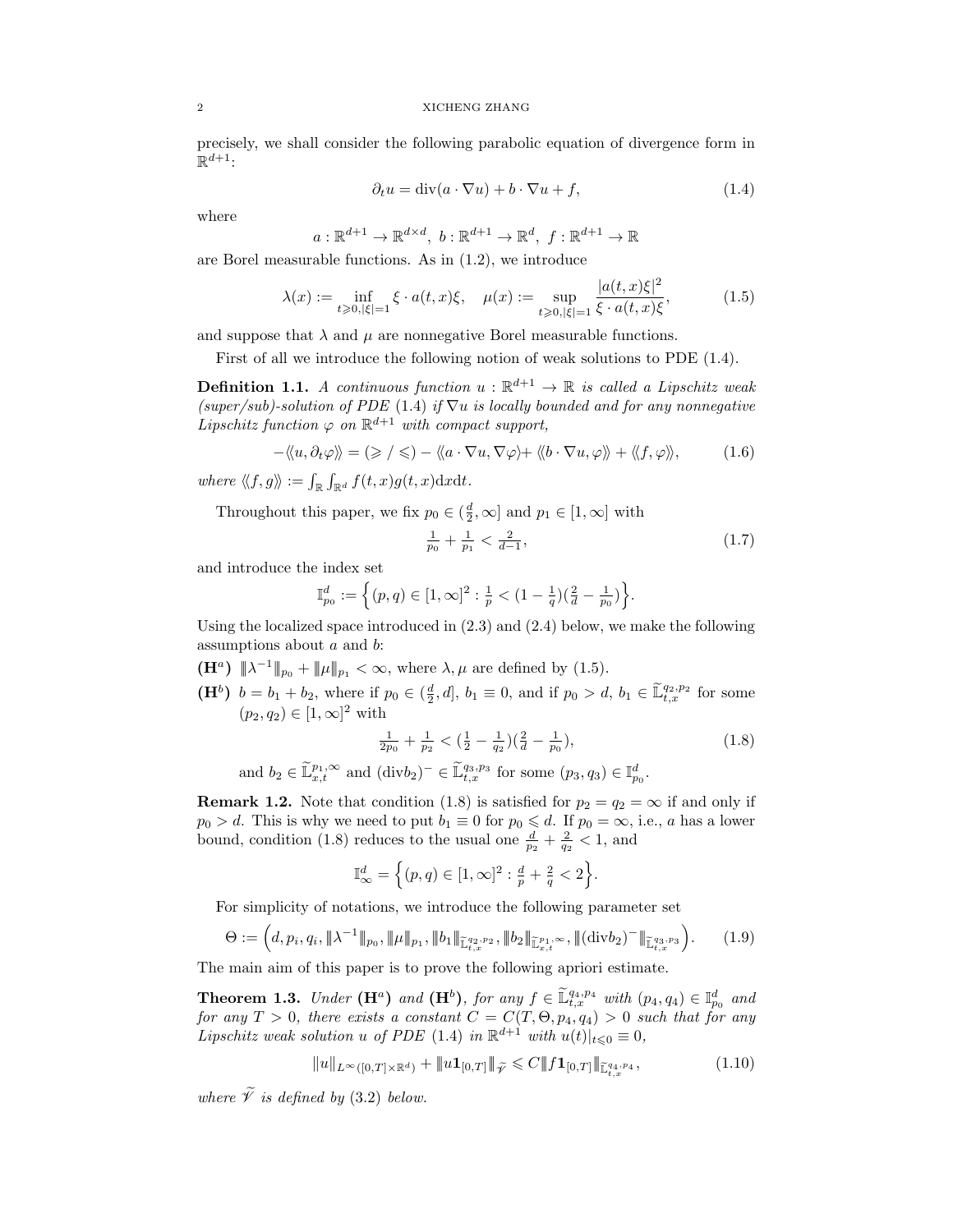Consider the following heat equation with divergence free drift b:

$$
\partial_t u = \Delta u + b \cdot \nabla u + f, \ u(t)|_{t \leq 0} = 0. \tag{1.11}
$$

The following apriori global boundedness estimate is an easy consequence of Theorem 1.3, which seems to be new.

**Corollary 1.4.** Let  $b \in \tilde{\mathbb{L}}_{x,t}^{p,\infty}$  with div $b = 0$ , where  $p \in [1,\infty] \cap (\frac{d-1}{2},\infty]$ . For any  $T > 0$  and  $f \in \tilde{\mathbb{L}}_{t,x}^{q',p'}$ , where  $p', q' \in [1,\infty]$  satisfy  $\frac{d}{p'} + \frac{2}{q'} < 2$ , there exists a constant  $C > 0$  only depending on  $T, d, p, p', q'$  and  $||b||_{\mathbb{L}^{p,\infty}_{x,t}}$  such that for any Lipschitz weak solution u of  $(1.11)$ ,

$$
||u||_{L^{\infty}([0,T]\times\mathbb{R}^d)} \leq C||f\mathbf{1}_{[0,T]}\|_{\widetilde{\mathbb{L}}_{t,x}^{q',p'}}.
$$
\n(1.12)

**Remark 1.5.** Note that when  $\frac{d}{p} + \frac{2}{g} < 2$  and  $b \in \tilde{\mathbb{L}}_{t,x}^{q,p}$  with div $b = 0$ , it is well known that  $(1.12)$  holds (cf. [14], [19]). When b does not depend on t, the current condition  $p > \frac{d-1}{2}$  in Corollary 1.4 is clearly better than  $p > \frac{d}{2}$ .

In [3], the local boundedness of generalized solutions of elliptic equations is used to establish the  $L^{\infty}$ -sublinearity of the corrector in stochastic homogenization in non-uniformly case, which is a key step of proving quenched invariance principle for random walks [1]. As in [3] and [2], Theorem 1.3 could be used to showing a quenched invariance principle for random walks in time-dependent ergodic environment. This is not the purpose of the present paper, and will be studied in future.

As one application of the global boundedness estimate (1.10), we shall establish the existence of weak solutions to possibly degenerate SDEs with singular diffusion and drift coefficients in this paper. Consider the following SDE: √

$$
dX_t = \sqrt{2\sigma(t, X_t)}dW_t + b(t, X_t)dt, \quad X_0 = x,
$$
\n(1.13)

where  $W$  is a  $d$ -dimensional standard Brownian motion on some stochastic basis  $(\Omega, \mathscr{F}, \mathbb{P}; (\mathscr{F}_t)_{t \geq 0})$  and  $\sigma : \mathbb{R}_+ \times \mathbb{R}^d \to \mathbb{R}^d \otimes \mathbb{R}^d$  and  $b : \mathbb{R}_+ \times \mathbb{R}^d \to \mathbb{R}^d$  are Borel measurable functions. Note that the generator of SDE (1.13) is given by

$$
\mathscr{L}_t^{\sigma,b} f(x) = (\sigma^{ik} \sigma^{jk})(t,x) \partial_i \partial_j f(x) + b^j(t,x) \partial_j f(x).
$$

Here and after we shall use the usual Einstein convention for summation: an index appearing twice in a product will be summed automatically.

It is well known that if  $\sigma$  and  $b$  are Lipschitz continuous in x uniformly in t, then SDE (1.13) admits a unique strong solution. When  $\sigma$  is bounded measurable and uniformly elliptic and  $b \in L^{d+1}(\mathbb{R}_+ \times \mathbb{R}^d)$ , recently, Krylov [11] showed the existence of weak solutions to SDE (1.13) (see [10] for bounded measurable drift b). When  $\sigma$  is the identity matrix and b is divergence free and belongs to  $\widetilde{\mathbb{L}}_{t,x}^{q,p}$  for some  $p, q \in [1, \infty]$ with  $\frac{d}{p} + \frac{2}{q} < 2$ , utilizing the like-estimate (1.12), in a joint work [19] with G. Zhao, we showed the existence of weak solutions to SDE (1.13). In particular, the stochastic Lagrangian trajectories associated with Leray's solutions of 3D-Navier-Stokes equations are constructed. However, when diffusion coefficient  $\sigma$  is possibly degenerate or singular, and b is irregular (saying only bounded measurable), to the author's knowledge, it seems that there are few results about the existence of solutions to SDE (1.13) except for [18]. To show the existence of weak solutions, the key step is to prove the following estimate of Krylov's type: for any  $(p, q) \in \mathbb{I}_{p_0}^d$ ,

$$
\mathbb{E}\left(\int_{0}^{t} f(s, X_{s}) \, \mathrm{d}s\right) \leqslant C \|f\|_{\widetilde{\mathbb{L}}_{t,x}^{q,p}}.\tag{1.14}
$$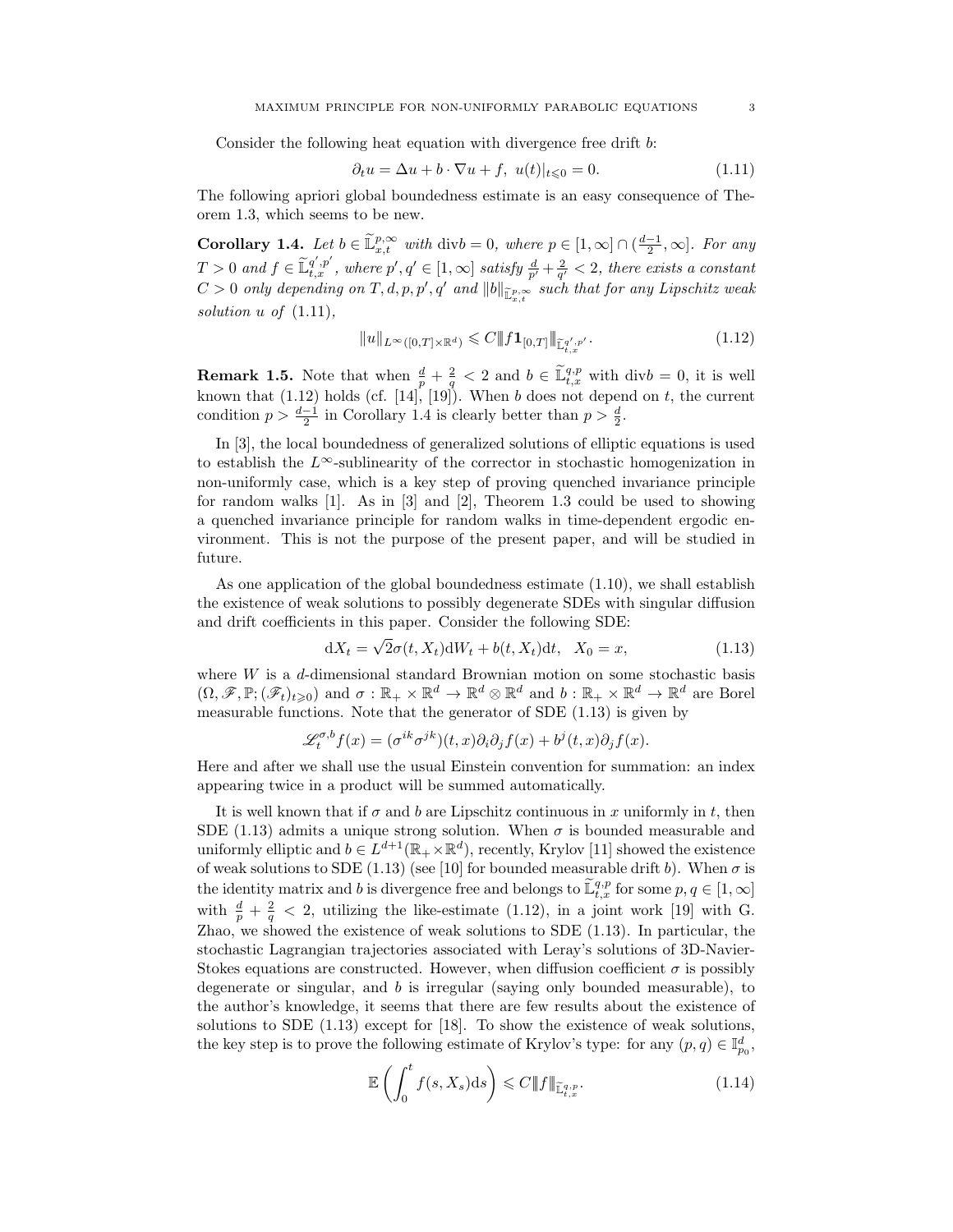Note that if we let  $a = \sigma \sigma^*$ , then  $\mathscr{L}_t^{\sigma,b}$  can be written as the divergence form:

$$
\mathscr{L}_t^{\sigma,b} f(x) = \partial_i (a^{ij}(t,\cdot)\partial_j f)(x) + (b^j - \partial_i a^{ij})(t,x)\partial_j f(t,x).
$$

Under suitable conditions,  $(1.14)$  will be a consequence of Itô's formula and  $(1.10)$ (see Theorem 4.3 below).

Although we can show the existence of weak solutions for SDE (1.13) with singular coefficients, in many cases, the uniqueness is not easily obtained and even does not hold for SDEs with measurable coefficients. In 1973, N.V. Krylov [9] proved a Markov selection theorem from the family of solutions of SDE  $(1.13)$  when b and  $\sigma$  are bounded continuous. His method was presented in a different way in [16, Chapter 12]. For applications in SPDEs, we refer to [5] and [6]. Here we shall follow Stroock and Varadhan's method [16] to select a strong Markovian solution for SDEs (1.13) with singular coefficients when the uniqueness is not applicable.

We would like to mention the following examples to illustrate our main results obtained in Sections 4 and 5.

**Example 1.6.** Let  $d = 3$  and  $\mathbf{u}(t, x)$  be any Leray solutions of 3D-Navier-Stokes equations. Consider the following SDEs:

$$
dX_{t,s} = \sqrt{2}dW_t + \mathbf{u}(t, X_{t,s})dt, \ t \geq s \geq 0, \ X_{s,s} = x \in \mathbb{R}^3.
$$

In [19], the existence of weak solutions is obtained to the above SDE. By [19, Theorem 1.1] and Theorem 5.5 below, one can select a family of probability measures  $(\mathbb{P}_{s,x})_{(s,x)\in\mathbb{R}_+\times\mathbb{R}^3}$  on the continuous function space  $\mathbb C$  so that for each  $(s,x)\in\mathbb R$  $\mathbb{R}_+ \times \mathbb{R}^3$ ,  $\mathbb{P}_{s,x}$  solves the martingale problem associated to the above SDE, and  $(\mathbb{P}_{s,x})_{(s,x)\in\mathbb{R}_+\times\mathbb{R}^3}$  forms a time-inhomoegenous strong Markovian family.

**Example 1.7.** Let  $d \ge 3$  and  $\alpha \in (0, (\frac{d}{2} - 1) \wedge (\frac{1}{2} + \frac{1}{d-1}))$ ,  $\beta \in (0, 2\alpha)$ . For any  $\lambda \geq 0$  and  $x \in \mathbb{R}^d$ , the following SDE admits a unique strong solution (see Proposition 6.2 below):

$$
dX_t = |X_t|^{-\alpha} dW_t + \lambda X_t |X_t|^{-\beta - 1} dt, \quad X_0 = x.
$$

Note that the starting point can be zero.

This paper is organized as follows: In Section 2, we prove a time-dependent variational embedding theorem, which in particular extends the result obtained in [3]. In Section 3, we prove our main Theorem 1.3 by De-Giorgi's iteration (cf. [4]). In Section 4, we apply our main result to SDEs with rough coefficients. In Section 5, we use Krylov's Markov selection theorem to select a strong Markov family from the weak solution family. In Section 6, we present two examples to illustrate our result. In the appendix, we recall some results about the regular conditional probability distribution (abbreviated as r.c.p.d.) as well as the abstract time-inhomoegenous strong Markov selection theorem.

Throughout this paper, we use the following conventions: The letter  $C = C(\cdots)$ denotes a constant, whose value may change in different places, and which is increasing with respect to its argument. We also use  $A \leq B$  to denote  $A \leq CB$  for some unimportant constant  $C > 0$ .

## 2. Preliminaries

Let  $\mathscr{D} := C_c^{\infty}(\mathbb{R}^{d+1})$  be the space of all smooth functions in  $\mathbb{R}^{d+1}$  with compact supports and  $\mathscr{D}'$  the dual space of  $\mathscr{D}$ , which is also called the distribution space.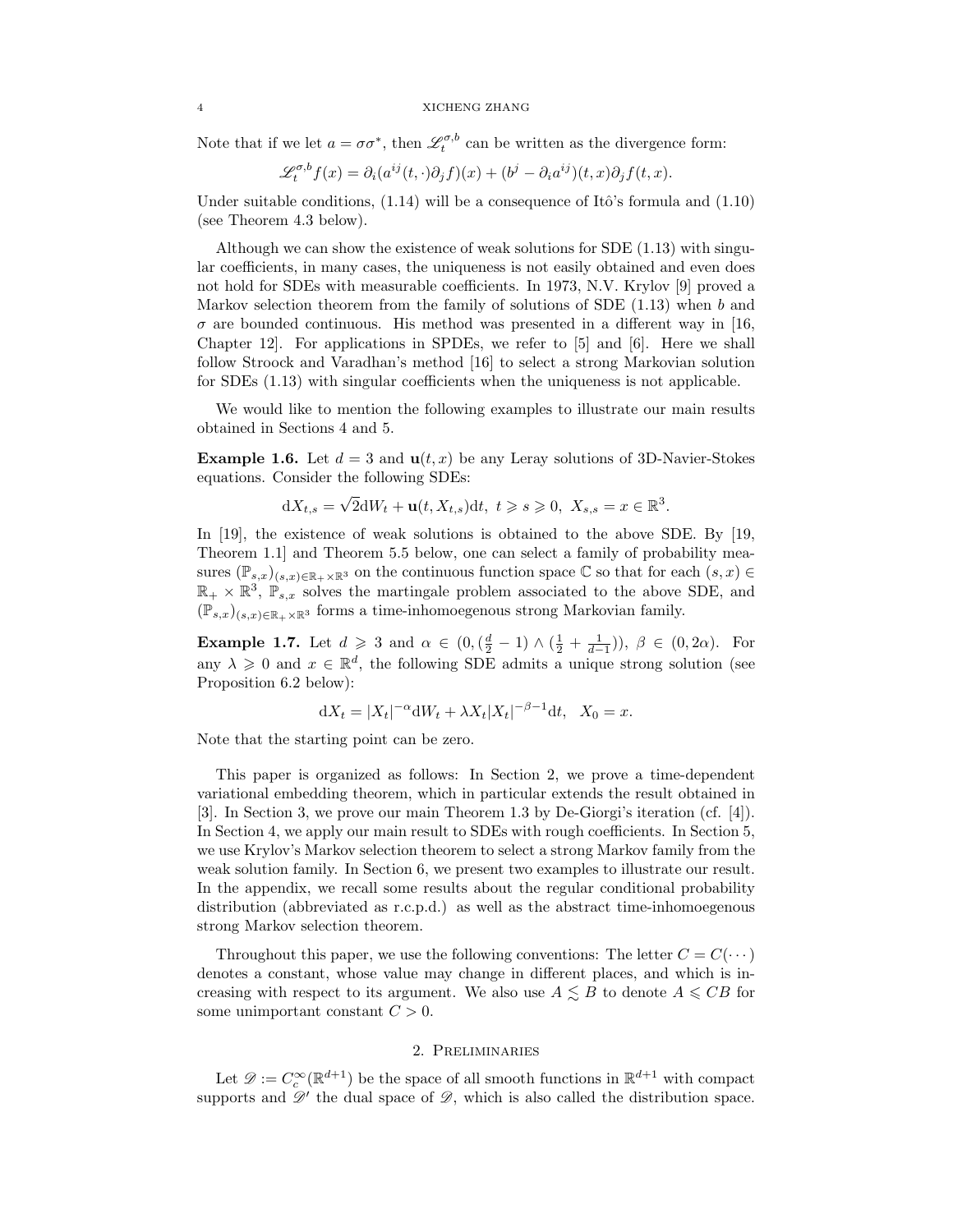The duality between  $\mathscr{D}'$  and  $\mathscr{D}$  is denoted by  $\langle \langle \cdot, \cdot \rangle \rangle$ . In particular, if  $f \in \mathscr{D}'$  is locally integrable and  $g \in \mathscr{D}$ , then

$$
\langle\!\langle f, g \rangle\!\rangle = \int_{\mathbb{R}} \langle f(t), g(t) \rangle \mathrm{d}t \quad \text{with} \quad \langle f(t), g(t) \rangle := \int_{\mathbb{R}^d} f(t, x) g(t, x) \mathrm{d}x. \tag{2.1}
$$

For  $p, q \in [1, \infty]$ , let  $\mathbb{L}^{q,p}_{t,x} := L^q(\mathbb{R}; L^p(\mathbb{R}^d))$  and  $\mathbb{L}^{p,q}_{x,t} := L^p(\mathbb{R}^d; L^q(\mathbb{R}))$  be the space of spatial-time functions with norms, respectively,

$$
||f||_{\mathbb{L}_{t,x}^{q,p}} := \left(\int_{\mathbb{R}} ||f(t, \cdot)||_p^q dt\right)^{1/q}, \ ||f||_{\mathbb{L}_{x,t}^{p,q}} := \left(\int_{\mathbb{R}^d} ||f(\cdot, x)||_q^p dx\right)^{1/p},
$$

where  $\|\cdot\|_p$  stands for the usual  $L^p$ -norm. By Minkowskii's inequality,

$$
||f||_{\mathbb{L}_{t,x}^{q,p}} \le ||f||_{\mathbb{L}_{x,t}^{p,q}} \text{ if } q \ge p; \quad ||f||_{\mathbb{L}_{x,t}^{p,q}} \le ||f||_{\mathbb{L}_{t,x}^{q,p}} \text{ if } q \le p. \tag{2.2}
$$

For  $r > 0$  and  $(s, z) \in \mathbb{R}^{d+1}$ , we define

$$
Q_r := [-r^2, r^2] \times B_r \subset \mathbb{R}^{d+1}, \ Q_r^{s,z} := Q_r + (s, z), \ B_r^z := B_r + z,
$$

and for  $p \in [1,\infty]$ , introduce the following localized  $L^p$ -space:

$$
\widetilde{L}^p := \left\{ f \in L^1_{loc}(\mathbb{R}^d) : \|f\|_p := \sup_z \|1_{B_1^z} f\|_p < \infty \right\},\tag{2.3}
$$

and for  $p, q \in [1, \infty]$ ,

$$
\widetilde{\mathbb{L}}_{t,x}^{q,p} := \left\{ f \in L_{loc}^1(\mathbb{R}^{d+1}) : \|f\|_{\widetilde{\mathbb{L}}_{t,x}^{q,p}} := \sup_{s,z} \|1_{Q_1^{s,z}} f\|_{\mathbb{L}_{t,x}^{q,p}} < \infty \right\},\tag{2.4}
$$

and similarly for  $\widetilde{\mathbb{L}}^{p,q}_{x,t}$ . Clearly, for  $p \leqslant p'$  and  $q \leqslant q'$ ,

$$
\widetilde{\mathbb L}_{t,x}^{q',p'} \subset \widetilde{\mathbb L}_{t,x}^{q,p},\ \ \widetilde{\mathbb L}_{x,t}^{p',q'} \subset \widetilde{\mathbb L}_{x,t}^{p,q}.
$$

By a finite covering technique, it is easy to see that for any  $T, r > 0$  (see [19]),

$$
\|\mathbf{1}_{[0,T]}f\|_{\widetilde{\mathbb{L}}_{t,x}^{q,p}} \asymp \sup_{z} \|\mathbf{1}_{[0,T]\times B_r^z}f\|_{\mathbb{L}_{t,x}^{q,p}}.\tag{2.5}
$$

First of all, we have the following Gagliado-Nirenberge's interpolation estimate.

**Lemma 2.1.** Fix  $\varkappa \in [2d/(d+2), 2]$  and  $\theta \in [0, 1]$  with exception  $\theta = 1$  and  $\varkappa = d$ . For any  $r \geqslant 2$  and  $s \geqslant 1$  with

$$
\frac{1}{2} - \frac{1}{r} = \frac{\theta}{2} \left( \frac{2}{d} + 1 - \frac{2}{\varkappa} \right), \quad s\theta \leq 2,
$$

there is a constant  $C = C(\varkappa, d, r, \theta) > 0$  such that

$$
||f||_{\mathbb{L}_{t,x}^{s,r}} \leq C||\nabla f||_{\mathbb{L}_{t,x}^{2,\varkappa}}^{\theta} ||f||_{\mathbb{L}_{t,x}^{2(1-\theta)s/(2-s\theta),2}}^{1-\theta}.
$$
\n(2.6)

.

Proof. By Gagliado-Nirenberge's interpolation inequality, we have

$$
||f||_r \leqslant C||\nabla f||_{\infty}^{\theta} ||f||_2^{1-\theta}
$$

Since  $s\theta \leq 2$ , by Hölder's inequality we further have

$$
||f||_{\mathbb{L}_{t,x}^{s,r}} \leqslant C||\nabla f||_{\mathbb{L}_{t,x}^{2,\times}}^{\theta} ||f||_{\mathbb{L}_{t,x}^{2(1-\theta)s/(2-s\theta),2}}^{1-\theta}.
$$

The proof is complete.

Next for fixed  $\varkappa \in [1,2]$ , we introduce the following index set

$$
\mathscr{I}_{\varkappa} := \left\{ (r,s) \in [2,\infty) \times [1,\infty) : \frac{1}{2} - \frac{1}{r} < \frac{1}{s} \left( \frac{2}{d} + 1 - \frac{2}{\varkappa} \right) \right\}.
$$

The following lemma is an easy consequence of (2.6).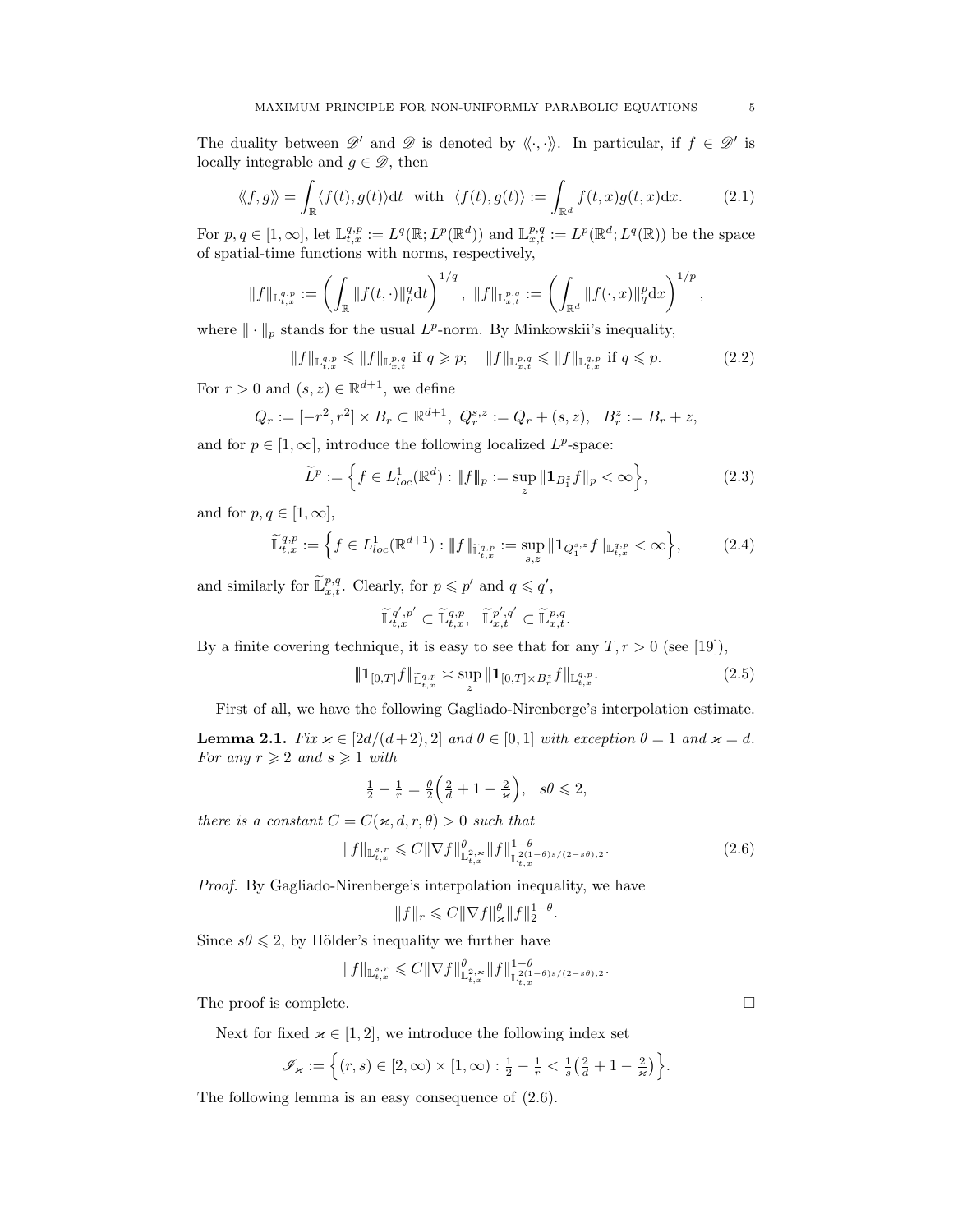**Lemma 2.2.** For any  $(r, s) \in \mathscr{I}_{\varkappa}$  and  $\varepsilon \in (0, 1)$ , there are  $\beta \in (1, \infty)$  and constant  $C_{\varepsilon} = C_{\varepsilon}(r, s, \varkappa, d) > 0$  such that for any  $1 \leq \tau_1 < \tau_2 \leq 2$ ,

$$
\|\mathbf{1}_{Q_{\tau_1}}f\|_{\mathbb{L}_{t,x}^{s,r}} \leq \varepsilon \|\mathbf{1}_{Q_{\tau_2}}\nabla f\|_{\mathbb{L}_{t,x}^{2,\varkappa}} + C_{\varepsilon}(\tau_2-\tau_1)^{-1} \|\mathbf{1}_{Q_{\tau_2}}f\|_{\mathbb{L}_{t,x}^{\beta,2}}.\tag{2.7}
$$

*Proof.* Let  $\eta \in C_c^{\infty}(Q_{\tau_2}; [0, 1])$  with

$$
\eta|_{Q_{\tau_1}} = 1, \ \ |\nabla \eta| \leq 2(\tau_2 - \tau_1)^{-1}.
$$

Since  $(r, s) \in \mathscr{I}_{\varkappa}$ , by  $(2.6)$ , there are  $\theta \in [0, \frac{2}{s} \wedge 1)$  such that

$$
\|{\bf 1}_{Q_{\tau_1}}f\|_{{\mathbb L}^{s,r}_{t,x}}\leqslant \|\eta f\|_{{\mathbb L}^{s,r}_{t,x}}\lesssim \|\nabla (\eta f)\|_{\mathbb{L}^{2,\varkappa}_{t,x}}^\theta \|\eta f\|^{1-\theta}_{{\mathbb L}^{2(1-\theta)s/(2-s\theta),2}}.
$$

Moreover, we have

 $\|\nabla(\eta f)\|_{\mathbb{L}^{2,\varkappa}_{t,x}}\leqslant \|\nabla \eta f\|_{\mathbb{L}^{2,\varkappa}_{t,x}}+\|\eta\nabla f\|_{\mathbb{L}^{2,\varkappa}_{t,x}}\lesssim (\tau_2-\tau_1)^{-1}\|\mathbf{1}_{Q_{\tau_2}}f\|_{\mathbb{L}^{2,\varkappa}_{t,x}}+\|\mathbf{1}_{Q_{\tau_2}}\nabla f\|_{\mathbb{L}^{2,\varkappa}_{t,x}}.$ Since  $\theta \in [0, 1)$  and  $s\theta < 2$ , the desired estimate follows by Young's inequality.  $\Box$ 

We need the following simple variational inequality.

**Lemma 2.3.** Let  $\alpha > 1$ . For any  $\tau < \delta$  and  $\gamma > 0$ , we have for  $f \in L^1([\tau, \sigma]),$ 

$$
\inf_{\ell \in C^{1}([\tau,\delta])} \left\{ \int_{\tau}^{\delta} |\ell'(r)|^{\alpha} |f(r)| dr : \ell(\tau) = 1, \ell(\delta) = 0 \right\}
$$

$$
\leq (\delta - \tau)^{1-\alpha-\frac{1}{\gamma}} \left( \int_{\tau}^{\delta} |f(r)|^{\gamma} dr \right)^{\frac{1}{\gamma}}.
$$

Proof. The one dimensional variational problem in the lemma is clearly less than

$$
\mathcal{J}_{\varepsilon}(f) := \inf_{\ell \in C^{1}([ \tau, \delta])} \left\{ \int_{\tau}^{\delta} |\ell'(r)|^{\alpha} (|f(r)| + \varepsilon) dr : \ell(\tau) = 1, \ell(\delta) = 0 \right\}, \quad \varepsilon > 0.
$$

Let  $f_n$  be the mollifying approximation of f and let us choose

$$
\ell(r) = \int_r^{\delta} (|f_n(s)| + \varepsilon)^{-\frac{1}{\alpha - 1}} ds \left( \int_\tau^{\delta} (|f_n(s)| + \varepsilon)^{-\frac{1}{\alpha - 1}} ds \right)^{-1}
$$

so that

$$
\mathcal{J}_{\varepsilon}(f) \leqslant \left(\int_{\tau}^{\delta} (|f_n(s)|+\varepsilon)^{-\frac{\alpha}{\alpha-1}} (|f(s)|+\varepsilon) ds\right) \left(\int_{\tau}^{\delta} (|f_n(s)|+\varepsilon)^{-\frac{1}{\alpha-1}} ds\right)^{-\alpha}.
$$

Taking limits  $n \to \infty$ , by the dominated convergence theorem, we get

$$
\mathcal{J}_{\varepsilon}(f) \leqslant \left(\int_{\tau}^{\delta} (|f(s)| + \varepsilon)^{-\frac{1}{\alpha-1}} ds\right)^{1-\alpha}.
$$

By the inverse Hölder inequality, we obtain that for any  $\beta > 1$ ,

$$
\mathcal{J}_{\varepsilon}(f) \leqslant (\delta - \tau)^{-\frac{\beta(\alpha-1)}{\beta-1}} \left( \int_{\tau}^{\delta} (|f(r)| + \varepsilon)^{\frac{\beta-1}{\alpha-1}} dr \right)^{\frac{\alpha-1}{\beta-1}}.
$$

The desired estimate follows by letting  $\gamma = \frac{\beta - 1}{\alpha - 1}$  and  $\varepsilon \downarrow 0$ .

The following lemma is a time-dependent version of [3, Lemma 2.1].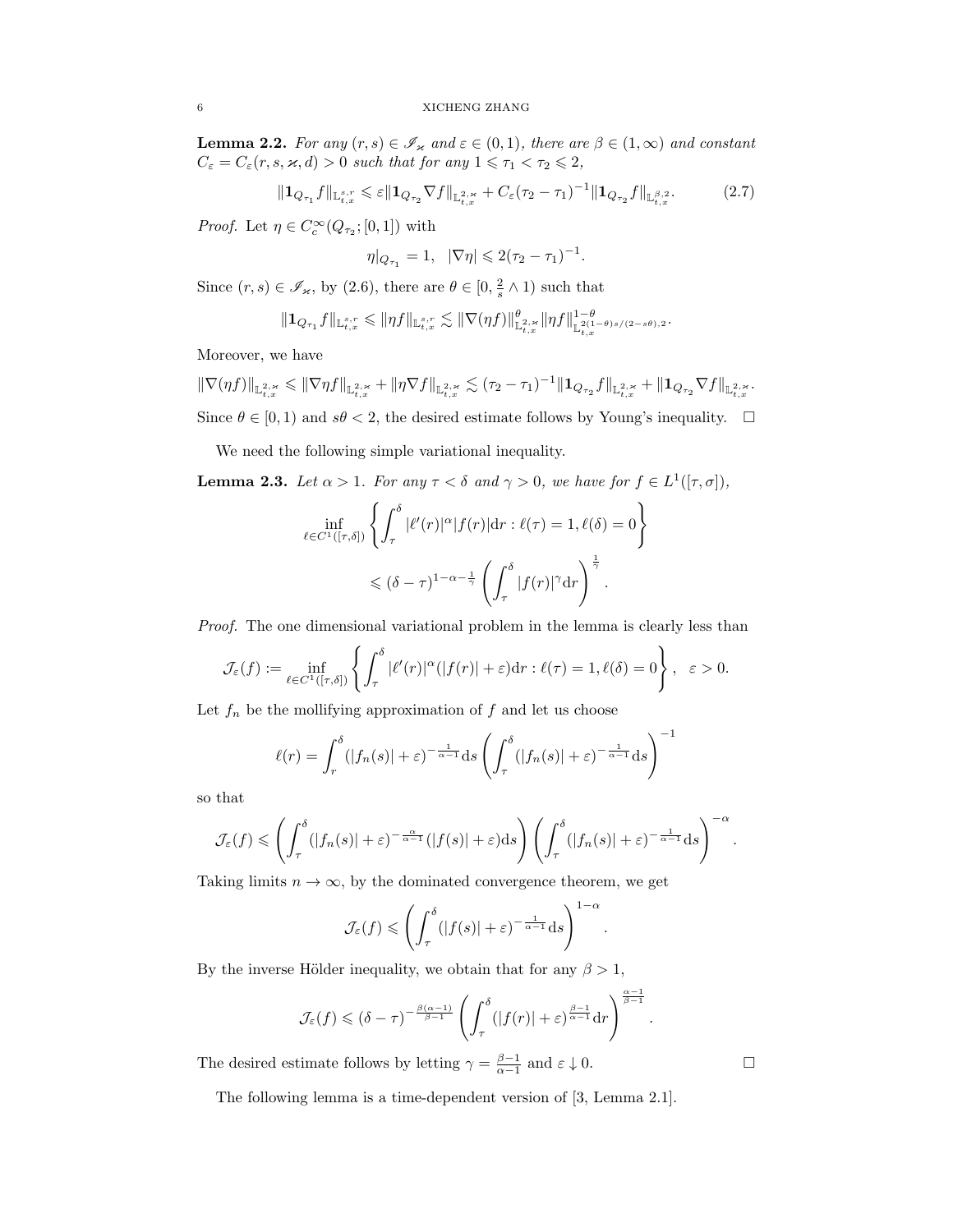**Lemma 2.4.** Let  $w : \mathbb{R} \times \mathbb{R}^d \to \mathbb{R}$  be a measurable function with support in  $I \times B_2$ , where  $I \subset \mathbb{R}$  is a finite time interval. Let  $p, q \geq 1$  and  $\alpha > 1/p$ . For given  $1 \leq \tau < \delta \leq 2$ , consider the following variational problem

$$
\mathcal{J}(w) := \inf \left\{ ||w| \nabla \eta|^{\alpha} ||_{\mathbb{L}^{p,q}_{x,t}} : \eta \in C_0^1(B_\delta), \eta \geq 0, \eta = 1 \text{ on } B_\tau \right\}
$$

For  $\beta \geqslant 1$  with  $\frac{1}{\beta} = \frac{1}{p} + \frac{\theta}{d-1}$ , where  $\theta \in [0,1]$ , there is a constant  $C = C(\beta, p, q, d)$ 0 such that

$$
\mathcal{J}(w) \leqslant C(\delta-\tau)^{-\alpha-\frac{1}{d-1}} \Big( \| {\bf 1}_Q \nabla w \|_{\mathbb{L}^{\beta,q}_{x,t}}^\theta \| {\bf 1}_Q w \|_{\mathbb{L}^{\beta,q}_{x,t}}^{1-\theta} + \| {\bf 1}_Q w \|_{\mathbb{L}^{\beta,q}_{x,t}} \Big),
$$

where  $Q := I \times (B_{\delta} \setminus B_{\tau}).$ 

*Proof.* Let  $p, q \geq 1$  and  $\alpha > 1/p$ . Let  $F(x) := (\int_I |w(t,x)|^q dt)^{1/q}$ . For given radial test function  $\eta(x) = \ell(|x|)$ , by Fubini's theorem and the transform of polar coordinates, we have

$$
||w|\nabla\eta|^{\alpha}||_{\mathbb{L}^{p,q}_{x,t}}^p = \int_{\mathbb{R}^d} F^p |\nabla\eta|^{\alpha p} = \int_{\tau}^{\delta} |\ell'(s)|^{\alpha p} \left( \int_{\mathbb{S}_s} F^p \right) ds,
$$

where  $\mathbb{S}_s := \{x \in \mathbb{R}^d : |x| = s\}$ . Thus, for any  $\gamma > 0$ , by Lemma 2.3 we have

$$
\mathcal{J}(w) \leq \inf \left\{ \int_{\tau}^{\delta} |\ell'(s)|^{\alpha p} \left( \int_{\mathbb{S}_s} F^p \right) ds : \ell(\tau) = 1, \ell(\delta) = 0 \right\}^{1/p}
$$

$$
\leq (\delta - \tau)^{\frac{1}{p} - \frac{1}{p\gamma} - \alpha} \left( \int_{\tau}^{\delta} \left( \int_{\mathbb{S}_s} F^p \right)^{\gamma} ds \right)^{\frac{1}{p\gamma}}.
$$
(2.8)

Now for  $\beta \geq 1$  with  $\frac{1}{\beta} = \frac{1}{p} + \frac{\theta}{d-1}$ , by the Sobolev embedding in sphere  $\mathbb{S}_s$ , we have

$$
||F||_{L^p(\mathbb{S}_s)} \lesssim ||\nabla F||_{L^{\beta}(\mathbb{S}_s)}^{\theta} ||F||_{L^{\beta}(\mathbb{S}_s)}^{1-\theta} + ||F||_{L^{\beta}(\mathbb{S}_s)}, \quad s \in [1,2].
$$

Substituting this into (2.8) and taking  $\gamma = \beta/p$ , we obtain

$$
\mathcal{J}(w) \lesssim (\delta - \tau)^{\frac{1}{p} - \frac{1}{\beta} - \alpha} \left( \int_{\tau}^{\delta} \left( \|\nabla F\|_{L^{\beta}(\mathbb{S}_s)}^{\theta} \|F\|_{L^{\beta}(\mathbb{S}_s)}^{1-\theta} + \|F\|_{L^{\beta}(\mathbb{S}_s)} \right)^{\beta} ds \right)^{\frac{1}{\beta}}
$$
  

$$
\lesssim (\delta - \tau)^{-\frac{\theta}{d-1} - \alpha} \left( \|\nabla F\|_{L^{\beta}(B_{\delta} \setminus B_{\tau})}^{\theta} \|F\|_{L^{\beta}(B_{\delta} \setminus B_{\tau})}^{1-\theta} + \|F\|_{L^{\beta}(B_{\delta} \setminus B_{\tau})} \right). \tag{2.9}
$$

On the other hand, let

$$
F_{\varepsilon}(x) := \left(\int_{I} (|w(t,x)|^{q} + \varepsilon) dt\right)^{1/q}
$$

.

By the chain rule and Hölder's inequality, we have

$$
|\nabla F_{\varepsilon}(x)| \leqslant \left(\int_{I} (|w(t,x)|^{q} + \varepsilon) dt\right)^{\frac{1-q}{q}} \int_{I} |w(t,x)|^{q-1} |\nabla w(t,x)| dt \leqslant ||\nabla w(\cdot,x)||_{L^{q}(I)}.
$$

Letting  $\varepsilon \downarrow 0$ , we obtain

$$
|\nabla F(x)| \leqslant ||\nabla w(\cdot, x)||_{L^q(I)}.
$$

Substituting this into  $(2.9)$ , we obtain the desired estimate.

**Remark 2.5.** Suppose that  $w : \mathbb{R}^d \to \mathbb{R}$  is time-independent and  $\frac{1}{\beta} \leq \frac{1}{p} + \frac{1}{d}$ . Directly using Sobolev's embedding, we have

$$
\mathcal{J}(w) \leqslant (\delta - \tau)^{-\alpha} \|w\|_{L^p(B_\delta)} \leqslant C(\delta - \tau)^{-\alpha} \Big( \|\nabla w\|_{L^\beta(B_\delta)} + \|w\|_{L^\beta(B_\delta)} \Big).
$$

.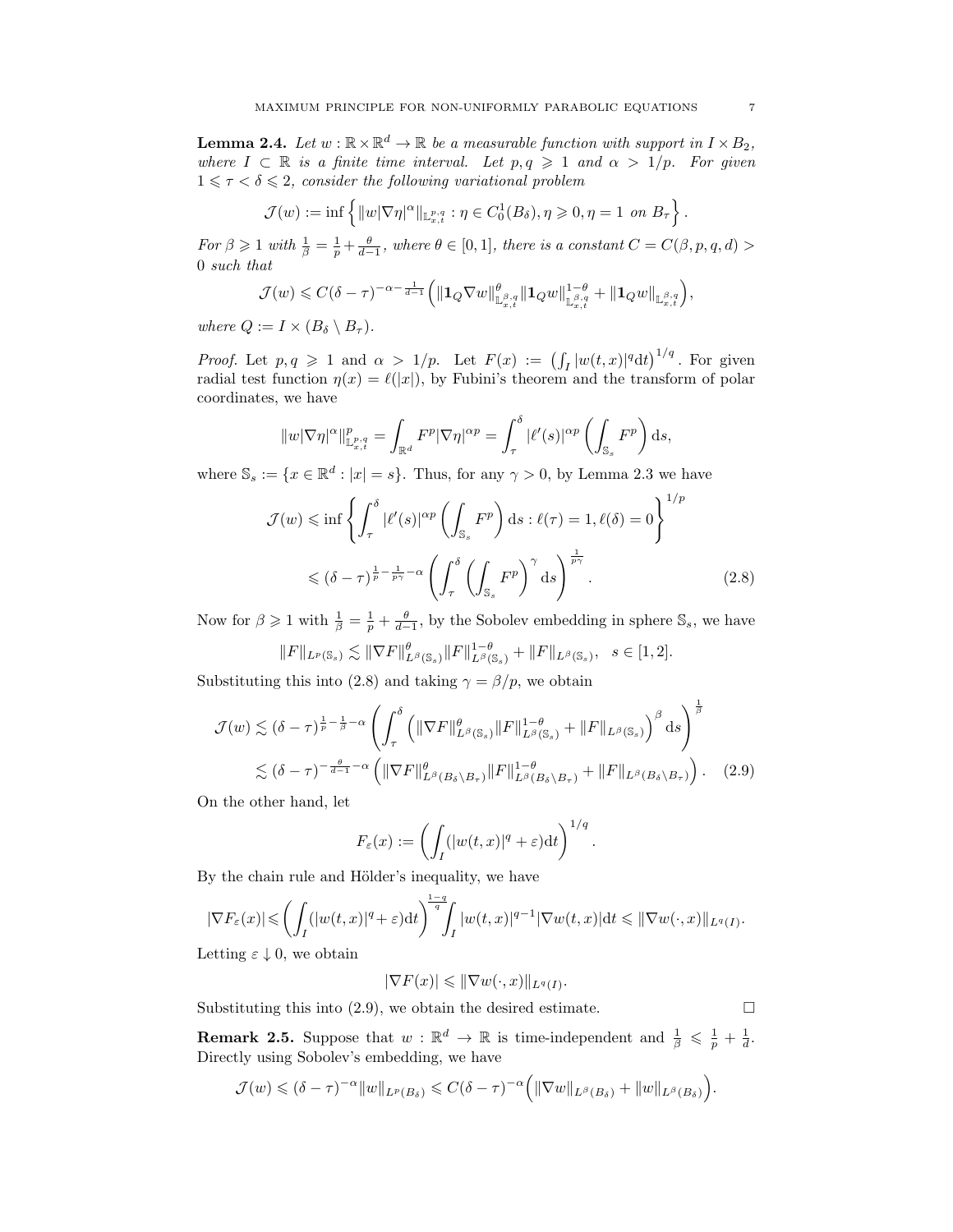However, by Lemma 2.2, we have for  $\frac{1}{\beta} \leq \frac{1}{p} + \frac{1}{d-1}$ ,

$$
\mathcal{J}(w) \leqslant C(\delta - \tau)^{-\frac{1}{d-1} - \alpha} \Big( \|\nabla w\|_{L^{\beta}(B_{\delta})} + \|w\|_{L^{\beta}(B_{\delta})} \Big),
$$

which clearly has better  $\beta$  than the above estimate.

We also need the following iteration lemma (cf. [7, Lemma 4.3]).

**Lemma 2.6.** Let  $h(\tau) \geq 0$  be bounded in  $[\tau_1, \tau_2]$  with  $\tau_1 \geq 0$ . Let  $A, B > 0$ . Suppose that for some  $\alpha \geq 0$ ,  $\theta \in (0,1)$  and any  $\tau_1 \leq \tau \leq \tau' \leq \tau_2$ ,

$$
h(\tau) \leq \theta h(\tau') + (\tau' - \tau)^{-\alpha} A + B.
$$

Then there is a  $C = C(\alpha, \theta) > 0$  such that

$$
h(\tau_1) \leqslant C((\tau_2 - \tau_1)^{-\alpha}A + B).
$$

3. Maximum principle for linear parabolic equations

Let  $p_0 > \frac{d}{2}$  be as in  $(\mathbf{H}^a)$ . We define  $\varkappa \in [1,2]$  by

$$
\frac{2}{\varkappa} = \frac{1}{p_0} + 1. \tag{3.1}
$$

For a set  $Q \subset \mathbb{R}^{d+1}$ , we also introduce

$$
\mathscr{V}_Q := \left\{ f \in \mathbb{L}^1_{loc} : \|f\|_{\mathscr{V}_Q} := \|1_Q f\|_{\mathbb{L}^{\infty,2}_{t,x}} + \|1_Q \nabla_x f\|_{\mathbb{L}^{\infty,2}_{x,t}} < \infty \right\}
$$

and

$$
\widetilde{\mathcal{V}} := \left\{ f \in \mathbb{L}^1_{loc} : \|f\|_{\widetilde{\mathcal{V}}} := \|f\|_{\widetilde{\mathbb{L}}^{\infty,2}_{t,x}} + \|\nabla_x f\|_{\widetilde{\mathbb{L}}^{\infty,2}_{x,t}} < \infty \right\}.
$$
\n(3.2)

3.1. **Energy type estimate.** In this subsection we fix  $1 \leq \tau_1 < \tau_2 \leq 2$  and

$$
Q_i := Q_{\tau_i} = [-\tau_i^2, \tau_i^2] \times B_{\tau_i}, \ i = 1, 2.
$$

Let  $\mathscr C$  be the class of all functions  $\eta \in C_c^\infty(Q_2;[0,1])$  with

$$
\eta|_{Q_1} = 1, \quad \eta|_{Q_2^c} = 0, \ \|\nabla \eta\|_{\infty} + \|\partial_t \eta\|_{\infty} \leq 4(\tau_2 - \tau_1)^{-1}.
$$
 (3.3)

We first prepare the following important variational estimate.

**Lemma 3.1.** For any  $p \in [1, \infty]$  with  $\frac{1}{p_0} + \frac{1}{p} < \frac{2}{d-1}$ , there are  $\gamma_0, \gamma_1, \gamma_2 > 0$  and constant  $C > 0$  only depending on p, d,  $p_0$  such that for any  $\varepsilon \in (0,1)$ ,  $w \in \mathscr{V}_{Q_2}$  and  $g \in \mathbb{L}_{x,t}^{p,\infty}(Q_2),$ 

$$
\inf_{\eta \in \mathscr{C}} \|gw^2 \nabla \eta\|_{\mathbb{L}^{1,1}_{t,x}} \lesssim_C \varepsilon \|w\|_{\mathscr{V}_{Q_2}}^2 + \frac{\|\mathbf{1}_{Q_2}g\|_{\mathbb{L}^{p,\infty}_{x,t}}^{\gamma_2} + 1}{\varepsilon^{\gamma_0}(\tau_2 - \tau_1)^{\gamma_1}} \|\mathbf{1}_{Q_2}w\|_{\mathbb{L}^{2,2}_{t,x}}^2. \tag{3.4}
$$

*Proof.* Let  $\bar{p} = \frac{p}{p-1}$ . By Hölder's inequality, we have

$$
||gw^{2}\nabla\eta||_{\mathbb{L}_{t,x}^{1,1}} \leq ||\mathbf{1}_{Q_{2}}g||_{\mathbb{L}_{x,t}^{p,\infty}}||w^{2}\nabla\eta||_{\mathbb{L}_{x,t}^{\bar{p},1}} = ||\mathbf{1}_{Q_{2}}g||_{\mathbb{L}_{x,t}^{p,\infty}}||w|\nabla\eta|^{\frac{1}{2}}||_{\mathbb{L}_{x,t}^{2\bar{p},2}}^{2}.
$$
 (3.5)

Since  $\frac{1}{p_0} + \frac{1}{p} < \frac{2}{d-1}$ , we have for some  $\theta \in (0,1)$ ,

$$
\frac{1}{2p_0} + \frac{1}{2} = \frac{1}{\chi} = \frac{1}{2\bar{p}} + \frac{\theta}{d-1}.
$$

Thus by Lemma 2.4, we have

 $\inf_{\eta\in\mathscr{C}}\|w|\nabla\eta|^{\frac{1}{2}}\|_{\mathbb{L}^{2\bar{p},2}_{x,t}}\lesssim(\tau_2-\tau_1)^{-\frac{d+1}{2(d-1)}}\Big(\|\mathbf{1}_{Q_2}\nabla w\|_{\mathbb{L}^{X,2}_{x,t}}^{\theta}\|\mathbf{1}_{Q_2}w\|_{\mathbb{L}^{X,2}_{x,t}}^{1-\theta}+\|\mathbf{1}_{Q_2}w\|_{\mathbb{L}^{X,2}_{x,t}}\Big).$ 

Substituting this into (3.5), we obtain

$$
\begin{aligned} \inf_{\eta \in \mathscr{C}} \|gw^2 \nabla \eta\|_{\mathbb{L}^{1,1}_{t,x}} &\lesssim \| \mathbf{1}_{Q_2} g \|_{\mathbb{L}^{p,\infty}_{x,t}} (\tau_2 - \tau_1)^{-\frac{d+1}{d-1}} \| \mathbf{1}_{Q_2} \nabla w \|_{\mathbb{L}^{X,2}_{x,t}}^{2 \theta} \| \mathbf{1}_{Q_2} w \|_{\mathbb{L}^{X,2}_{x,t}}^{2(1-\theta)} \\ &\quad + \| \mathbf{1}_{Q_2} g \|_{\mathbb{L}^{p,\infty}_{x,t}} (\tau_2 - \tau_1)^{-\frac{d+1}{d-1}} \| \mathbf{1}_{Q_2} w \|_{\mathbb{L}^{X,2}_{x,t}}^2. \end{aligned}
$$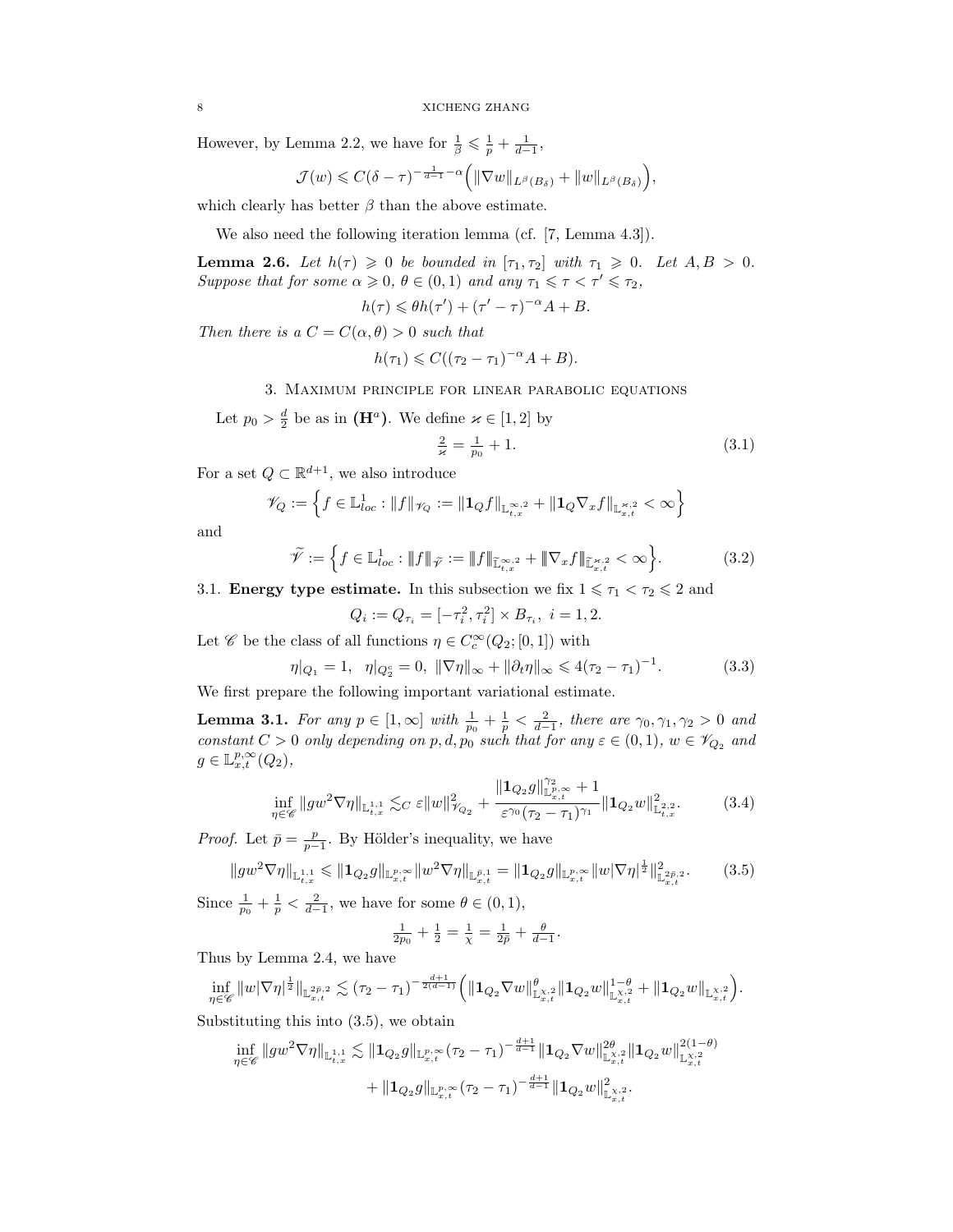By Young's inequality and  $||\mathbf{1}_{Q_2}w||_{\mathbb{L}^{X,2}_{x,t}} \leqslant C_{d,\chi}||\mathbf{1}_{Q_2}w||_{\mathbb{L}^{2,2}_{t,x}}$ , we obtain (3.4).

Recall  $\Theta$  being the parameter set (1.9). Now we prove the following local energy estimate by Lemma 3.1.

**Lemma 3.2.** Under  $(\mathbf{H}^a)$  and  $(\mathbf{H}^b)$ , for any  $f \in \mathbb{L}_{t,x}^{q_4,p_4}(Q_2)$  with  $(p_4,q_4) \in \mathbb{I}_{p_0}^d$ , there are  $(r_i, s_i) \in \mathscr{I}_{\varkappa}, i = 1, 2, 3, 4, \gamma = \gamma(p_0, p_1, d) \geq 1$  and constant  $C = C(\Theta)$ 0 such that for any Lipschitz weak subsolution u of PDE (1.4) and  $t \geq 0$ ,

$$
\|w\mathcal{I}^t\|_{\mathcal{V}_{Q_1}}^2 \lesssim_C (\tau_2 - \tau_1)^{-\gamma} \sum_{i=1,2,3} \|1_{Q_2} w\mathcal{I}^t\|_{\mathbb{L}^{s_i,r_i}_{t,x}}^2 + \|f 1_{Q_2}\|_{\mathbb{L}^{q_4,p_4}_{t,x}}^2 \|1_{\{w \neq 0\} \cap Q_2} \mathcal{I}^t\|_{\mathbb{L}^{s_4,r_4}_{t,x}},
$$
  
where  $\mathcal{I}^t(\cdot) := 1_{(-\infty,t]}(\cdot)$  and  $w := (u - \kappa)^+$  and  $\kappa \geq 0$ .

Proof. We divide the proof into three steps.

(i) Fix  $\eta \in \mathscr{C}$  (see (3.3)). In this step we show that for all  $t \in \mathbb{R}$ ,

$$
\begin{aligned} ||(\eta w)(t)||_2^2 &\leq \langle \langle \partial_s \eta^2, w^2 \mathcal{I}^t \rangle \rangle - 2 \langle \langle a \cdot \nabla u, \nabla (\eta^2 w) \mathcal{I}^t \rangle \rangle \\ &+ 2 \langle \langle b \cdot \nabla u, \eta^2 w \mathcal{I}^t \rangle \rangle + 2 \langle \langle f, \eta^2 w \mathcal{I}^t \rangle \rangle. \end{aligned} \tag{3.6}
$$

Since we want to take the test function  $\varphi = w\eta^2$  in (1.6), and  $\partial_s u$  only makes sense in the distributional sense, we shall first approximate  $u$  by its Steklov mean:

$$
S_h u(t, x) := \frac{1}{h} \int_0^h u(t + s, x) ds = \frac{1}{h} \int_t^{t + h} u(s, x) ds, \quad h \in (0, 1).
$$
 (3.7)

Let  $u_h := S_h u$  and  $S_h^*$  be the adjoint operator of  $S_h$ . Let  $\varphi$  be a nonnegative Lipschitz function in  $\mathbb{R}^{d+1}$  with compact support in  $Q_2$ . By Definition 1.1 with test function  $S_h^* \varphi$ , using integration by parts and Fubini's theorem, one sees that

$$
\langle \langle \partial_s u_h, \varphi \rangle \rangle \leq -\langle \langle S_h(a \cdot \nabla u), \nabla \varphi \rangle \rangle + \langle \langle S_h(b \cdot \nabla u), \varphi \rangle \rangle + \langle \langle f_h, \varphi \rangle \rangle. \tag{3.8}
$$

Now fix  $t \in \mathbb{R}$  and define

$$
\zeta_t^{\varepsilon}(s) = \mathbf{1}_{(-\infty,t]}(s) + (1 - \varepsilon^{-1}(s-t))\mathbf{1}_{(t,t+\varepsilon]}(s), \ \varepsilon \in (0,1).
$$

Let  $w_h := (u_h - k)^+$ . Note that

$$
2\langle \partial_s u_h, w_h \eta^2 \zeta_t^{\varepsilon} \rangle = 2 \langle \partial_s w_h, w_h \eta^2 \zeta_t^{\varepsilon} \rangle
$$
  
=  $\partial_s \langle w_h^2, \eta^2 \zeta_t^{\varepsilon} \rangle - \int_{\mathbb{R}^d} w_h^2 \eta^2 (\zeta_t^{\varepsilon})' - \int_{\mathbb{R}^d} w_h^2 (\partial_s \eta^2 \zeta_t^{\varepsilon}).$ 

By (3.8) with  $\varphi = w_h \eta^2 \zeta_{t,\varepsilon}$  and  $\int_{\mathbb{R}^{d+1}} \partial_s \langle w_h^2, \eta^2 \zeta_t^{\varepsilon} \rangle = 0$ , we get

$$
-\int_{\mathbb{R}^{d+1}} \eta^2 w_h^2(\zeta_t^{\varepsilon})' \leq \int_{\mathbb{R}^{d+1}} w_h^2(\partial_s \eta^2 \zeta_t^{\varepsilon}) - 2 \langle \langle S_h(a \cdot \nabla u), \nabla (w_h \eta^2 \zeta_t^{\varepsilon}) \rangle \rangle + 2 \langle \langle S_h(b \cdot \nabla u), w_h \eta^2 \zeta_t^{\varepsilon} \rangle \rangle + 2 \langle \langle f_h, w_h \eta^2 \zeta_t^{\varepsilon} \rangle \rangle.
$$

Letting  $h \downarrow 0$  and by the dominated convergence theorem, we obtain

$$
- \int_{\mathbb{R}^{d+1}} (\eta w)^2 (\zeta_t^{\varepsilon})' \leq \int_{\mathbb{R}^{d+1}} w^2 (\partial_t \eta^2 \zeta_t^{\varepsilon}) - 2 \langle \langle a \cdot \nabla u, \nabla (w \eta^2 \zeta_t^{\varepsilon}) \rangle \rangle + 2 \langle \langle b \cdot \nabla u, w \eta^2 \zeta_t^{\varepsilon} \rangle \rangle + 2 \langle \langle f, w \eta^2 \zeta_t^{\varepsilon} \rangle \rangle.
$$

Since  $\lim_{\varepsilon \downarrow 0} \zeta_t^{\varepsilon}(s) = \mathcal{I}^t(s)$  for each  $s \in \mathbb{R}$ , the right hand side of the above inequality converges to the right hand side of (3.6) as  $\varepsilon \downarrow 0$ . On the other hand, by the Lebesgue differential theorem, we also have

$$
-\int_{\mathbb{R}^{d+1}} (\eta w)^2 (\zeta_t^{\varepsilon})' = \frac{1}{\varepsilon} \int_t^{t+\varepsilon} \|(\eta w)(s)\|_2^2 ds \stackrel{\varepsilon \downarrow 0}{\to} \|(\eta w)(t)\|_2^2.
$$

Thus, we obtain (3.6).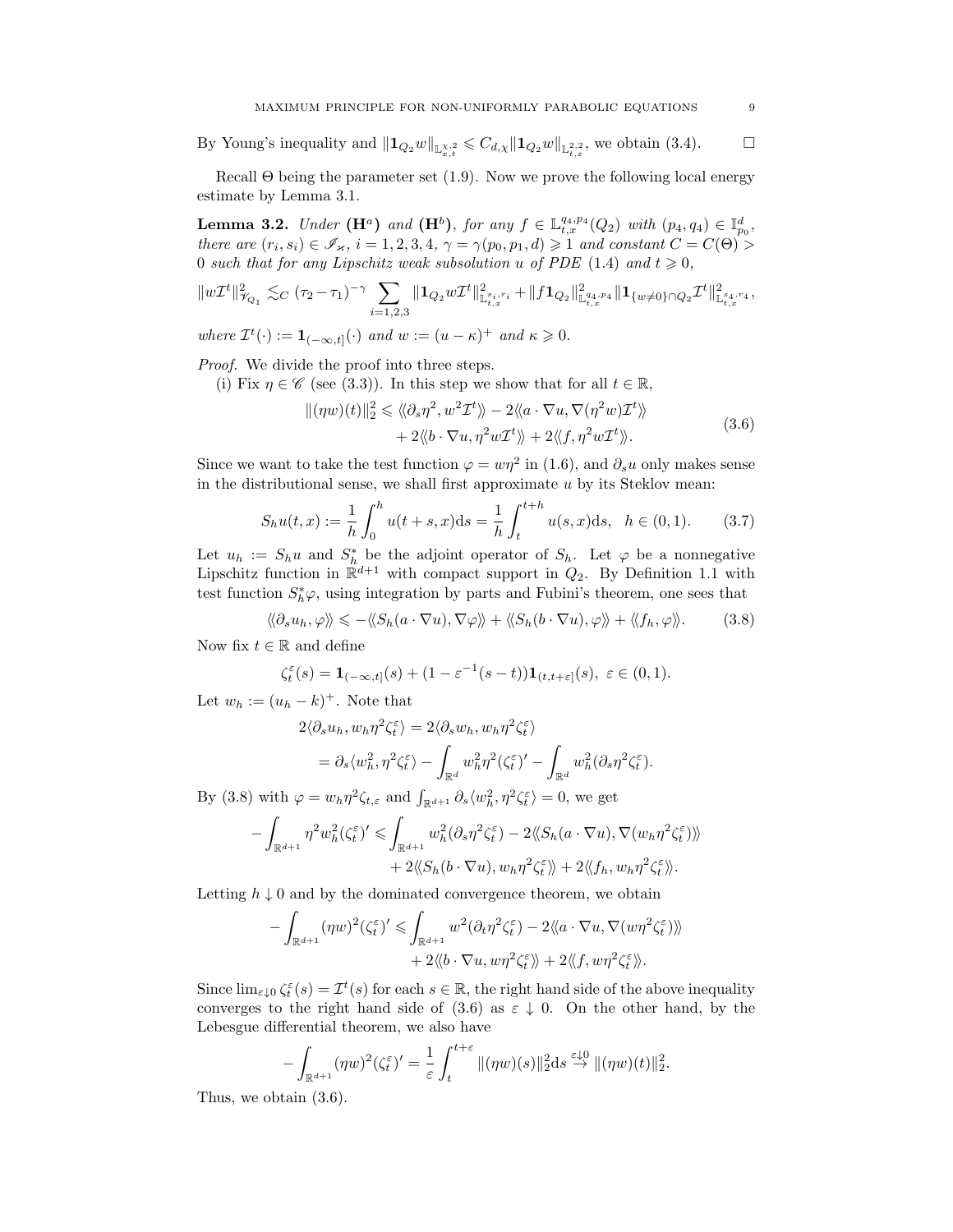(ii) Recalling  $w = (u - \kappa)^+$  and noting that

$$
\nabla u \cdot \nabla w = |\nabla w|^2, \ (\nabla u)w = (\nabla w)w = \nabla w^2/2, \tag{3.9}
$$

by the chain rule and Young's inequality, we have

$$
-\langle a \cdot \nabla u, \nabla (\eta^2 w) \rangle = -\int_{\mathbb{R}^d} \eta^2 (\nabla w)^* a \nabla w - 2 \int_{\mathbb{R}^d} \eta w (\nabla \eta)^* a \nabla w
$$
  

$$
\leqslant -\frac{1}{2} \int_{\mathbb{R}^d} \eta^2 (\nabla w)^* a \nabla w + 4 \int_{\mathbb{R}^d} w^2 |\nabla \eta|^2 \frac{|a \nabla w|^2}{(\nabla w)^* a \nabla w}
$$
  

$$
\stackrel{(1.5)}{\leqslant} -\frac{1}{2} \int_{\mathbb{R}^d} \eta^2 |\nabla w|^2 \lambda + 4 \int_{\mathbb{R}^d} w^2 |\nabla \eta|^2 \mu,
$$

which in turn gives that

$$
-\langle \langle a \cdot \nabla u, \nabla (\eta^2 w) \mathcal{I}^t \rangle \rangle \leq -\frac{1}{2} \|\eta \nabla w \lambda^{\frac{1}{2}} \mathcal{I}^t\|_{\mathbb{L}^{2,2}_{x,t}}^2 + 4 \|w \nabla \eta \mu^{\frac{1}{2}} \mathcal{I}^t\|_{\mathbb{L}^{2,2}_{t,x}}^2. \tag{3.10}
$$

Due to  $b = b_1 + b_2$ , by (3.9) and the integration by parts, we have

$$
\langle b \cdot \nabla u, \eta^2 w \mathcal{I}^t \rangle = \langle \langle \eta b_1 \cdot \nabla w \lambda^{\frac{1}{2}}, \lambda^{-\frac{1}{2}} \eta w \mathcal{I}^t \rangle \rangle + \frac{1}{2} \langle \langle b_2 \cdot \nabla w^2, \eta^2 \mathcal{I}^t \rangle \rangle
$$
  

$$
\leq \frac{1}{4} ||\eta \nabla w \lambda^{\frac{1}{2}} \mathcal{I}^t ||_{\mathbb{L}^2_{t,x}}^2 + 4 ||\lambda^{-\frac{1}{2}} b_1 \eta w \mathcal{I}^t ||_{\mathbb{L}^2_{t,x}}^2
$$

$$
- \langle \langle \eta b_2 \cdot \nabla \eta, w^2 \mathcal{I}^t \rangle \rangle - \frac{1}{2} \langle \langle \text{div} b_2 w^2, \eta^2 \mathcal{I}^t \rangle \rangle.
$$

Let  $(r_2, s_2)$ ,  $(r_3, s_3)$  and  $(r_4, s_4)$  be defined by

$$
\frac{1}{2p_0} + \frac{1}{p_2} + \frac{1}{r_2} = \frac{1}{2}, \quad \frac{1}{q_2} + \frac{1}{s_2} = \frac{1}{2}
$$

and

1 p3 + 2 r3 = 1, 1 q3 + 2 s3 = 1, 1 p4 + 1 r4 = 1 2 , 1 q4 + 1 s4 = 1.

Since  $(p_2, q_2)$  satisfies  $(1.8)$  and  $(p_3, q_3), (p_4, q_4) \in \mathbb{I}_{p_0}^d$ , one sees that

 $(r_2, s_2), (r_3, s_3), (r_4, s_4) \in \mathscr{I}_{\varkappa}.$ 

Thus by Hölder's inequality and Young's inequality, we further have

$$
\langle b \cdot \nabla u, \eta^2 w \mathcal{I}^t \rangle \rangle \leq \frac{1}{4} \|\eta \nabla w \lambda^{\frac{1}{2}} \mathcal{I}^t\|_{\mathbb{L}^{2,2}_{t,x}}^2 + 4 \|\lambda^{-1} \mathbf{1}_{B_2}\|_{p_0} \|b_1 \mathbf{1}_{Q_2}\|_{\mathbb{L}^{q_2,p_2}_{t,x}}^2 \|\eta w \mathcal{I}^t\|_{\mathbb{L}^{s_2,r_2}_{t,x}}^2 + \|b_2 \nabla \eta w^2 \mathcal{I}^t\|_{\mathbb{L}^{1,1}_{t,x}} + \|(\text{div} b_2)^{-} \mathbf{1}_{Q_2}\|_{\mathbb{L}^{q_3,p_3}_{t,x}} \|\eta w \mathcal{I}^t\|_{\mathbb{L}^{s_3,r_3}_{t,x}}^2 \leq \frac{1}{4} \|\eta \nabla w \lambda^{\frac{1}{2}} \mathcal{I}^t\|_{\mathbb{L}^{2,2}_{t,x}}^2 + 4 \|\lambda^{-1}\|_{p_0} \|b_1\|_{\mathbb{L}^{q_2,p_2}_{t,x}}^2 \|\eta w \mathcal{I}^t\|_{\mathbb{L}^{s_2,r_2}_{t,x}}^2 + \|b_2 \nabla \eta w^2 \mathcal{I}^t\|_{\mathbb{L}^{1,1}_{t,x}} + \frac{1}{2} \|(\text{div} b_2)^{-} \|\mathbb{L}^{s_3,p_3}_{t,x}} \|\eta w \mathcal{I}^t\|_{\mathbb{L}^{s_3,r_3}_{t,x}}, \qquad (3.11)
$$

and also,

$$
\langle f, \eta^2 w \mathcal{I}^t \rangle \rangle \leq \|f\eta\|_{\mathbb{L}_{t,x}^{q_4, p_4}} \|\eta w \mathcal{I}^t\|_{\mathbb{L}_{t,x}^{\infty,2}} \|1_{\{w \neq 0\} \cap Q_2} \mathcal{I}^t\|_{\mathbb{L}_{t,x}^{s_4, r_4}} \leq \frac{1}{4} \|\eta w \mathcal{I}^t\|_{\mathbb{L}_{t,x}^{\infty,2}}^2 + 4 \|f\eta\|_{\mathbb{L}_{t,x}^{q_4, p_4}}^2 \|1_{\{w \neq 0\} \cap Q_2} \mathcal{I}^t\|_{\mathbb{L}_{t,x}^{s_4, r_4}}^2.
$$
\n(3.12)

(iii) Combining  $(3.6)$  and  $(3.10)-(3.12)$ , we obtain

$$
\begin{aligned} \|(\eta w)(t)\|_2^2+\tfrac{1}{2}\|\eta \nabla w\lambda^{\frac{1}{2}}\mathcal{I}^t\|_{\mathbb{L}^2_{t,x}}^2 &\leqslant 2\|\partial_s\eta w^2\mathcal{I}^t\|_{\mathbb{L}^{1,1}_{t,x}}+8\|w\nabla\eta\mu^{\frac{1}{2}}\mathcal{I}^t\|_{\mathbb{L}^2_{t,x}}^2\\ &+C\|\eta w\mathcal{I}^t\|_{\mathbb{L}^2_{t,x}}^2+C\|\eta w\mathcal{I}^t\|_{\mathbb{L}^2_{t,x}}^2+2\|b_2\nabla\eta w^2\mathcal{I}^t\|_{\mathbb{L}^{1,1}_{t,x}}\\ &+\tfrac{1}{2}\|\eta w\mathcal{I}^t\|_{\mathbb{L}^{\infty,2}_{t,x}}^2+8\|f\eta\|_{\mathbb{L}^{4,q,q}_{t,x}}^2\|\mathbf{1}_{\{w\neq 0\}\cap Q_2}\mathcal{I}^t\|_{\mathbb{L}^{s_{4},r_{4}}_{t,x}}^2. \end{aligned}
$$

Furthermore, we have for some  $C = C(\Theta) > 0$ ,

$$
\begin{aligned}\|\eta w\mathcal{I}^{t}\|^{2}_{\mathbb{L}^{\infty,2}_{t,x}}+\|\eta \nabla w\lambda^{\frac{1}{2}}\mathcal{I}^{t}\|^{2}_{\mathbb{L}^{2,2}_{t,x}} \lesssim_{C}\|\partial_{s}\eta w^{2}\mathcal{I}^{t}\|_{\mathbb{L}^{1,1}_{t,x}}+\|w\nabla \eta\mu^{\frac{1}{2}}\mathcal{I}^{t}\|^{2}_{\mathbb{L}^{2,2}_{t,x}}\\+\|b_{2}\nabla\eta w^{2}\mathcal{I}^{t}\|_{\mathbb{L}^{1,1}_{t,x}}+\|\eta w\mathcal{I}^{t}\|^{2}_{\mathbb{L}^{2,2,\gamma_{2}}_{t,x}}+\|\eta w\mathcal{I}^{t}\|^{2}_{\mathbb{L}^{s_{3},\gamma_{3}}_{t,x}}\end{aligned}
$$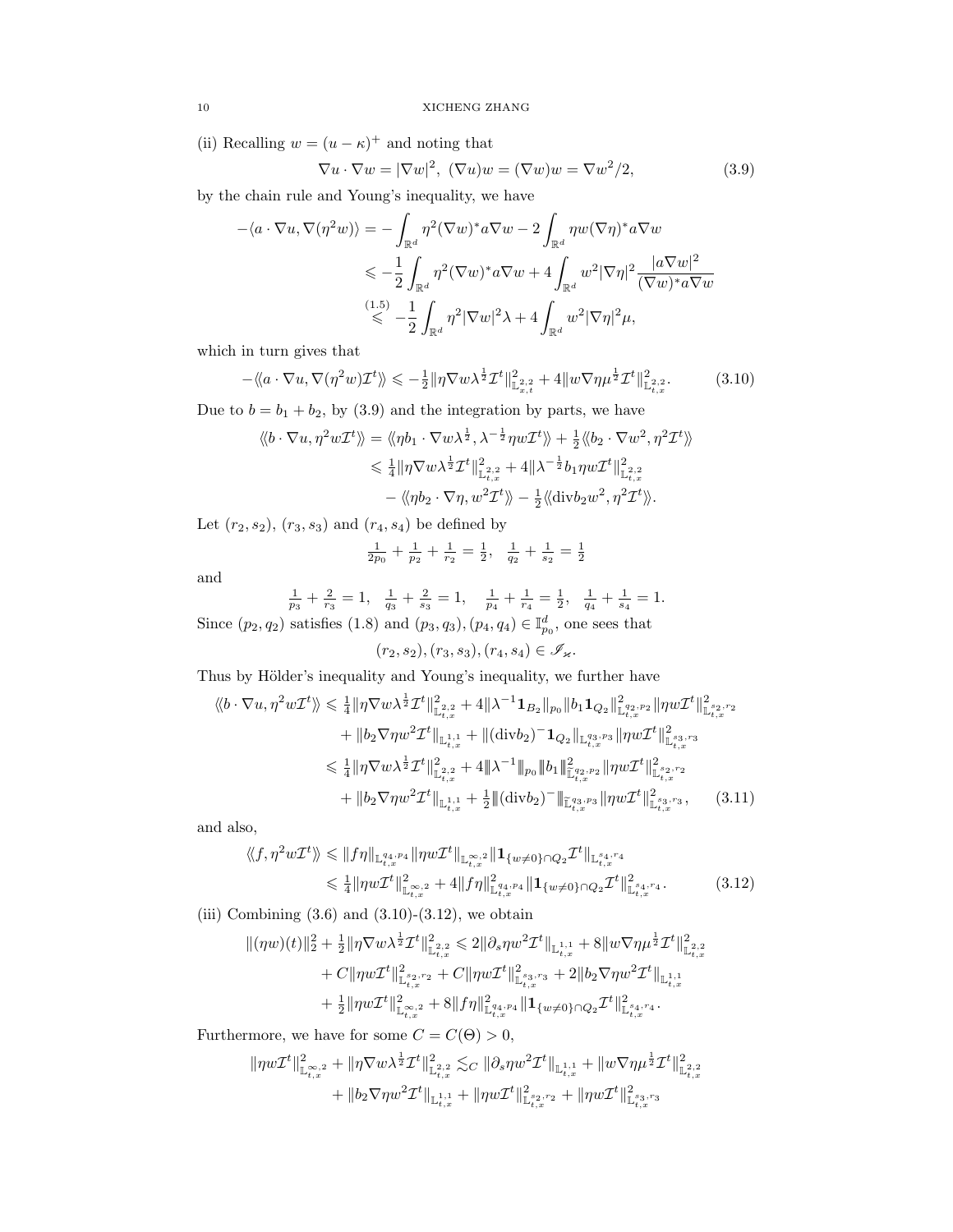$$
+ \|f\eta\|_{\mathbb{L}^{q_4,p_4}_{t,x}}^2 \|1_{\{w\neq 0\}\cap Q_2} \mathcal{I}^t\|_{\mathbb{L}^{s_4,r_4}_{t,x}}^2. \tag{3.13}
$$

Now since  $\eta|_{Q_1} = 1$  and  $\eta|_{Q_2^c} = 0$ , by (3.1) and Hölder's inequality, we have

$$
\|\mathbf{1}_{Q_1}\nabla w\mathcal{I}^t\|^2_{\mathbb{L}^{\varkappa,2}_{x,t}}\leqslant \|\eta\nabla w\mathcal{I}^t\|^2_{\mathbb{L}^{\varkappa,2}_{x,t}}\leqslant \|\lambda^{-1}\|_{L^{p_0}(B_{\tau_2})}\|\eta\nabla w\lambda^{\frac{1}{2}}\mathcal{I}^t\|^2_{\mathbb{L}^{2,2}_{x,t}},
$$

and by (3.3),

$$
\|\partial_s\eta w^2\mathcal{I}^t\|_{{\mathbb L}^{1,1}_{t,x}}\leqslant C(\tau_2-\tau_1)^{-1}\|\mathbf{1}_{Q_2}w\mathcal{I}^t\|^2_{{\mathbb L}^{2,2}_{t,x}}.
$$

Substituting these into (3.13), we obtain that for any  $\eta \in \mathscr{C}$ ,

$$
\| \mathbf{1}_{Q_1} w \mathcal{I}^t \|_{\mathbb{L}^{\infty,2}_{t,x}}^2 + \| \mathbf{1}_{Q_1} \nabla w \mathcal{I}^t \|_{\mathbb{L}^{\infty,2}_{x,t}}^2 \leq \| \eta w \mathcal{I}^t \|_{\mathbb{L}^{\infty,2}_{t,x}}^2 + \| \lambda^{-1} \|_{p_0} \| \eta \nabla w \lambda^{\frac{1}{2}} \mathcal{I}^t \|_{\mathbb{L}^{2,2}_{t,x}}^2 \n\lesssim_C (\tau_2 - \tau_1)^{-1} \| \mathbf{1}_{Q_2} w \mathcal{I}^t \|_{\mathbb{L}^{2,2}_{t,x}}^2 + \| (\mu |\nabla \eta| + |b_2|) w^2 |\nabla \eta| \mathcal{I}^t \|_{\mathbb{L}^{1,1}_{t,x}} \n+ \sum_{i=2,3} \| \mathbf{1}_{Q_2} w \mathcal{I}^t \|_{\mathbb{L}^{s_i,r_i}_{t,x}}^2 + \| f \mathbf{1}_{Q_2} \|_{\mathbb{L}^{q_4,p_4}_{t,x}}^2 \| \mathbf{1}_{\{w \neq 0\} \cap Q_2} \mathcal{I}^t \|_{\mathbb{L}^{s_4,r_4}_{t,x}}^2.
$$
\n(3.14)

Note that by (3.3) and the assumptions,

$$
\mu|\nabla\eta| + |b_2| \le (\tau_2 - \tau_1)^{-1}(2\mu + 4|b_2|) =: (\tau_2 - \tau_1)^{-1}g \in \widetilde{\mathbb{L}}_{x,t}^{p_1,\infty}.
$$
 (3.15)

By (1.7) and Lemma 3.1, there are  $\gamma_0, \gamma_1 > 0$  such that for all  $t \geq 0$  and  $\varepsilon \in (0,1)$ ,

$$
\inf_{\eta \in \mathscr{C}} \|gw^2 |\nabla \eta| \mathcal{I}^t\|_{\mathbb{L}^{1,1}_{t,x}} \leqslant \varepsilon \|w\mathcal{I}^t\|_{\mathscr{V}_{Q_2}}^2 + C\varepsilon^{-\gamma_0} (\tau_2 - \tau_1)^{-\gamma_1} \|1_{Q_2} w\mathcal{I}^t\|_{\mathbb{L}^{2,2}_{t,x}}^2. \tag{3.16}
$$

Let  $(r_1, s_1) = (2, 2) \in \mathscr{I}_{\chi}$ . By (3.14), (3.15) and (3.16), there are  $\gamma = \gamma(p_0, p_1, d) \geq$ 1 and  $C > 0$  such that for all  $1 \leq \tau_1 < \tau_2 \leq 2$ ,

$$
\begin{aligned}\|w\mathcal{I}^t\|^2_{\mathscr{V}_{Q_1}} &\leqslant \tfrac{1}{2}\|w\mathcal{I}^t\|^2_{\mathscr{V}_{Q_2}}+C(\tau_2-\tau_1)^{-\gamma}\sum_{i=1,2,3}\|\mathbf{1}_{Q_2}w\mathcal{I}^t\|^2_{\mathbb{L}^{s_i,r_i}_{t,x}}\\&+\|f\mathbf{1}_{Q_2}\|^2_{\mathbb{L}^{q_4,p_4}_{t,x}}\|\mathbf{1}_{\{w\neq 0\}\cap Q_2}\mathcal{I}^t\|^2_{\mathbb{L}^{s_4,r_4}_{t,x}}.\end{aligned}
$$

Recall  $Q_i = Q_{\tau_i}$  for  $i = 1, 2$ . If we let  $h(\tau) := ||w\mathcal{I}^t||^2_{\mathcal{V}_{Q_{\tau}}}$ , then the above inequality implies that for any  $\tau_1 \leq \tau < \tau' \leq \tau_2$ ,

$$
\begin{aligned} h(\tau) &\leqslant \tfrac{1}{2} h(\tau') + C (\tau'-\tau)^{-\gamma}\sum_{i=1,2,3}\|{\bf 1}_{Q_{\tau_2}} w \mathcal{I}^t\|_{\mathbb{L}^{s_i,r_i}_{t,x}}^2\\ &\qquad\qquad + \|f {\bf 1}_{Q_{\tau_2}}\|_{\mathbb{L}^{4, p_4}_{t,x}}^2 \|{\bf 1}_{\{w \neq 0\}\cap Q_{\tau_2}} \mathcal{I}^t\|_{\mathbb{L}^{s_4,r_4}_{t,x}}^2. \end{aligned}
$$

The desired estimate now follows by Lemma 2.6.

.

3.2. Local maximum estimate. The following lemma is easy by Hölder's inequality.

**Lemma 3.3.** Let  $Q = I \times D \subset \mathbb{R} \times \mathbb{R}^d$  be a bounded domain. For any  $p, q \in [1, \infty)$ , there are constants  $C_1, C_2 > 0$  only depending on  $Q, p, q$  such that for any  $A \subset Q$ ,

$$
||\mathbf{1}_A||_{\mathbb{L}_{t,x}^{q,p}} + ||\mathbf{1}_A||_{\mathbb{L}_{x,t}^{p,q}} \leq C_1 ||\mathbf{1}_A||_{\mathbb{L}_{t,x}^{1,1}}^{1/(p\vee q)} \leq C_2 (||\mathbf{1}_A||_{\mathbb{L}_{t,x}^{q,p}} + ||\mathbf{1}_A||_{\mathbb{L}_{x,t}^{p,q}})^{1/(p\vee q)}
$$

We need the following simple De-Giorgi's iteration lemma.

**Lemma 3.4.** Let  $(a_n)_{n\in\mathbb{N}}$  be a sequence of nonnegative real numbers. Suppose that for some  $C_0, \lambda > 1$  and  $\delta_j > 0, j = 1, \dots, m$ ,

$$
a_{n+1} \leqslant C_0 \lambda^n a_n \sum_{j=1}^m a_n^{\delta_j}, \quad n = 1, 2, \cdots.
$$

If  $a_1 \leqslant (mC_0\lambda^{(1+\delta)/\delta})^{-1/\delta}$ , where  $\delta = \delta_1 \wedge \cdots \wedge \delta_m$ , then

$$
\lim_{n \to \infty} a_n = 0.
$$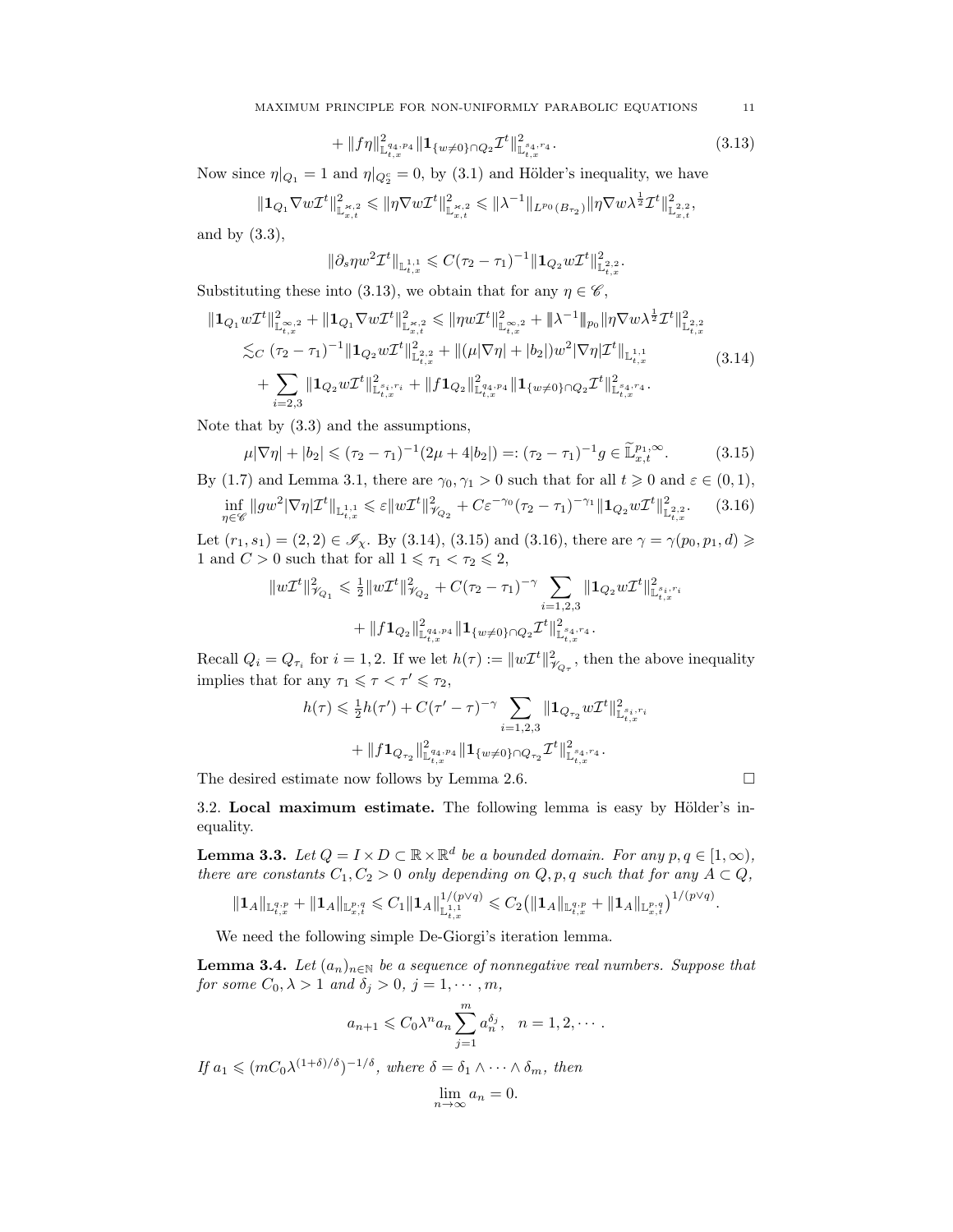*Proof.* We use induction to prove that if  $a_1 \leqslant (mC_0\lambda^{(1+\delta)/\delta})^{-1/\delta} \leqslant 1$ , then

$$
a_n \leq a_1 \lambda^{-(n-1)/\delta}, \quad \forall n \in \mathbb{N}.
$$

By the induction hypothesis, we have

$$
a_{n+1} \leqslant mC_0 \lambda^n a_n^{1+\delta} \leqslant mC_0 a_1^{1+\delta} \lambda^{n-(n-1)(1+\delta)/\delta}
$$
  
= 
$$
\left( mC_0 a_1^{\delta} \lambda^{(1+\delta)/\delta} \right) a_1 \lambda^{-n/\delta} \leqslant a_1 \lambda^{-n/\delta},
$$

where the last step is due to  $mC_0a_1^{\delta}\lambda^{(1+\delta)/\delta} \leq 1$ .

**Lemma 3.5.** Let  $1 \leq \tau_1 < \tau_0 \leq 2$  and  $0 < \kappa_0 < \kappa_1$ . Define

$$
\Gamma_i := Q_{\tau_i}, \ \ w_i := (u - \kappa_i)^+, \ \ i = 0, 1.
$$

(i) For any  $r, s \in [1, \infty]$ , we have

$$
\|\mathbf{1}_{\{w_1\neq 0\}\cap\Gamma_0}\|_{\mathbb{L}_{t,x}^{s,r}} \leqslant \|w_0\mathbf{1}_{\Gamma_0}\|_{\mathbb{L}_{t,x}^{s,r}}/(\kappa_1-\kappa_0). \tag{3.17}
$$

(ii) For any  $r \in [1, \varkappa)$  and  $s \in [1, 2)$ , there is a universal constant  $C > 0$  such that

$$
\|\mathbf{1}_{\Gamma_0}\nabla w_1\|_{\mathbb{L}_{x,t}^{r,s}} \leqslant C \|w_1\|_{\mathscr{V}_{\Gamma_0}} \left(\frac{\|w_0\mathbf{1}_{\Gamma_0}\|_{\mathbb{L}_{t,x}^{1,1}}}{\kappa_1 - \kappa_0}\right)^{\left(\frac{1}{r} - \frac{1}{\varkappa}\right)\wedge\left(\frac{1}{s} - \frac{1}{2}\right)}.
$$
 (3.18)

(iii) For any  $(r, s) \in \mathscr{I}_{\varkappa}$ , there are  $\delta \in (0, 1)$  and  $C = C(r, s, d, \varkappa) > 0$  such that

$$
\|\mathbf{1}_{\Gamma_{1}}w_{1}\|_{\mathbb{L}_{t,x}^{s,r}} \leqslant C(\tau_{0}-\tau_{1})^{-1} \|w_{1}\|_{\mathscr{V}_{\Gamma_{0}}} \cdot \left(\frac{\|w_{0}\mathbf{1}_{\Gamma_{0}}\|_{\mathbb{L}_{t,x}^{1,1}}}{\kappa_{1}-\kappa_{0}}\right)^{\delta}.
$$
 (3.19)

Proof. (i) Noting that

$$
w_0|_{w_1\neq 0} = (u - \kappa_1 + \kappa_1 - \kappa_0)^+|_{w_1\neq 0} \geq \kappa_1 - \kappa_0,
$$

for given  $r, s \in [1, \infty]$ , we have

$$
\|w_0\mathbf{1}_{\Gamma_0}\|_{{\mathbb L}^{s,r}_{t,x}}\geqslant \|w_0\mathbf{1}_{\{w_1\neq 0\}\cap \Gamma_0}\|_{{\mathbb L}^{s,r}_{t,x}}\geqslant (\kappa_1-\kappa_0)\|\mathbf{1}_{\{w_1\neq 0\}\cap \Gamma_0}\|_{{\mathbb L}^{s,r}_{t,x}},
$$

which implies (3.17).

(ii) Let  $\frac{1}{r} = \frac{1}{\varkappa} + \frac{1}{r'}$  and  $\frac{1}{s} = \frac{1}{2} + \frac{1}{s'}$ . By Hölder's inequality, we have

$$
\begin{aligned}\|{\mathbf 1}_{\Gamma_0} \nabla w_1\|_{{\mathbb L}^{r,s}_{x,t}}&= \|{\mathbf 1}_{\Gamma_0 \cap \{w_1\neq 0\}} \nabla w_1\|_{{\mathbb L}^{r,s}_{x,t}}\leqslant \|{\mathbf 1}_{\Gamma_0} \nabla w_1\|_{{\mathbb L}^{s,2}_{x,t}}\|{\mathbf 1}_{\Gamma_0 \cap \{w_1\neq 0\}}\|_{{\mathbb L}^{r',s'}_{x,t}}\\ &\lesssim \|w_1\|_{{\mathcal H}_{\Gamma_0} }\|{\mathbf 1}_{\Gamma_0 \cap \{w_1\neq 0\}}\|_{{\mathbb L}^{1,1}_{t,x}}^{1/(s'\vee r')},\end{aligned}
$$

which implies  $(3.18)$  by  $(3.17)$ .

(iii) Since  $\frac{1}{2} - \frac{1}{r} < \frac{1}{s}(\frac{2}{d} - \frac{1}{p_0})$ , we can choose  $r', \beta > r$  and  $s', \theta > s$  so that  $\frac{1}{r'} + \frac{1}{\beta} = \frac{1}{r}, \quad \frac{1}{s'} + \frac{1}{\theta} = \frac{1}{s}, \quad \frac{1}{2} - \frac{1}{r'} < \frac{1}{s'}(\frac{2}{d} - \frac{1}{p_0}).$ 

By Hölder's inequality, we have

$$
\|w_1\mathbf{1}_{\Gamma_1}\|_{{\mathbb L}^{s,r}_{t,x}}\leqslant \|w_1\mathbf{1}_{\Gamma_1}\|_{{\mathbb L}^{s',r'}_{t,x}}\|\mathbf{1}_{\{w_1\neq 0\}\cap \Gamma_1}\|_{{\mathbb L}^{\theta,\beta}_{t,x}},
$$

and by Lemma  $2.2$  and  $(2.2)$ ,

$$
\|w_1 \mathbf{1}_{\Gamma_1}\|_{\mathbb{L}^{s',r'}_{t,x}} \lesssim_C \| \mathbf{1}_{\Gamma_0} \nabla w_1 \|_{\mathbb{L}^{2,\varkappa}_{t,x}} + (\tau_0 - \tau_1)^{-1} \| \mathbf{1}_{\Gamma_0} w_1 \|_{\mathbb{L}^{\infty,2}_{t,x}} \le_C (\tau_0 - \tau_1)^{-1} \|w_1\|_{\mathcal{H}_{\Gamma_0}},
$$

which in turn yields  $(3.19)$  by Lemma 3.3 and  $(3.17)$ .

Now we can show the following local maximum principle for PDE (1.4).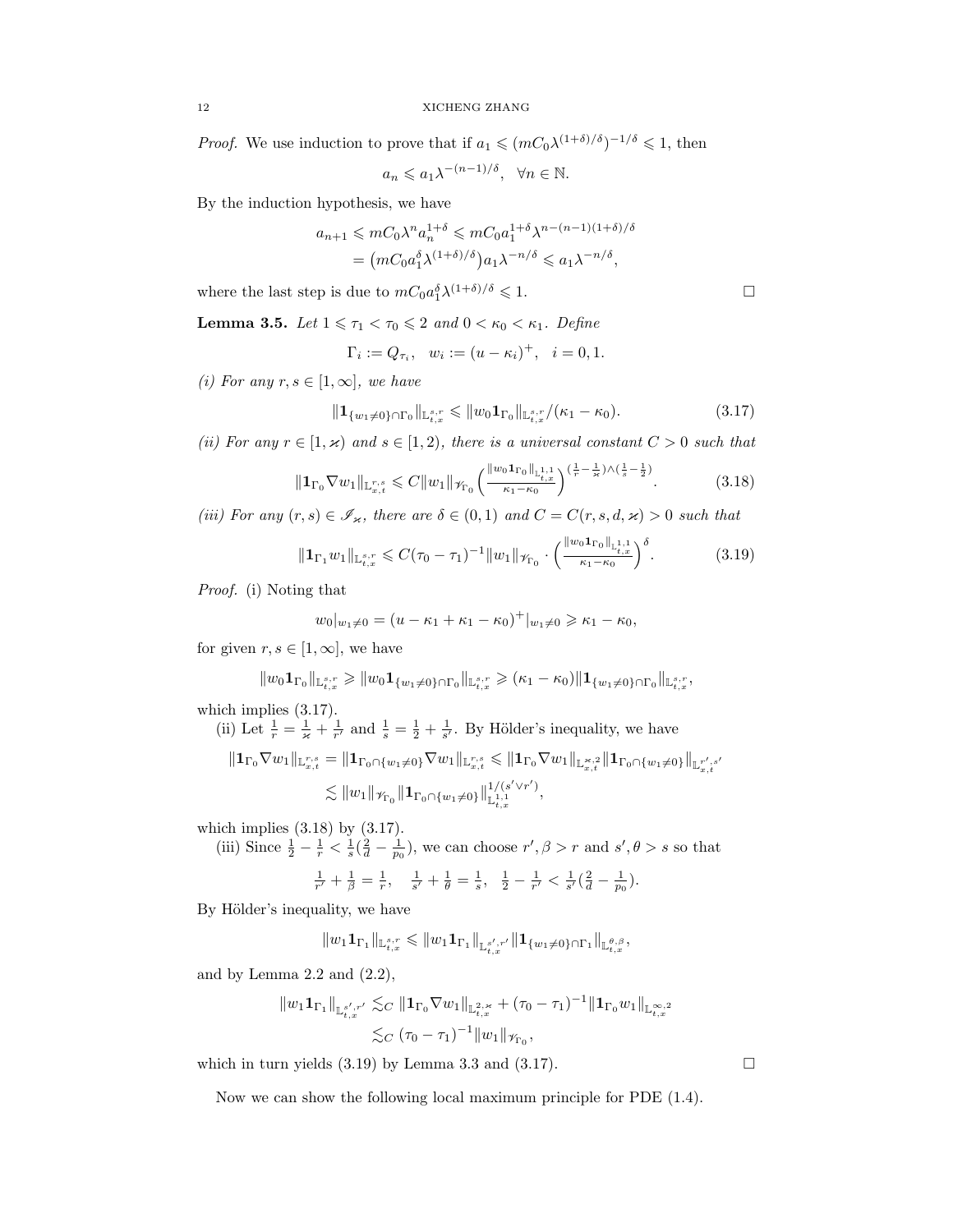Theorem 3.6 (Local maximum estimate). Under the assumption of Lemma 3.2, for any  $p > 0$ , there is a constant  $C = C(p, \Theta) > 0$  such that for any Lipschitz weak subsolution u of PDE (1.4),

$$
||u^+ \mathbf{1}_{Q_1}||_{\infty} \leq C \left( ||u^+ \mathbf{1}_{Q_2}||_{\mathbb{L}_{t,x}^{p,p}} + ||f \mathbf{1}_{Q_2}||_{\mathbb{L}_{t,x}^{q_4,p_4}} \right),
$$
\n(3.20)

where  $Q_1 := [-1, 1] \times B_1$  and  $Q_2 := [-4, 4] \times B_2$ .

*Proof.* Fix  $1 \leq \tau \leq \sigma \leq 2$ . Let  $\kappa > 0$ , which will be determined below. For  $n \in \mathbb{N}$ , define

$$
\tau_n = \tau + (\sigma - \tau)2^{1-n}, \quad \tilde{\tau}_n := \tau + 3(\sigma - \tau)2^{-n-1}, \quad \kappa_n := \kappa (1 - 2^{1-n})
$$

and

$$
w_n := (u - \kappa_n)^+, \quad \Gamma_n := (-\tau_n^2, \tau_n^2) \times B_{\tau_n}, \tilde{\Gamma}_n := (-\tilde{\tau}_n^2, \tilde{\tau}_n^2) \times B_{\tilde{\tau}_n}.
$$

Clearly,

$$
\kappa_n \uparrow \kappa, \ \ \Gamma_{n+1} \subset \tilde{\Gamma}_n \subset \Gamma_n \downarrow [-\tau^2, \tau^2] \times \bar{B}_\tau = \bar{Q}_\tau.
$$

Since  $\kappa_{n+1} - \kappa_n = \kappa 2^{-n}$ , for any  $r, s \in [1, \infty]$ , by  $(3.17)$  we have

$$
\|\mathbf{1}_{\{w_{n+1}\neq 0\}\cap\Gamma_n}\|_{\mathbb{L}_{t,x}^{s,r}} \leq 2^n \kappa^{-1} \|\mathbf{1}_{\Gamma_n} w_n\|_{\mathbb{L}_{t,x}^{s,r}},\tag{3.21}
$$

and by (3.19), for any  $(r, s) \in \mathscr{I}_{\varkappa}$ , there is a  $\delta \in (0, 1)$  such that

$$
\|\mathbf{1}_{\Gamma_{n+1}}w_{n+1}\|_{\mathbb{L}_{t,x}^{s,r}} \lesssim \frac{2^{n} \|w_{n+1}\|_{\mathcal{V}_{\Gamma_{n}}}}{\sigma - \tau} \cdot \left(2^{n}\kappa^{-1} \|\mathbf{1}_{\Gamma_{n}}w_{n}\|_{\mathbb{L}_{t,x}^{1,1}}\right)^{\delta}.\tag{3.22}
$$

Now let  $(r_i, s_i)$ ,  $i = 1, 2, 3, 4$  be as in Lemma 3.2. If we define

$$
\ell_n^{(i)} := \|\mathbf{1}_{\Gamma_n} w_n\|_{\mathbb{L}_{t,x}^{s_i,r_i}}, \ i = 1,2,3,4,
$$

then by (3.22), for some  $\delta_i = \delta_i(r_i, s_i, \varkappa) \in (0, 1)$  and  $C = C(r_i, s_i, \varkappa, d) > 0$ ,

$$
\ell_{n+1}^{(i)} \lesssim_C \frac{2^n \|w_{n+1}\|_{\mathcal{F}_{\tilde{\Gamma}_n}}}{\sigma - \tau} \cdot \left(2^n \kappa^{-1} \|{\mathbf 1}_{\Gamma_n} w_n\|_{\mathbb{L}^{1,1}_{t,x}}\right)^{\delta_i}, \ i = 1,2,3,4.
$$

In particular, we have

$$
a_{n+1} := \frac{1}{\kappa} \sum_{i=1}^{4} \ell_{n+1}^{(i)} \lesssim \frac{2^{n} \|w_{n+1}\|_{\mathcal{V}_{\Gamma_{n}}}}{(\sigma - \tau)\kappa} \sum_{i=1}^{4} \left(2^{n} \kappa^{-1} \| \mathbf{1}_{\Gamma_{n}} w_{n} \|_{\mathbb{L}_{t,x}^{1,1}} \right)^{\delta_{i}}
$$
  

$$
\lesssim \frac{4^{n} \|w_{n+1}\|_{\mathcal{V}_{\Gamma_{n}}}}{(\sigma - \tau)\kappa} \sum_{i=1}^{4} \left(\frac{\ell_{n}^{(1)}}{\kappa}\right)^{\delta_{i}} \leq \frac{4^{n} \|w_{n+1}\|_{\mathcal{V}_{\Gamma_{n}}}}{(\sigma - \tau)\kappa} \sum_{i=1}^{4} a_{n}^{\delta_{i}}, \tag{3.23}
$$

where the second inequality is due to  $||\mathbf{1}_{\Gamma_n} w_n||_{\mathbb{L}_{t,x}^{1,1}} \leqslant C ||\mathbf{1}_{\Gamma_n} w_n||_{\mathbb{L}_{t,x}^{s_1,r_1}}$ .

On the other hand, note that

$$
0 \leq w_{n+1} \leq w_n \Rightarrow |\nabla w_{n+1}| = |\nabla u| \mathbf{1}_{\{w_{n+1}\neq 0\}} \leq |\nabla u| \mathbf{1}_{\{w_n\neq 0\}} = |\nabla w_n|.
$$

By Lemma 3.2 with  $w = w_{n+1}$ ,  $Q_1 = \tilde{\Gamma}_n$ ,  $Q_2 = \Gamma_n$  and (3.17), we have for some  $\gamma \geqslant 1$ ,

$$
||w_{n+1}||_{\mathscr{V}_{\tilde{\Gamma}_n}} \lesssim_C 2^{\gamma n} \sum_{i=1,2,3} || \mathbf{1}_{\Gamma_n} w_{n+1} ||_{\mathbb{L}^{s_i,r_i}_{t,x}} + || f \mathbf{1}_{\Gamma_n} ||_{\mathbb{L}^{q_4,p_4}_{t,x}} || \mathbf{1}_{\{w_{n+1}\neq 0\} \cap \Gamma_n} ||_{\mathbb{L}^{s_4,r_4}_{t,x}}
$$
  

$$
\lesssim_C 2^{\gamma n} (\ell_n^{(1)} + \ell_n^{(2)} + \ell_n^{(3)}) + || f \mathbf{1}_{Q_2} ||_{\mathbb{L}^{q_4,p_4}_{t,x}} (2^n \kappa^{-1} \ell_n^{(4)}),
$$

where  $C = C(\Theta) > 0$ . This implies that for  $\kappa \geq \|f\mathbf{1}_{Q_2}\|_{\mathbb{L}^{q_4,p_4}_{t,x}},$ 

$$
||w_{n+1}||_{\mathscr{V}_{\tilde{\Gamma}_n}} \lesssim_C 2^{\gamma n}(\ell_n^{(1)}+\ell_n^{(2)}+\ell_n^{(3)})+2^n\ell_n^{(4)} \leqslant 2^{\gamma n}\sum_{i=1}^4 \ell_n^{(i)}=2^{\gamma n}a_n\kappa.
$$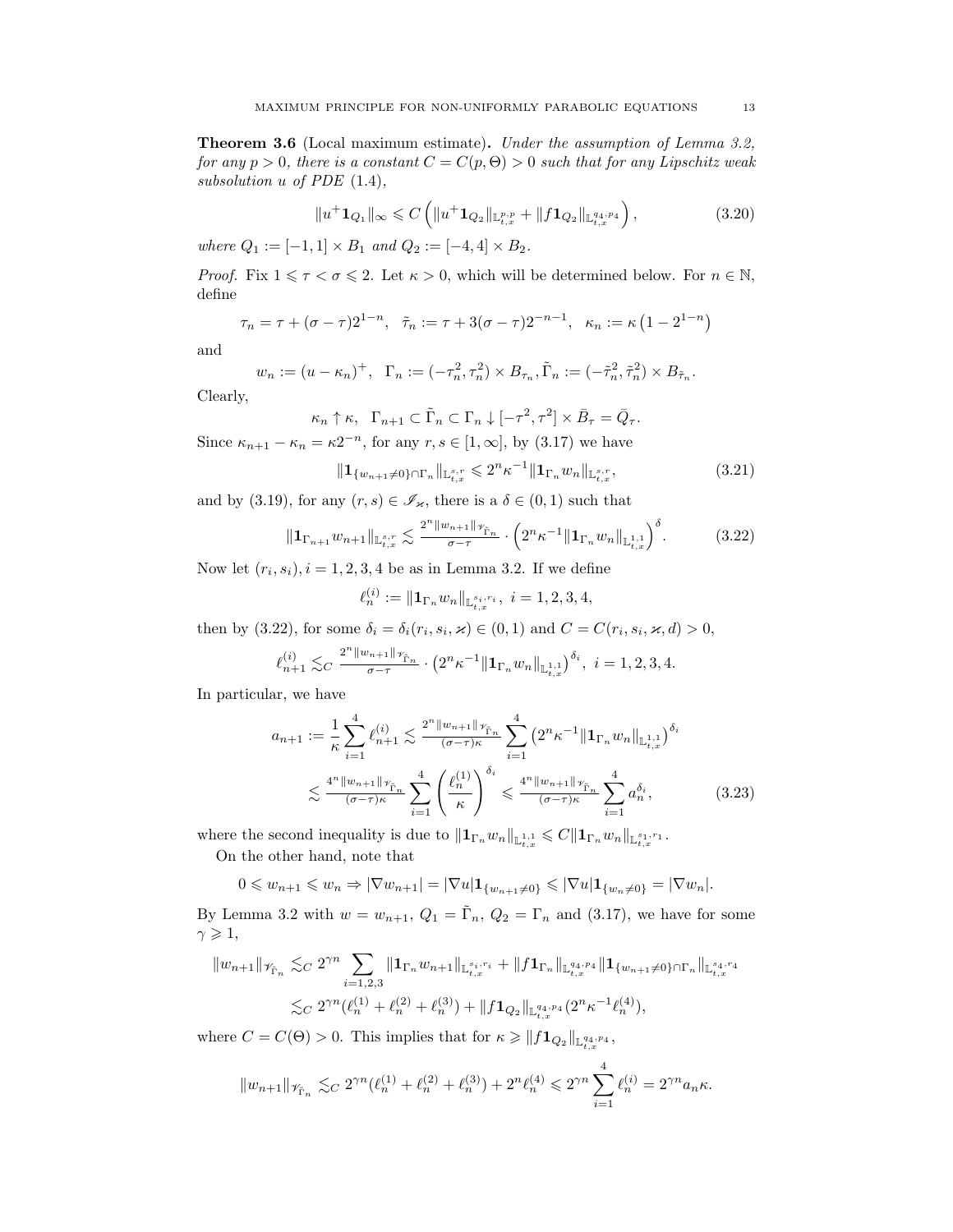Substituting this into (3.23), we obtain that for some  $C_0$ ,  $\gamma_0 > 1$ ,

$$
a_{n+1}\leqslant \frac{C_02^{\gamma_0n}a_n}{\sigma-\tau}\sum_{i=1}^4 a_n^{\delta_i},\ \ \forall n\in\mathbb{N}.
$$

Let  $\delta:=\delta_1\wedge\cdots\wedge\delta_4.$  Suppose that

$$
\kappa \geqslant \left( \left[ \frac{4C_0 2^{\gamma_0(1+\delta)/\delta}}{\sigma-\tau} \right]^{\frac{1}{\delta}} \sum_{i=1,2,3,4} \| u^+ \mathbf{1}_{Q_\sigma} \|_{\mathbb{L}^{s_i,r_i}_{t,x}} \right) \vee \| f \mathbf{1}_{Q_2} \|_{\mathbb{L}^{q_4,p_4}_{t,x}}.
$$

Then  $a_1 \leqslant (4C_0 2^{\gamma_0(1+\delta)/\delta})^{-\frac{1}{\delta}}$ , and by Fatou's lemma and Lemma 3.4,

 $||(u - \kappa)^+ \mathbf{1}_{Q_\tau}||_{\mathbb{L}_{t,x}^{s_1,r_1}} \leqslant \liminf_{n \to \infty} ||w_n \mathbf{1}_{\Gamma_n}||_{\mathbb{L}_{t,x}^{s_1,r_1}} = \liminf_{n \to \infty} \ell_n^{(1)} \leqslant \kappa \cdot \limsup_{n \to \infty} a_n = 0,$ 

which in turn implies that

$$
||u^+ \mathbf{1}_{Q_\tau}||_\infty \leqslant \left( \left[ \frac{4C_0 2^{\gamma_0(1+\delta)/\delta}}{\sigma-\tau} \right]^{\frac{1}{\delta}} \sum_{i=1,2,3,4} ||u^+ \mathbf{1}_{Q_\sigma}||_{\mathbb{L}^{s_i,r_i}_{t,x}} \right) \vee ||f\mathbf{1}_{Q_2}||_{\mathbb{L}^{q_4,p_4}_{t,x}}.
$$

To show (3.20), without loss of generality, we may assume

$$
p \le \gamma/2
$$
,  $\gamma := \max_{i=1,2,3,4} \{s_i, r_i\}.$ 

Thus by Hölder's inequality and Young's inequality, we have

$$
\begin{aligned} \|u^+\mathbf{1}_{Q_\tau}\|_\infty &\leqslant C(\sigma-\tau)^{-\frac{1}{\delta}}\|u^+\mathbf{1}_{Q_\sigma}\|_{\mathbb{L}^{\gamma,\gamma}_{t,x}}+\|f\mathbf{1}_{Q_2}\|_{\mathbb{L}^{q_4,p_4}_{t,x}}\\ &\leqslant C(\sigma-\tau)^{-\frac{1}{\delta}}\|u^+\mathbf{1}_{Q_2}\|_\infty^{1-\frac{p}{\gamma}}\|u^+\mathbf{1}_{Q_\sigma}\|_{\mathbb{L}^{p,p}_{t,x}}^{\frac{p}{\gamma}}+\|f\mathbf{1}_{Q_2}\|_{\mathbb{L}^{q_4,p_4}_{t,x}}\\ &\leqslant \tfrac{1}{2}\|u^+\mathbf{1}_{Q_\sigma}\|_\infty+C(\sigma-\tau)^{-\frac{\gamma}{p\delta}}\|u^+\mathbf{1}_{Q_2}\|_{\mathbb{L}^{p,p}_{t,x}}+\|f\mathbf{1}_{Q_2}\|_{\mathbb{L}^{q_4,p_4}_{t,x}}, \end{aligned}
$$

where  $C = C(\Theta)$  is independent of  $\sigma$ ,  $\tau$ . By Lemma 2.6, we conclude the proof.  $\Box$ 

3.3. Proof of Theorem 1.3. Without loss of generality, we assume  $T = 1$  and

$$
u(t,x) = f(t,x) \equiv 0, \quad \forall t \leq 0.
$$

For  $z \in \mathbb{R}^d$ , we write

$$
Q_i^z := Q_i^{0,z}, \quad i = 1, 2, 3.
$$

Let u be a Lipschitz weak solution of PDE  $(1.4)$  in the sense of Definition 1.1. By translation and Lemma 3.2 with  $w = u^+, u^-,$  there is a constant  $C = C(\Theta) > 0$ such that for all  $t \in [0, 1]$ ,

$$
\|u\mathcal{I}^t\|_{\mathscr{V}_{Q_1^z}}\lesssim_C \sum_{i=1,2,3}\|\mathbf{1}_{Q_2^z}u\mathcal{I}^t\|_{\mathbb{L}^{s_i,r_i}_{t,x}}+\|f\mathbf{1}_{Q_2^z}\mathcal{I}^t\|_{\mathbb{L}^{q_4,p_4}_{t,x}},
$$

where  $(r_i, s_i)$  are as in Lemma 3.2. By Lemma 2.2, we further have for some  $\beta \in (1,\infty)$  and any  $\varepsilon \in (0,1)$ ,

$$
\|u\mathcal{I}^t\|_{\mathscr{V}_{Q_1^z}}\leqslant \varepsilon\|\mathbf{1}_{Q_3^z}\nabla u\mathcal{I}^t\|_{\mathbb{L}^{\varkappa,2}_{x,t}}+C_\varepsilon\|\mathbf{1}_{Q_3^z}u\mathcal{I}^t\|_{\mathbb{L}^{\beta,2}_{t,x}}+C\|f\mathbf{1}_{Q_2^z}\mathcal{I}^t\|_{\mathbb{L}^{q_4,p_4}_{t,x}}.
$$

Taking supremum in  $z \in \mathbb{R}^d$  for both sides and by (2.5), we obtain

$$
\|u\mathcal{I}^t\|_{\widetilde{\mathcal{V}}} \lesssim \sup_z \|u\mathcal{I}^t\|_{\mathscr{V}_{Q_1^z}} \lesssim \varepsilon \|\nabla u\mathcal{I}^t\|_{\widetilde{\mathbb{L}}^{s,2}_{x,t}} + \|u\mathcal{I}^t\|_{\widetilde{\mathbb{L}}^{\beta,2}_{t,x}} + \|f\mathcal{I}^t\|_{\mathbb{L}^{q_4,p_4}_{t,x}}.
$$

Since  $\|\nabla u \mathcal{I}^t\|_{\tilde{\mathbb{L}}^{*,2}_{x,t}} \leqslant \|u \mathcal{I}^t\|_{\tilde{\mathscr{V}}}$ , choosing  $\varepsilon$  small enough, we obtain

$$
\|u\mathcal{I}^t\|_{\tilde{\mathcal{V}}} \lesssim_C \|u\mathcal{I}^t\|_{\tilde{\mathbb{L}}^{\beta,2}_{t,x}} + \|f\mathcal{I}^t\|_{\mathbb{L}^{q_4,p_4}_{t,x}}.\tag{3.24}
$$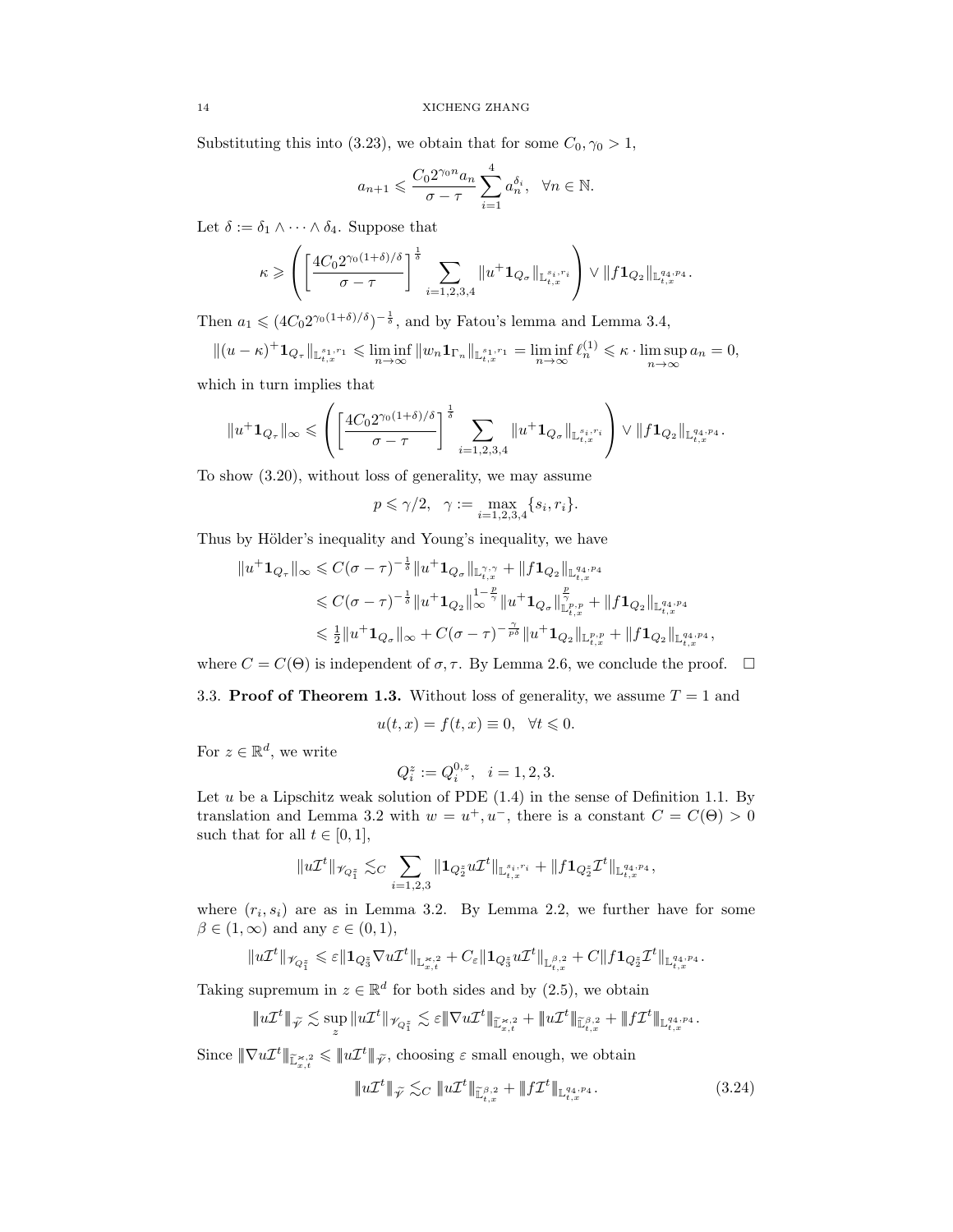Since  $\beta < \infty$  and  $u(t) \equiv 0$  for  $t \leq 0$ , the above inequality implies that for any  $t \in [0, 1],$ 

$$
|\!|\!| u(t) |\!|\!|_{2} \lesssim_C \left( \int_0^t |\!|\!| u(s) |\!|\!|_2^{\beta} \mathrm{d} s \right)^{1/\beta} + |\!|\!| f\mathcal{I}^t |\!|\!|_{\mathbb{L}^{q_4,p_4}_{t,x}}.
$$

By Gronwall's inequality we obtain

$$
\|u\mathcal{I}^t\|_{\widetilde{\mathbb{L}}^{\infty,2}_{t,x}} \leqslant \sup_{t\in[0,1]}\|u(t)\|_2 \lesssim \|f\mathcal{I}^t\|_{\mathbb{L}^{q_4,p_4}_{t,x}}.
$$

which together with (3.24) yields

$$
\|u\mathbf{1}_{[0,1]}\|_{\widetilde{\mathcal{V}}} \lesssim_C \|f\mathbf{1}_{[0,1]}\|_{\mathbb{L}_{t,x}^{q_4,p_4}}.\tag{3.25}
$$

Finally, by  $(3.20)$  and  $(3.25)$ , we also have

$$
\begin{aligned}\|u\|_{L^\infty([0,1]\times{\mathbb R}^d)}\leqslant & \sup_z\|(u^++u^-){\bf 1}_{[0,1]\times B_1^z}\|_\infty\\ \lesssim&\|u{\bf 1}_{[0,1]}\|_{{\mathbb L}^{2,2}_{t,x}}+\|f{\bf 1}_{[0,1]}\|_{{\mathbb L}^{q_4,p_4}_{t,x}}\lesssim\|f{\bf 1}_{[0,1]}\|_{{\mathbb L}^{q_4,p_4}_{t,x}}.\end{aligned}
$$

The proof is complete.

#### 4. Weak solutions of SDEs with rough coefficients

In this section we present an application of the global boundedness (1.10) in SDEs, and show the existence of weak solutions to SDE (1.13) with rough coefficients. First of all, we recall the following notion of weak solutions to SDE (1.13).

**Definition 4.1.** Let  $\mathfrak{F} := (\Omega, \mathscr{F}, \mathbf{P}; (\mathscr{F}_t)_{t \geq 0})$  be a stochastic basis and  $(X, W)$  a pair of  $\mathscr{F}_t$ -adapted processes defined thereon. Given  $(s, x) \in \mathbb{R}_+ \times \mathbb{R}^d$ , we call triple  $(\mathfrak{F}, X, W)$  a weak solution of SDE (1.13) with starting point  $x \in \mathbb{R}^d$  at time s if

(i)  $\mathbf{P}(X_t = x, t \in [0, s]) = 1$  and W is an  $\mathscr{F}_t$ -Brownian motion; (ii) for all  $t \geq s$ , it holds that  $\mathbf{P}\text{-}a.s.$ ,

$$
\int_{s}^{t} \Big( |\sigma(r, X_r)|^2 + |b(r, X_r)| \Big) dr < \infty,
$$

and

$$
X_t = x + \sqrt{2} \int_s^t \sigma(r, X_r) dW_r + \int_s^t b(r, X_r) dr.
$$

Recall  $p_0, p_1$  from (1.7) and the convention that the repeated indices will be summed automatically, for instances,

$$
\partial_i a^{ij} = \sum_{i=1}^d \partial_i a^{ij}, \quad \partial_i \partial_j a^{ij} = \sum_{i,j=1}^d \partial_i \partial_j a^{ij}.
$$

We introduce the following assumptions on  $\sigma$  and b:

 $(\widetilde{H}^{\sigma})$  Suppose that there are a sequence of  $d \times d$ -matrix functions  $\sigma_n \in L^{\infty}(\mathbb{R}_+; C_b^{\infty}),$  $(p_2, q_2) \in \mathbb{I}_{p_0}^d$  and  $\kappa_0 > 0$  such that for all  $n \in \mathbb{N}$ ,

$$
\|\lambda_n^{-1}\|_{p_0} + \|\mu_n\|_{p_1} + \|\partial_i a_n^{ij}\|_{\widetilde{\mathbb{L}}_{x,t}^{p_1,\infty}} + \|( \partial_i \partial_j a_n^{ij})^+ \|\widetilde{\mathbb{L}}_{t,x}^{q_2,p_2} \leq \kappa_0, \tag{4.1}
$$

where  $a_n := \sigma_n \sigma_n^*$ ,  $\lambda_n$  and  $\mu_n$  are defined as in (1.5) by  $a_n$ . Moreover, for some  $p_3, q_3 \in [2, \infty]$  with  $(\frac{p_3}{2}, \frac{q_3}{2}) \in \mathbb{I}_{p_0}^d$  and for any  $T, R > 0$ ,

$$
\sup_{n} \|\sigma_n\|_{\widetilde{\mathbb{L}}_{t,x}^{q_3,p_3}} =: \kappa_1 < \infty, \quad \lim_{n \to \infty} \|(\sigma_n - \sigma) \mathbf{1}_{[0,T] \times B_R} \|_{\mathbb{L}_{t,x}^{q_3,p_3}} = 0. \tag{4.2}
$$

 $(\widetilde{\mathbf{H}}^b)$  Let  $b = b_1 + b_2$  satisfy  $(\mathbf{H}^b)$  and belong to  $\widetilde{\mathbb{L}}_{t,x}^{q_4,p_4}$  for some  $(p_4, q_4) \in \mathbb{I}_{p_0}^d$ .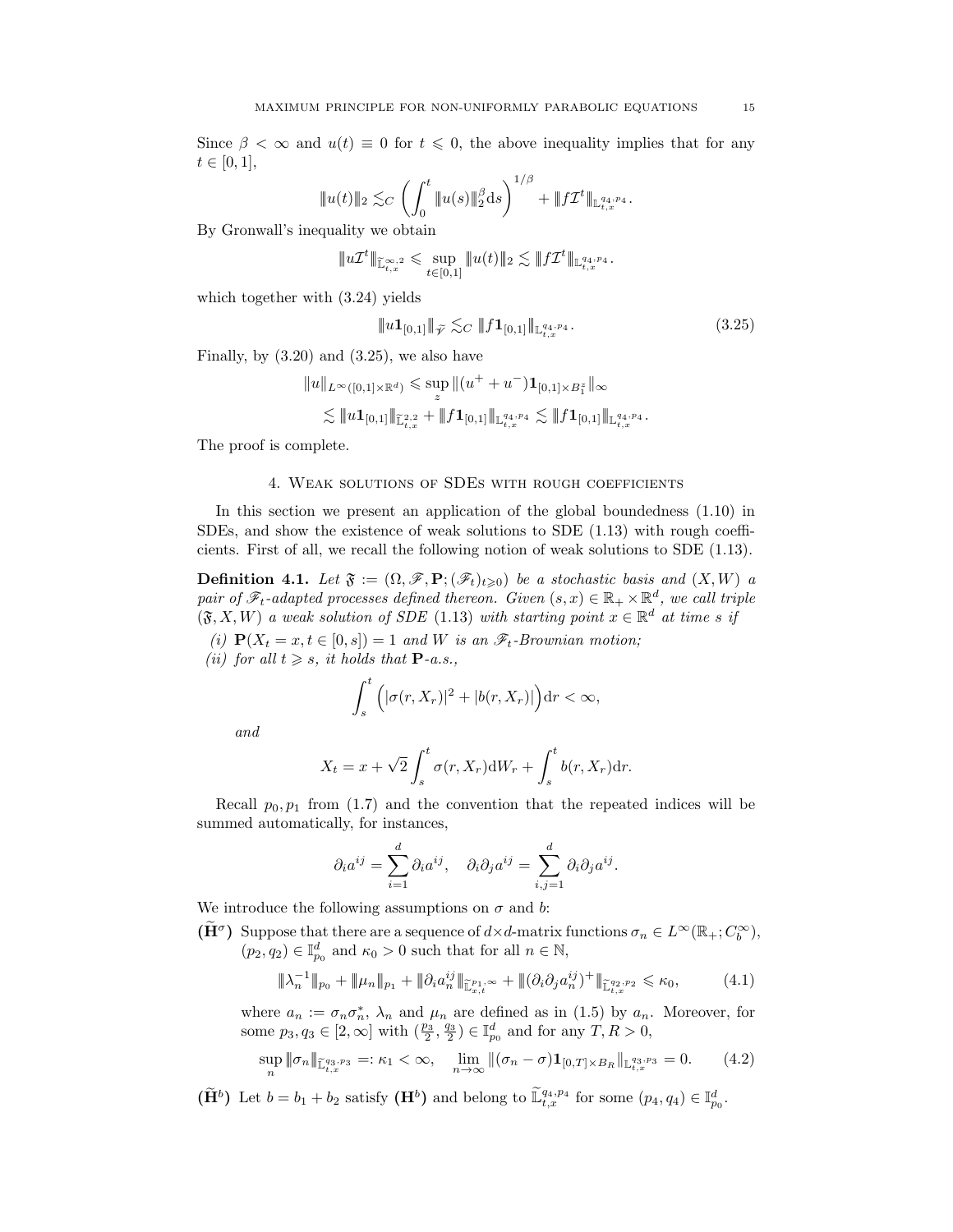Let  $\Theta$  be defined by (1.9). Below we shall write

$$
\widetilde{\Theta} := \Big(\Theta, p_i, q_i, \kappa_0, \kappa_1, \|\!| b \|\!|_{\widetilde{\mathbb{L}}_{t,x}^{q_4, p_4}} \Big).
$$

We have the following existence result.

**Theorem 4.2.** Under  $(\tilde{H}^{\sigma})$  and  $(\tilde{H}^{b})$ , for any  $(s, x) \in \mathbb{R}_{+} \times \mathbb{R}^{d}$ , there is a weak solution  $(\mathfrak{F}, X, W)$  for SDE (1.13) starting from x at time s. Moreover, for any  $(p,q) \in \mathbb{I}_{p_0}^d$  and  $T > s$ , there are  $\theta \in (0,1)$  and constant  $C = C(T, \widetilde{\Theta}, p, q) > 0$  such that for any  $s \leq t_0 < t_1 \leq T$  and  $f \in \widetilde{\mathbb{L}}_{t,x}^{q,p}$ ,

$$
\mathbf{E}\left(\int_{t_0}^{t_1} f(r, X_r) dr \middle| \mathscr{F}_{t_0}\right) \leqslant C(t_1 - t_0)^{\theta} \|f\|_{\widetilde{\mathbb{L}}_{t,x}^{q,p}}.\tag{4.3}
$$

In the following proof, we assume  $s = 0$  and  $x \in \mathbb{R}^d$ . Let  $\sigma_n$  be as in  $(\widetilde{H}^{\sigma})$  and  $b_n(t, x) = b * \rho_n(t, x)$  be the mollifying approximation of b. In particular,

$$
\sigma_n, b_n \in L^{\infty}([0, T]; C_b^{\infty}(\mathbb{R}^d)),\tag{4.4}
$$

and the following SDE admits a unique strong solution (cf. [16]):

$$
dX_t^n = b_n(t, X_t^n)dt + \sqrt{2}\sigma_n(t, X_t^n) dW_t, \quad X_0^n = x.
$$
 (4.5)

Note that the generator of SDE  $(6.1)$  is given by

$$
\mathcal{L}_t^{\sigma_n, b_n} f(x) = (\sigma_n^{ik} \sigma_n^{jk})(t, x) \partial_i \partial_j f(x) + b_n^j(t, x) \partial_j f(x)
$$
  
=  $\partial_i (a_n^{ij}(t, \cdot) \partial_j f)(x) + \tilde{b}_n^j(t, x) \partial_j f(x),$ 

where

$$
a_n^{ij}:=\sigma_n^{ik}\sigma_n^{jk},\ \ \tilde b_n^j:=b_n^j-\partial_ia_n^{ij}.
$$

In particular, by  $(\tilde{H}^{\sigma})$ , one sees that  $(H^a)$  holds for  $a_n$  uniformly in n, and  $(H^b)$ holds for  $\tilde{b}_n = b_{1,n} + (b_{2,n} - \partial_i a_n^i)$  uniformly in n, where  $b_{i,n} := b_i * \rho_n$ .

We first show the following key Krylov estimate (see [19]).

**Theorem 4.3.** Under  $(\tilde{H}^{\sigma})$  and  $(\tilde{H}^{b})$ , for any  $(p,q) \in \mathbb{I}_{p_0}^d$  and  $T > 0$ , there are  $\theta = \theta(p, q, d, p_0) \in (0, 1)$  and  $C = C(T, \tilde{\Theta}, p, q) > 0$  independent of starting point x such that for any  $0 \leq t_0 < t_1 \leq T$  and  $f \in \widetilde{\mathbb{L}}_{t,x}^{q,p}$ ,

$$
\sup_{n} \mathbb{E}\left(\int_{t_0}^{t_1} f(s, X_s^n) \, ds \middle| \mathcal{F}_{t_0}\right) \leq C(t_1 - t_0)^{\theta} \|f\|_{\widetilde{\mathbb{L}}_{t,x}^{q,p}}.\tag{4.6}
$$

*Proof.* Below we drop the super and subscripts  $n$  for simplicity. Without loss of generality, we may assume  $f \in C_0^{\infty}(\mathbb{R}^{d+1})$ . Fix  $t_1 \in (0, T]$  and consider the following backward PDEs:

$$
\partial_t u + \mathscr{L}_t^{\sigma, b} u = f, \quad u(t_1) = 0.
$$

Under (4.4), it is well known that there is a unique solution  $u \in L^{\infty}_{loc}([0, t_1]; C_b^{\infty}(\mathbb{R}^d))$ so that  $(cf. [16])$ 

$$
u(t,x) = \int_t^{t_1} (\mathscr{L}_s^{\sigma,b} u - f)(s,x) \mathrm{d}s, \quad t \in [0,t_1].
$$

By Itô's formula, for any  $t_0 \leq t_1$ , we have

$$
u(t_1, X_{t_1}) - u(t_0, X_{t_0}) = \int_{t_0}^{t_1} f(s, X_s) \, ds + \sqrt{2} \int_{t_0}^{t_1} (\sigma^* \nabla u)(s, X_s) \, dW_s.
$$

Taking conditional expectations with respect to  $\mathscr{F}_{t_0}$ , we obtain

$$
\mathbb{E}\left(\int_{t_0}^{t_1} f(s,X_s)ds \middle| \mathcal{F}_{t_0}\right) \leqslant \|u\|_{L^{\infty}([t_0,t_1]\times \mathbb{R}^d)}.
$$
\n(4.7)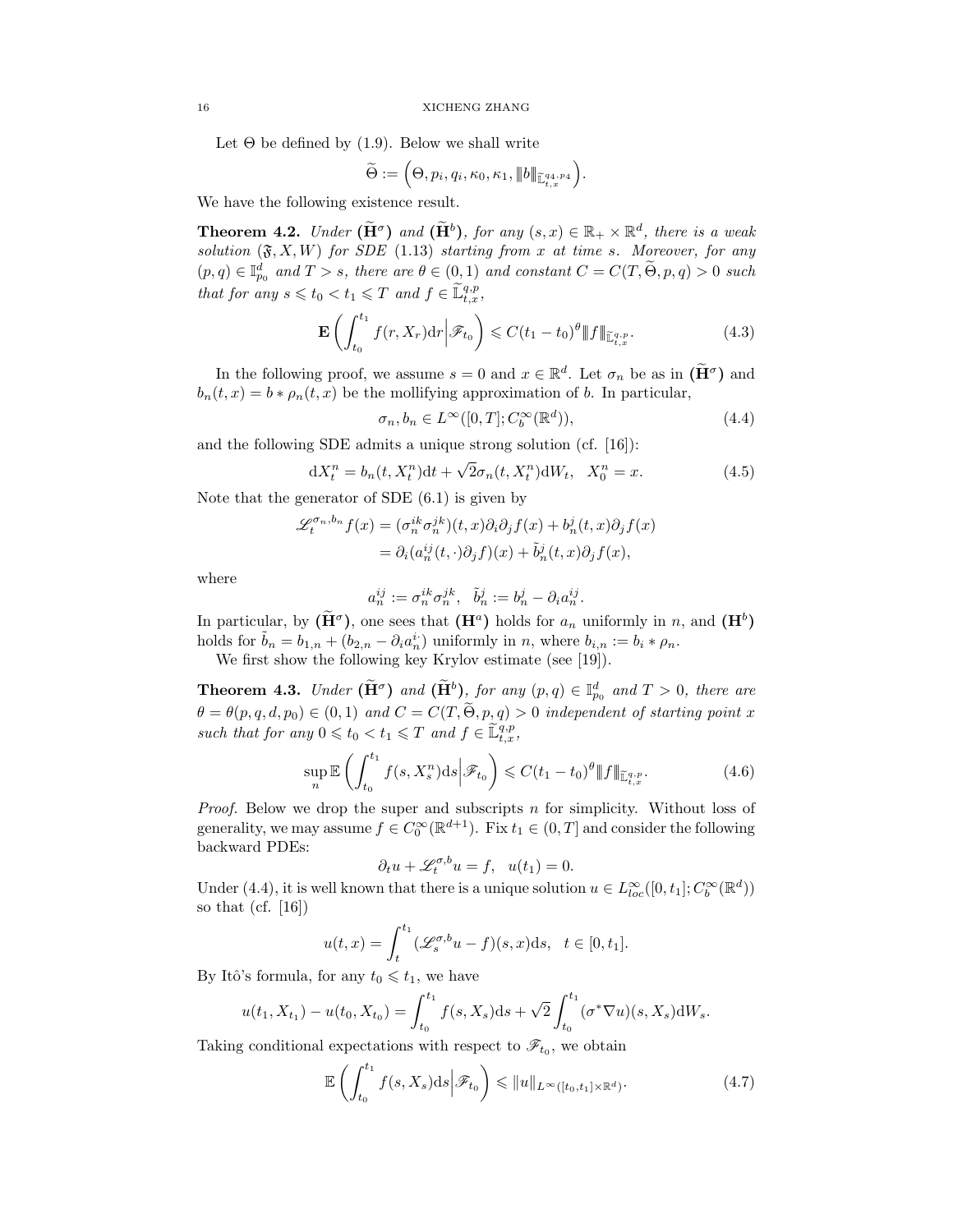On the other hand, since  $(p, q) \in \mathbb{I}_{p_0}^d$ , we can choose  $q' < q$  so that

$$
\frac{1}{p} < \left(1 - \frac{1}{q'}\right)\left(\frac{2}{d} - \frac{1}{p_0}\right).
$$

Thus by the assumptions, (1.10) of Theorem 1.3, there exists a constant  $C =$  $C(T, \theta, p, q) > 0$  independent of n such that

$$
\|u\|_{L^\infty([t_0,t_1]\times \mathbb{R}^d)}\lesssim_C \|f\mathbf{1}_{[t_0,t_1]}\|_{\mathbb{L}^{q',p}_{t,x}}\lesssim_C (t_1-t_0)^\theta \|f\|_{\mathbb{L}^{q,p}_{t,x}},
$$

where  $\theta = \frac{1}{q'} - \frac{1}{q}$  and the second inequality is due to Hölder's inequality. Substituting it into  $(4.\overline{7})$ , we obtain  $(4.6)$ .

We need the following simple lemma.

**Lemma 4.4.** Let  $(X_t)_{t\geqslant0}$  be a right continuous stochastic process on a filtered probability space  $(\Omega, \mathscr{F}, \mathbb{P}; (\mathscr{F}_t)_{t \geq 0})$ . Suppose that for some  $Y \in L^1(\Omega)$  and  $A > 0$ ,

$$
|X_t| \leqslant Y, \quad \mathbb{E}(X_t|\mathscr{F}_t) \leqslant A, \quad \mathbb{P}-a.s.
$$

Then for any finite stopping time  $\tau$ , it holds that

$$
\mathbb{E}(X_{\tau}|\mathscr{F}_{\tau}) \leqslant A, \quad \mathbb{P}-a.s.
$$

*Proof.* Let  $\tau_n$  be a sequence of decreasing stopping times with values in  $\mathbb{D} :=$  ${k \cdot 2^{-n} : k, n \in \mathbb{N}}$  and so that  $\tau_n \to \tau$  as  $n \to \infty$ . Note that for each  $n \in \mathbb{N}$ ,

$$
\mathbb{E}\left(X_{\tau_n}|\mathscr{F}_{\tau_n}\right)=\mathbb{E}\left(\sum_{t\in\mathbb{D}}\mathbf{1}_{\{\tau_n=t\}}X_t|\mathscr{F}_{\tau_n}\right)=\sum_{t\in\mathbb{D}}\mathbf{1}_{\{\tau_n=t\}}\mathbb{E}\left(X_t|\mathscr{F}_t\right)\leqslant A.
$$

By the dominated convergence theorem and  $\mathscr{F}_{\tau} \subset \mathscr{F}_{\tau_n}$ , we have

$$
\mathbb{E}\left(X_{\tau}|\mathscr{F}_{\tau}\right)=\lim_{n\to\infty}\mathbb{E}\left(X_{\tau_n}|\mathscr{F}_{\tau}\right)=\lim_{n\to\infty}\mathbb{E}\left(X_{\tau_n}|\mathscr{F}_{\tau_n}|\mathscr{F}_{\tau}\right)\leqslant A.
$$

The proof is complete.

**Remark 4.5.** By this lemma, one sees that  $(4.6)$  is equivalent to that for any stopping time  $\tau \leq T$ ,  $\delta \in (0,1)$  and  $f \in \tilde{\mathbb{L}}_{t,x}^{q,p}$ ,

$$
\sup_{n} \mathbb{E}\left(\int_{\tau}^{\tau+\delta} f(s, X^n_s) \, ds \, \middle| \, \mathcal{F}_{\tau}\right) \leqslant C\delta^{\theta} \Vert f \Vert_{\widetilde{\mathbb{L}}^{q,p}_{t,x}}.\tag{4.8}
$$

**Lemma 4.6.** Under  $(\tilde{H}^{\sigma})$  and  $(\tilde{H}^{b})$ , for any  $T > 0$ , there are  $\theta \in (0,1)$  and constant  $C = C(T, \widetilde{\Theta}) > 0$  such that for all  $\delta \in (0, 1)$ ,

$$
\sup_{n} \mathbb{E}\left(\sup_{t\in[0,T]}\sup_{s\in[0,\delta]}|X_{t+s}^n - X_t^n|^{1/2}\right) \leqslant C\delta^{\theta/2}
$$
\n(4.9)

and

$$
\sup_{n} \mathbb{E}\left(\sup_{t \in [0,T]} |X_t^n|\right) \leqslant C. \tag{4.10}
$$

*Proof.* We only prove (4.9). Let  $\tau$  be any stopping time less than T. Notice that

$$
X_{\tau+t}^n - X_{\tau}^n = \int_{\tau}^{\tau+t} b_n(s, X_s^n) \mathrm{d}s + \sqrt{2} \int_{\tau}^{\tau+t} \sigma_n(s, X_s^n) \mathrm{d}W_s, \quad t > 0.
$$

By Burkholder's inequality and (4.8), we have

$$
\mathbb{E}\left(\sup_{t\in[0,\delta]}|X^n_{\tau+t}-X^n_{\tau}|\right)\lesssim \mathbb{E}\int_{\tau}^{\tau+\delta}|b_n|(s,X^n_{s})\mathrm{d}s+\left(\mathbb{E}\int_{\tau}^{\tau+\delta}|\sigma_n(s,X^n_{s})|^2\mathrm{d}s\right)^{1/2}
$$

$$
\leqslant C\delta^{\theta}\|b_n\|_{\mathbb{E}_{t,x}^{q_4,p_4}}+C\delta^{\theta}\|\sigma_n\|_{\mathbb{H}_{t,x}^{q_3,p_3}}\leqslant C\delta^{\theta},
$$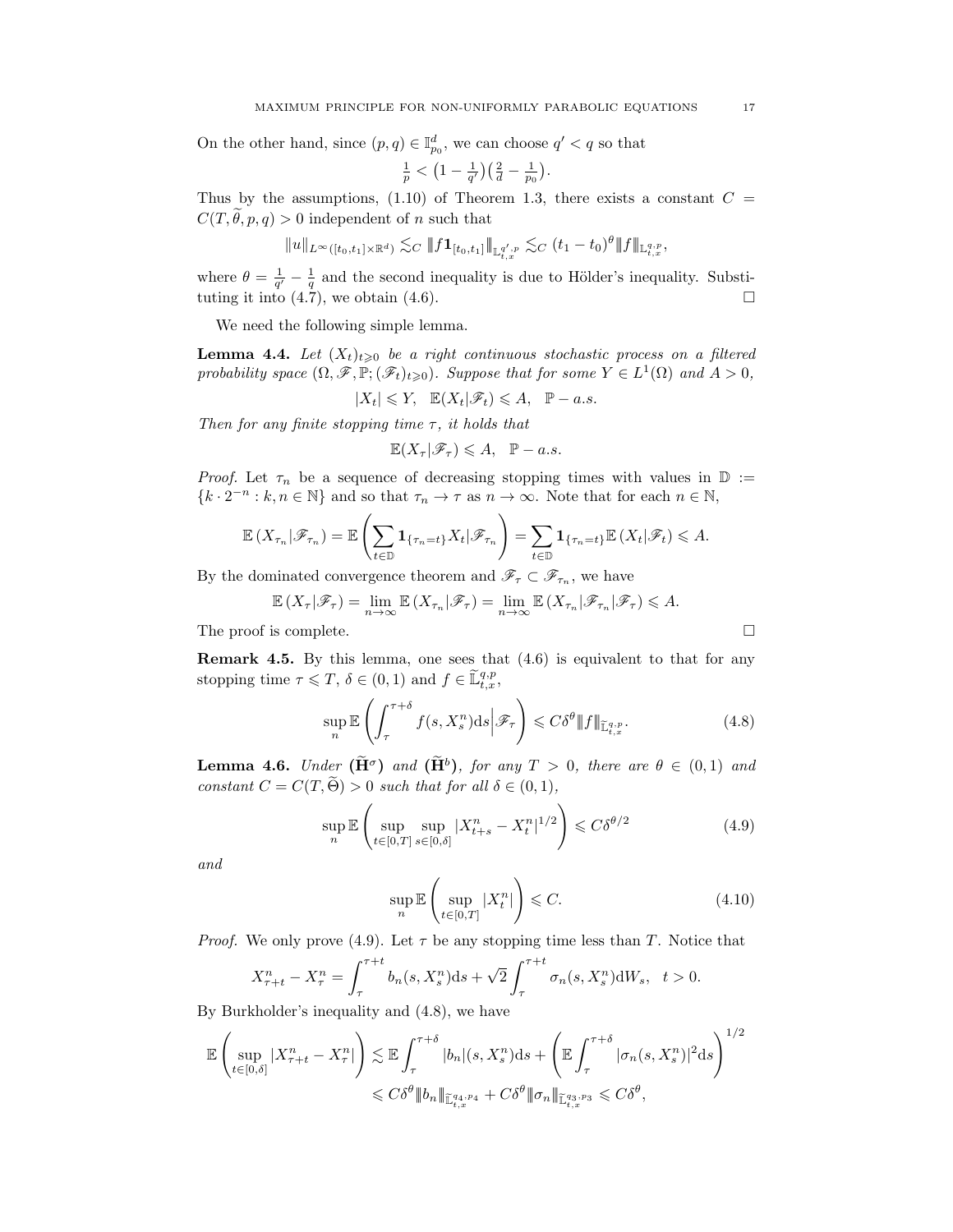where C is independent of n and  $\delta$ . Thus by [20, Lemma 2.7], we obtain (4.9).  $\Box$ 

Let  $\mathbb C$  be the space of all continuous functions from  $\mathbb R_+$  to  $\mathbb R^d$ , which is endowed with the locally uniformly metric so that  $\mathbb C$  becomes a Polish space. Let  $\mathbb Q_n$  be the law of  $(X_i^n, W_i)$  in product space  $\mathbb{C} \times \mathbb{C}$ . For each  $x \in \mathbb{R}^d$ , by Lemma 4.6 and [16, Theorem 1.3.2], the law of  $X^n$  is tight in  $\mathbb{C}$ . By Lemma 4.6 and Prokhorov's theorem, there are a subsequence still denoted by n and  $\mathbb{Q} \in \mathcal{P}(\mathbb{C} \times \mathbb{C})$  so that

$$
\mathbb{Q}_n \to \mathbb{Q}
$$
 weakly.

Now, by Skorokhod's representation theorem, there are a probability space  $(\tilde{\Omega}, \tilde{\mathscr{F}}, \tilde{\mathbb{P}})$ and random variables  $(\tilde{X}^n, \tilde{W}^n)$  and  $(\tilde{X}, \tilde{W})$  defined on it such that

$$
(\tilde{X}^n, \tilde{W}^n) \to (\tilde{X}, \tilde{W}), \quad \tilde{\mathbb{P}} - a.s.
$$
\n(4.11)

and

$$
\tilde{\mathbb{P}} \circ (\tilde{X}^n, \tilde{W}^n)^{-1} = \mathbb{Q}_n = \mathbb{P} \circ (X^n, W)^{-1}, \quad \tilde{\mathbb{P}} \circ (\tilde{X}, \tilde{W})^{-1} = \mathbb{Q}.
$$
 (4.12)

Define  $\tilde{\mathscr{F}}_t^n := \sigma(\tilde{W}_s^n, \tilde{X}_s^n; s \leq t)$ . Notice that

$$
\mathbb{P}(W_t - W_s \in \cdot | \mathscr{F}_s) = \mathbb{P}(W_t - W_s \in \cdot)
$$

implies that

$$
\widetilde{\mathbb{P}}(\widetilde{W}_t^n - \widetilde{W}_s^n \in \cdot | \widetilde{\mathcal{F}}_s^n) = \widetilde{\mathbb{P}}(\widetilde{W}_t^n - \widetilde{W}_s^n \in \cdot).
$$

In other words,  $\tilde{W}_t^n$  is an  $\tilde{\mathscr{F}}_t^n$ -Brownian motion. Thus, by (6.1) and (4.12) we have

$$
\tilde{X}_t^n = x + \int_0^t b_n(s, \tilde{X}_s^n) \, \mathrm{d}s + \int_0^t \sigma_n(s, \tilde{X}_s^n) \, \mathrm{d}\tilde{W}_s^n. \tag{4.13}
$$

Moreover, by (4.6), we also have

$$
\sup_{n} \tilde{\mathbb{E}}\left(\int_{t_0}^{t_1} f(s, \tilde{X}_s^n) \, ds \middle| \tilde{\mathscr{F}}_{t_0}\right) \leq C(t_1 - t_0)^{\theta} \|f\|_{\tilde{\mathbb{L}}_{t,x}^{q,p}}.\tag{4.14}
$$

In order to take the limits, we recall a result of Skorokhod [15, p.32].

**Lemma 4.7.** Let  $\{f_n(t), t \geqslant 0, n \in \mathbb{N}\}\$  be a sequence of measurable  $\tilde{\mathscr{F}}_t^n$ -adapted processes. Suppose that for every  $T, \varepsilon > 0$ , there is an  $M_{\varepsilon} > 0$  such that

$$
\sup_{n} \tilde{\mathbb{P}} \left\{ \sup_{t \in [0,T]} |f_n(t)| > M_{\varepsilon} \right\} \leqslant \varepsilon,
$$

and also,

$$
\lim_{n \to \infty} \tilde{\mathbb{P}} \left\{ \sup_{t \in [0,T]} |f_n(t) - f(t)| > \varepsilon \right\} = 0.
$$

Then it holds that for every  $T > 0$ ,

$$
\int_0^T f_n(t) \mathrm{d}\tilde{W}_t^n \to \int_0^T f(t) \mathrm{d}\tilde{W}_t \text{ in probability as } n \to \infty.
$$

**Lemma 4.8.** For each  $t > 0$ , the following limits hold in probability as  $n \to \infty$ ,

$$
\int_0^t b_n(s, \tilde{X}_s^n) ds \to \int_0^t b(s, \tilde{X}_s) ds,
$$
\n(4.15)

$$
\int_0^t \sigma_n(s, \tilde{X}_s^n) d\tilde{W}_s^n \to \int_0^t \sigma(s, \tilde{X}_s) d\tilde{W}_s. \tag{4.16}
$$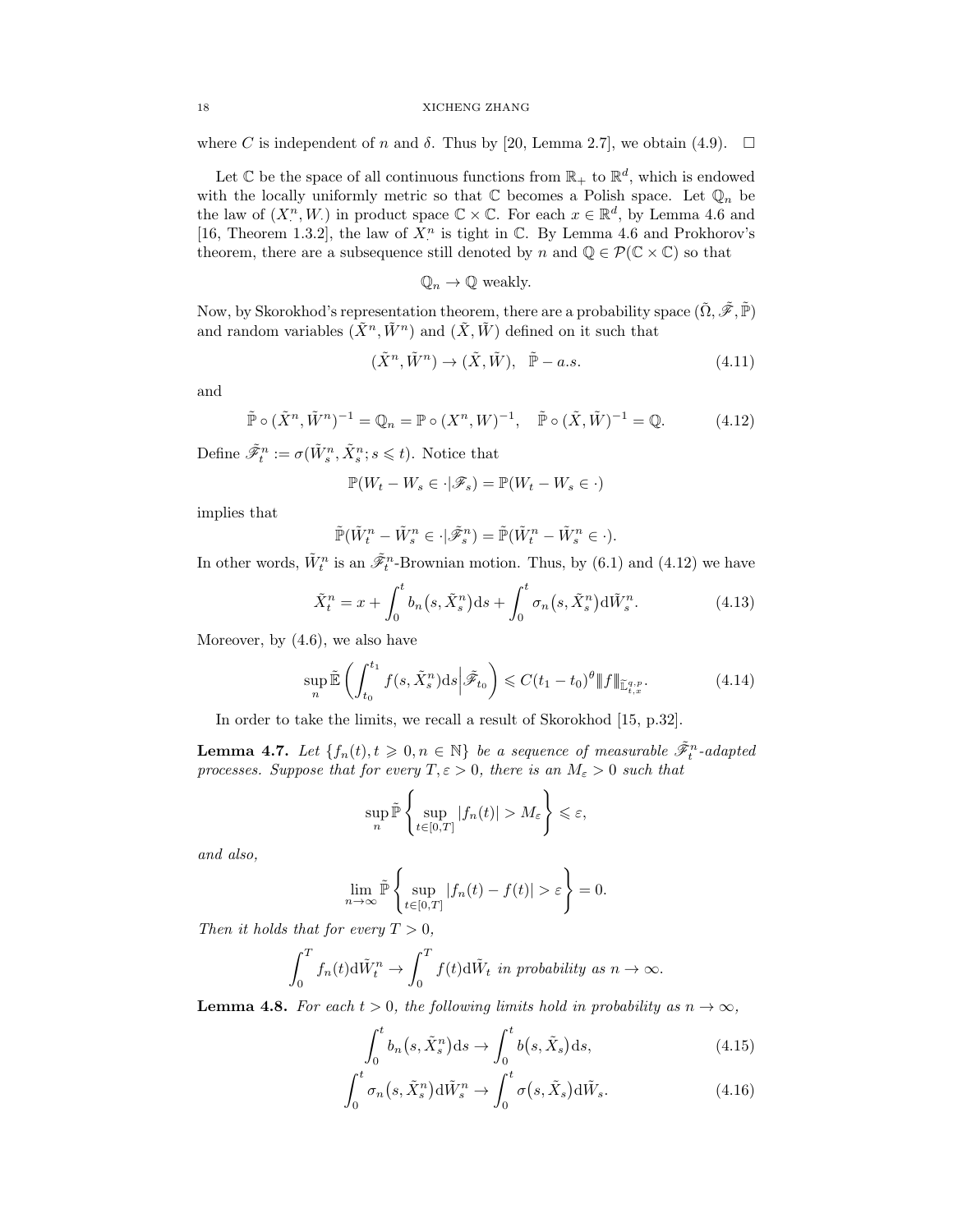*Proof.* We only prove (4.16). For simplicity, we shall write  $\sigma_{\infty} := \sigma$  and drop the tilde. For each  $n \in \mathbb{N}_{\infty} = \mathbb{N} \cup \{\infty\}$ , let  $\sigma_n^{\varepsilon}(t,x) := \sigma_n * \rho_{\varepsilon}(t,x)$  be the mollifying approximation of  $\sigma_n$ . It suffices to show the following two limits: for fixed  $\varepsilon > 0$ ,

$$
\int_0^t \sigma_n^{\varepsilon}(s, X_s^n) dW_s^n \to \int_0^t \sigma_\infty^{\varepsilon}(s, X_s) dW_s \text{ in probability } n \to \infty,
$$
 (4.17)

and

$$
\lim_{\varepsilon \to 0} \sup_{n \in \mathbb{N}_{\infty}} \mathbb{E} \left| \int_0^t (\sigma_n^{\varepsilon} \left(s, X_s^n\right) - \sigma_n\left(s, X_s^n\right)) \mathrm{d}W_s^n \right|^2 = 0. \tag{4.18}
$$

Clearly, limit (4.17) follows by Lemma 4.7. We look at (4.18). For  $R > 0$ , we define

$$
\tau_R^n := \inf\{t > 0 : |X_t^n| \ge R\}.
$$

By  $(4.10)$ , we have

$$
\lim_{R \to \infty} \sup_{n} \mathbb{P}(\tau_R^n \leq t) \leq \lim_{R \to \infty} \sup_{n} \frac{1}{R} \mathbb{E}\left(\sup_{s \in [0,t]} |X_s^n|\right) = 0. \tag{4.19}
$$

For  $(4.18)$ , by Itô's isometry we have

$$
\mathbb{E}\left|\int_{0}^{t}(\sigma_{n}^{\varepsilon}(s,X_{s}^{n})-\sigma_{n}(s,X_{s}^{n}))\mathrm{d}W_{s}^{n}\right|^{2} \leq \mathbb{E}\int_{0}^{t}|\sigma_{n}^{\varepsilon}(s,X_{s}^{n})-\sigma_{n}(s,X_{s}^{n})|^{2}\mathrm{d}s =: I_{R}^{n}(\varepsilon)+J_{R}^{n}(\varepsilon), \tag{4.20}
$$

where

$$
I_R^n(\varepsilon) := \mathbb{E}\left(\mathbf{1}_{\{\tau_R^n > t\}} \int_0^t |\sigma_n^{\varepsilon}(s, X_s^n) - \sigma_n(s, X_s^n)|^2 \mathrm{d}s\right),
$$
  

$$
J_R^n(\varepsilon) := \mathbb{E}\left(\mathbf{1}_{\{\tau_R^n \le t\}} \int_0^t |\sigma_n^{\varepsilon}(s, X_s^n) - \sigma_n(s, X_s^n)|^2 \mathrm{d}s\right).
$$

For  $I_R^n(\varepsilon)$ , since  $(\frac{p_3}{2}, \frac{q_3}{2}) \in \mathbb{I}_{p_0}^d$ , by  $(4.14)$  we have

$$
I_R^n(\varepsilon) \leq \mathbb{E}\left(\int_0^t \mathbf{1}_{|X_s^n| \leq R} |\sigma_n^{\varepsilon}(s, X_s^n) - \sigma_n(s, X_s^n)|^2 ds\right)
$$
  

$$
\lesssim \|\mathbf{1}_{[0,t] \times B_R} (\sigma_n^{\varepsilon} - \sigma_n)\|_{\mathbb{L}^{q_3, p_3}_{t,x}},
$$

where the implicit constant is independent of  $n, \varepsilon, R$ . For each  $R > 0$ , since

$$
\lim_{n\to\infty}\sup_{\varepsilon\in(0,1)}\|\mathbf{1}_{[0,t]\times B_R}(\sigma_n^{\varepsilon}-\sigma^{\varepsilon})\|_{\mathbb{L}^{q_3,p_3}_{t,x}}\leq \lim_{n\to\infty}\|\mathbf{1}_{[0,t]\times B_{2R}}(\sigma_n-\sigma)\|_{\mathbb{L}^{q_3,p_3}_{t,x}}=0,
$$

and for each  $n \in \mathbb{N}_{\infty}$ ,

$$
\lim_{\varepsilon \to 0} || \mathbf{1}_{[0,t] \times B_R} (\sigma_n^{\varepsilon} - \sigma_n) ||_{\mathbb{L}^{q_3,p_3}_{t,x}} = 0,
$$

it follows that for each  $R > 0$ ,

$$
\lim_{\varepsilon \to 0} \sup_{n} I_R^n(\varepsilon) \lesssim \lim_{\varepsilon \to 0} \sup_{n} \|\mathbf{1}_{[0,t] \times B_R} (\sigma_n^{\varepsilon} - \sigma_n)\|_{\mathbb{L}^{q_3, p_3}_{t,x}}^2 = 0. \tag{4.21}
$$

For  $J_R^n(\varepsilon)$ , since  $(\frac{p_3}{2}, \frac{q_3}{2}) \in \mathbb{I}_{p_0}^d$ , one can choose  $\gamma > 1$  being close to 1 so that  $(\frac{p_3}{2\gamma}, \frac{q_3}{2\gamma}) \in \mathbb{I}_{p_0}^d$ . By Hölder's inequality and  $(4.6)$  we have

$$
J_R^n(\varepsilon) \leq (\mathbb{P}(\tau_R^n \leq t))^{\frac{\gamma-1}{\gamma}} \left( \mathbb{E} \int_0^t |\sigma_n^{\varepsilon}(s, X_s^n) - \sigma_n(s, X_s^n)|^{2\gamma} ds \right)^{\frac{1}{\gamma}}
$$
  

$$
\lesssim (\mathbb{P}(\tau_R^n \leq t))^{\frac{\gamma-1}{\gamma}} \|\sigma_n^{\varepsilon} - \sigma_n\|_{\mathbb{L}_{t,x}^{q_3, p_3}}^{2\gamma} \lesssim (\mathbb{P}(\tau_R^n \leq t))^{\frac{\gamma-1}{\gamma}},
$$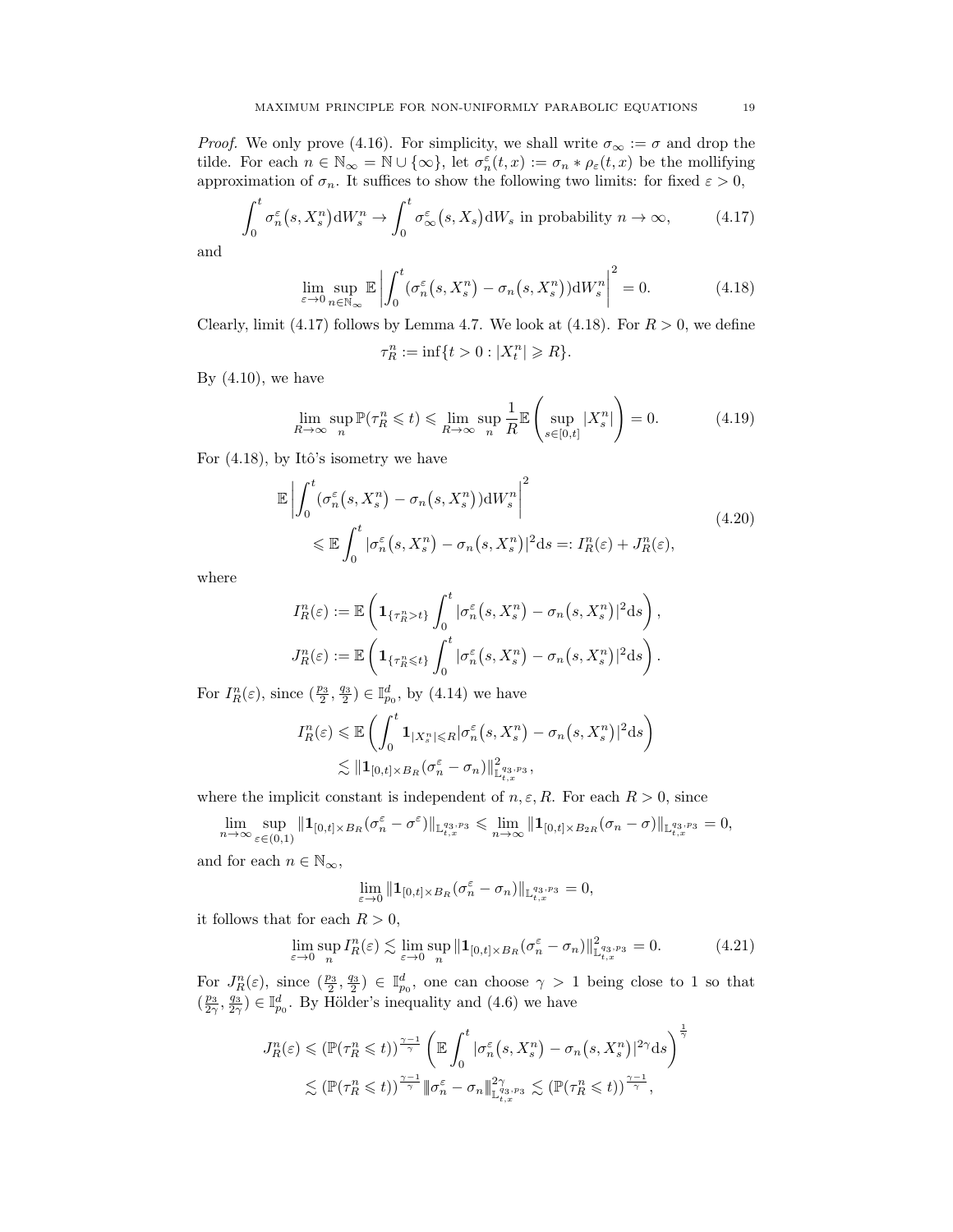where the implicit constant is independent of  $\varepsilon$ , n, R. By (4.19), we have

$$
\lim_{R \to \infty} \sup_{n} \sup_{\varepsilon} J_R^n(\varepsilon) = 0.
$$
\n(4.22)

Combining  $(4.20)$ ,  $(4.21)$  and  $(4.22)$ , we obtain  $(4.18)$ . The proof is complete.  $\Box$ 

*Proof of Theorem 4.2.* It follows by taking limits for both sides of  $(4.13)$  and Lemma 4.8. As for (4.3), it follows by taking limits for (4.14) with  $f \in C_0(\mathbb{R}_+ \times \mathbb{R}^d)$ .  $\Box$ 

### 5. Strong Markov selection

In this section we use Krylov's Markov selection theorem to show the existence of a strong Markov solution under  $(\tilde{H}^{\sigma})$  and  $(\tilde{H}^b)$ . Let  $\omega_t$  be the coordinate process on the continuous function space  $\mathbb C$  and  $\mathcal{B}_t := \sigma\{\omega_s : s \leq t\}$  the natural  $\sigma$ -filtration. We first recall the following notion of local martingale solutions to SDE  $(1.13)$ .

**Definition 5.1.** Let  $(s, x) \in \mathbb{R}_+ \times \mathbb{R}^d$ . A probability measure  $\mathbb{P} \in \mathcal{P}(\mathbb{C})$  is called a local martingale solution of  $SDE$  (1.13) starting from x at time s if

(i) 
$$
\mathbb{P}(\omega_t = x, t \in [0, s]) = 1
$$
 and for each  $t > s$ ,  

$$
\mathbb{P}\left(\int_{0}^{t} (1/\sqrt{t}) dt + \int_{0}^{t} (1/\sqrt{t}) dt\right) dt \leq \mathbb{P}(\omega_t \leq t) \leq \mathbb{P}(\omega_t \leq t) \leq \mathbb{P}(\omega_t \leq t) \leq \mathbb{P}(\omega_t \leq t) \leq \mathbb{P}(\omega_t \leq t) \leq \mathbb{P}(\omega_t \leq t) \leq \mathbb{P}(\omega_t \leq t) \leq \mathbb{P}(\omega_t \leq t) \leq \mathbb{P}(\omega_t \leq t) \leq \mathbb{P}(\omega_t \leq t) \leq \mathbb{P}(\omega_t \leq t) \leq \mathbb{P}(\omega_t \leq t) \leq \mathbb{P}(\omega_t \leq t) \leq \mathbb{P}(\omega_t \leq t) \leq \mathbb{P}(\omega_t \leq t) \leq \mathbb{P}(\omega_t \leq t) \leq \mathbb{P}(\omega_t \leq t) \leq \mathbb{P}(\omega_t \leq t) \leq \mathbb{P}(\omega_t \leq t) \leq \mathbb{P}(\omega_t \leq t) \leq \mathbb{P}(\omega_t \leq t) \leq \mathbb{P}(\omega_t \leq t) \leq \mathbb{P}(\omega_t \leq t) \leq \mathbb{P}(\omega_t \leq t) \leq \mathbb{P}(\omega_t \leq t) \leq \mathbb{P}(\omega_t \leq t) \leq \mathbb{P}(\omega_t \leq t) \leq \mathbb{P}(\omega_t \leq t) \leq \mathbb{P}(\omega_t \leq t) \leq \mathbb{P}(\omega_t \leq t) \leq \mathbb{P}(\omega_t \leq t) \leq \mathbb{P}(\omega_t \leq t) \leq \mathbb{P}(\omega_t \leq t) \leq \mathbb{P}(\omega_t \leq t) \leq \mathbb{P}(\omega_t \leq t) \leq \mathbb{P}(\omega_t \leq t) \leq \mathbb{P}(\omega_t \leq t) \leq \mathbb{P}(\omega_t \leq t) \leq \mathbb{P}(\omega_t \leq t) \leq \mathbb{P}(\
$$

$$
\mathbb{P}\left(\omega:\int_{s}^{t}(|b(r,\omega_r)|+|(\sigma\sigma^*)(r,\omega_r)|)ds<\infty\right)=1.
$$

(ii) For any  $f \in C^{\infty}(\mathbb{R}^d)$ , the process

$$
M_t^f(\omega) := f(\omega_t) - f(\omega_s) - \int_s^t \mathcal{L}_r^{\sigma, b} f(\omega_r) dr
$$

is a continuous local  $\mathcal{B}_t$ -martingale after time s.

The set of all the local martingale solutions of (1.13) is denoted by  $\mathcal{M}_{s,x}^{\sigma,b} \subset \mathcal{P}(\mathbb{C})$ .

By Itô's formula, it is easy to see that the law of a weak solution in Definition 4.1 is a local martingale solution. Moreover, we also have the following opposite conclusion (see [8, p314, Proposition 4.11]).

**Theorem 5.2.** For any  $\mathbb{P} \in \mathcal{M}_{s,x}^{\sigma,b}$ , there is a weak solution  $(\mathfrak{F}, X, W)$  starting from x at time s, where  $\mathfrak{F} = (\Omega, \mathscr{F}, \mathbf{P}; (\mathscr{F}_t)_{t \geq 0})$  is a stochastic basis, and so that

 $\mathbb{P} = \mathbf{P} \circ X^{-1}.$ 

One also needs the following notion about Krylov's estimate (see Theorem 4.3).

**Definition 5.3.** Let  $p, q \in [1, \infty)$  and  $s \geq 0$ . We call a probability measure  $\mathbb{P} \in$  $\mathcal{P}(\mathbb{C})$  satisfy the Krylov estimate with indices p, q and starting from s if for any  $T > s$ , there are constants  $\kappa, \theta > 0$  such that for any  $s \leq t_0 < t_1 \leq T$  and  $f \in C_0(\mathbb{R}_+ \times \mathbb{R}^d),$ 

$$
\mathbb{E}^{\mathbb{P}}\left(\int_{t_0}^{t_1} f(r,\omega_r) \mathrm{d}r \middle| \mathcal{B}_{t_0}\right) \leqslant \kappa (t_1 - t_0)^{\theta} \|f\|_{\mathbb{L}^{q,p}_{t,x}}.
$$
\n(5.1)

We shall denote by  $\mathcal{K}^{p,q}_{s,T}$  the set of all the above  $\mathbb{P}$ .

**Remark 5.4.** By a standard approximation, (5.1) holds for all  $f \in \mathbb{L}_{t,x}^{q,p}$ .

Now we show the following main result of this section.

**Theorem 5.5.** Assume  $(\tilde{H}^{\sigma})$  and  $(\tilde{H}^{b})$ . For given  $(s, x) \in \mathbb{R}_{+} \times \mathbb{R}^{d}$ , let  $\mathscr{C}(s,x):=\cap_{(p,q)\in\mathbb{I}^d_{p_0},T>s}\mathcal{K}^{p,q}_{s,T}\cap\mathcal{M}^{\sigma,b}_{s,x}.$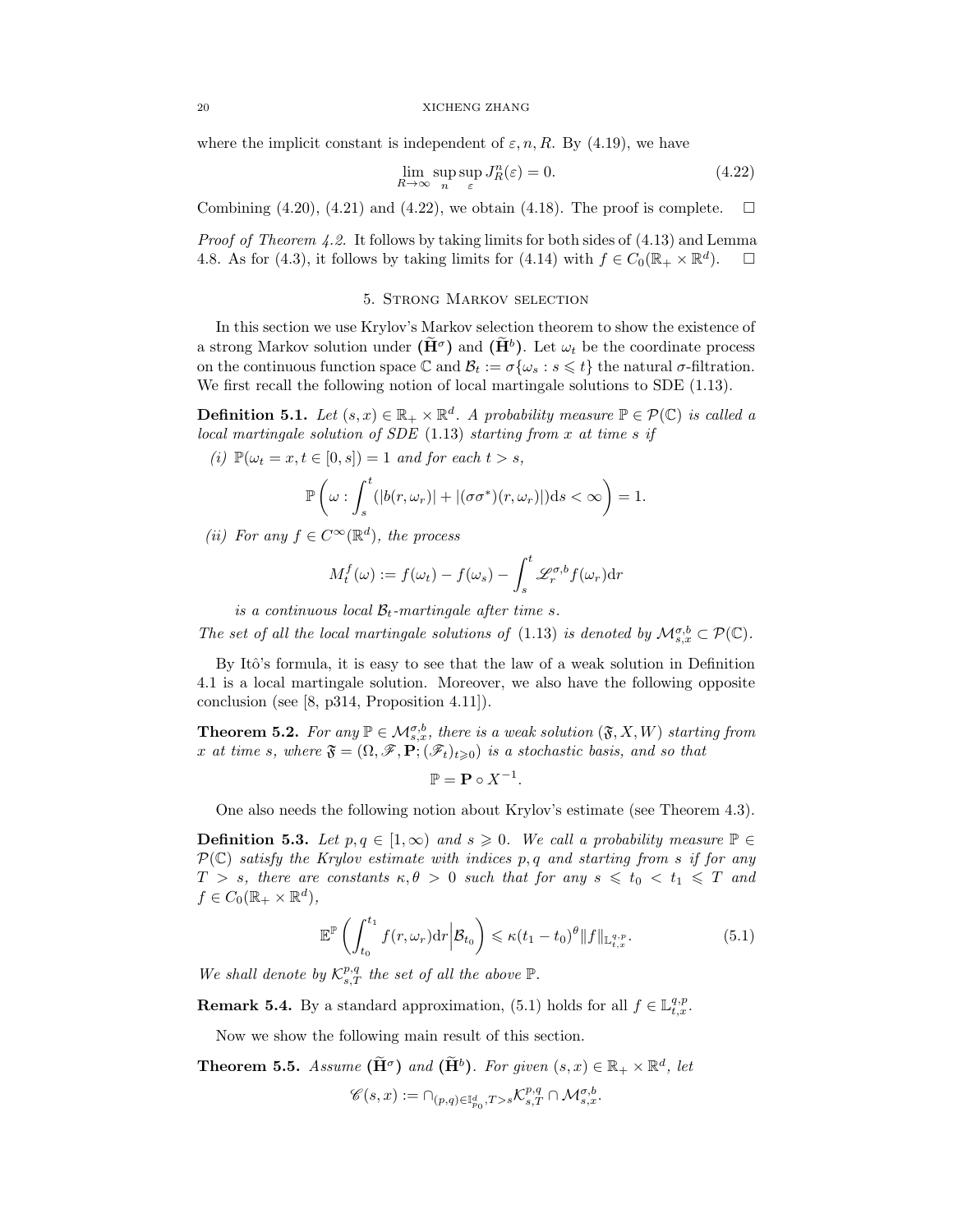Then  $\mathscr{C}(s, x)$  is a non-empty convex subset of  $\mathcal{P}(\mathbb{C})$  and satisfies (C1), (C2) and (C3) in appendix. In particular, there is a measurable mapping

$$
\mathbb{R}_{+} \times \mathbb{R}^{d} \ni (s, x) \mapsto \mathbb{P}_{s, x} \in \mathscr{C}(s, x)
$$

so that for each fixed  $(s, x) \in \mathbb{R}_+ \times \mathbb{R}^d$  and finite stopping time  $\tau \geq s$ , there is a  $\mathbb{P}_{s,x}$ -null set  $N \in \mathcal{B}_{\tau}$  such that for all  $\omega \notin N$ ,

$$
\mathbb{P}_{s,x}(\cdot|\mathcal{B}_{\tau})(\omega)=\mathbb{P}_{\tau(\omega),\omega_{\tau(\omega)}}(\cdot).
$$

*Proof.* First of all, by Theorem 4.3, for each  $(s, x)$ ,  $\mathcal{C}(s, x)$  is non-empty and convex, and for given  $(p, q) \in \mathbb{I}_{p_0}^d$ , the constants  $\kappa, \theta$  appearing in (5.1) are independent of s, x.

**Verification of (C1)** Let  $(s_n, x_n)$  converge to  $(s, x)$  and  $\mathbb{P}^n \in \mathcal{C}(s_n, x_n)$ . We want to show that  $(\mathbb{P}^n)_{n\in\mathbb{N}}$  is tight. By the equivalence between martingale solutions and weak solutions, for each  $n \in \mathbb{N}$ , there exists a weak solution  $(\mathfrak{F}^n, X^n, W^n)$ starting from  $x_n$  at time  $s_n$ , where  $\mathfrak{F}_n := (\Omega^n, \mathscr{F}^n, \mathbf{P}^n; (\mathscr{F}^n_t)_{t \geqslant 0})$ , so that

$$
\mathbb{P}^n = \mathbf{P}^n \circ (X^n)^{-1}.
$$

Note that

$$
X_{t}^{n} = x_{n} + \sqrt{2} \int_{s_{n}}^{t} \sigma(r, X_{r}^{n}) dW_{r}^{n} + \int_{s_{n}}^{t} b(r, X_{r}^{n}) dr, \quad t > s_{n}.
$$

Since  $\mathbb{P}^n \in \bigcap_{(p,q)\in\mathbb{I}_{p_0},T>s_n} \mathcal{K}_{s_n,T}^{p,q}$ , and the constants  $\kappa, \theta$  appearing in (5.1) are independent of n, as in Lemma 4.6, one can show that for each  $T > \sup s_n + 1$ ,

$$
\sup_{n} \mathbf{E}_{n} \left( \sup_{t \in [0,T]} \sup_{s \in [0,\delta]} |X_{t+s}^{n} - X_{t}^{n}|^{1/2} \right) \leqslant C \delta^{\theta/2}, \quad \delta \in (0,1),
$$

where  $\mathbf{E}_n$  stands for the expectation with respect to  $\mathbf{P}^n$ . Thus  $(\mathbb{P}^n)_{n\in\mathbb{N}}$  is tight. Let  $\mathbb P$  be any accumulation point of  $\mathbb P^n$ . If necessary, by substracting a subsequence, without loss of generality we assume  $\mathbb{P}^n$  weakly converges to  $\mathbb{P}$ . For given compact support continuous function  $f$ , by taking weak limits for

$$
\mathbb{E}^{\mathbb{P}_n}\left(\int_{t_0}^{t_1}f(r,\omega_r)\mathrm{d} r\Big|\mathcal{B}_{t_0}\right)\leqslant \kappa(t_1-t_0)^{\theta}\|f\|_{\mathbb{L}^{q,p}_{t,x}},
$$

one sees that

$$
\mathbb{P} \in \cap_{(p,q)\in \mathbb{I}_{p_0}, T > s} \mathcal{K}^{p,q}_{s,T}.
$$

Moreover, as in the proof in Section 4, one can show that  $\mathbb{P} \in \mathcal{M}_{s,x}^{\sigma,b}$ .

**Verification of (C2)** Let  $\mathbb{P} \in \mathcal{C}(s, x)$  and  $\tau \geq s$  be a finite stopping time. Let  $Q_{\omega}$  be a r.c.p.d. of  $\mathbb{P}(\cdot|\mathcal{B}_{\tau})$ . By [16, Theorem 6.1.3], there is a P-null set  $N_1 \in \mathcal{B}_{\tau}$ such that for all  $\omega \notin N_1$ ,

$$
Q_{\omega} \in \mathcal{M}_{\tau(\omega), \omega_{\tau(\omega)}}^{\sigma, b}.
$$
\n(5.2)

On the other hand, for fixed  $p, q \in \mathbb{I}_{p_0}^d$ ,  $\delta \in (0, 1)$  and  $T > s + \delta$ , since  $\mathbb{P} \in \mathcal{K}_{s,T}^{p,q}$ , we have for all  $t \in [s, T - \delta]$  and  $f \in C_0(\mathbb{R}_+ \times \mathbb{R}^d)$ ,

$$
\mathbb{E}^\mathbb{P}\left(\int_t^{t+\delta}f(r,\omega_r){\rm d} r\Big|\mathcal{B}_t\right)\leqslant \kappa \delta^\theta \|f\|_{\mathbb{L}^{q,p}_{t,x}},\ \mathbb{P}-a.s.
$$

By Lemma 7.4, there is a P-null set  $N = N(p, q, f, T) \in \mathcal{B}_{\tau}$  such that for all  $\omega \notin N$ and  $T > \tau(\omega) + \delta, t \in [\tau(\omega), T - \delta],$ 

$$
\mathbb{E}^{Q_{\omega}}\left(\int_{t}^{t+\delta}f(r,\omega_{r})\mathrm{d}r\Big|\mathcal{B}_{t}\right)\leqslant \kappa \delta^{\theta}\|f\|_{\mathbb{L}_{t,x}^{q,p}},\ Q_{\omega}-a.s.,
$$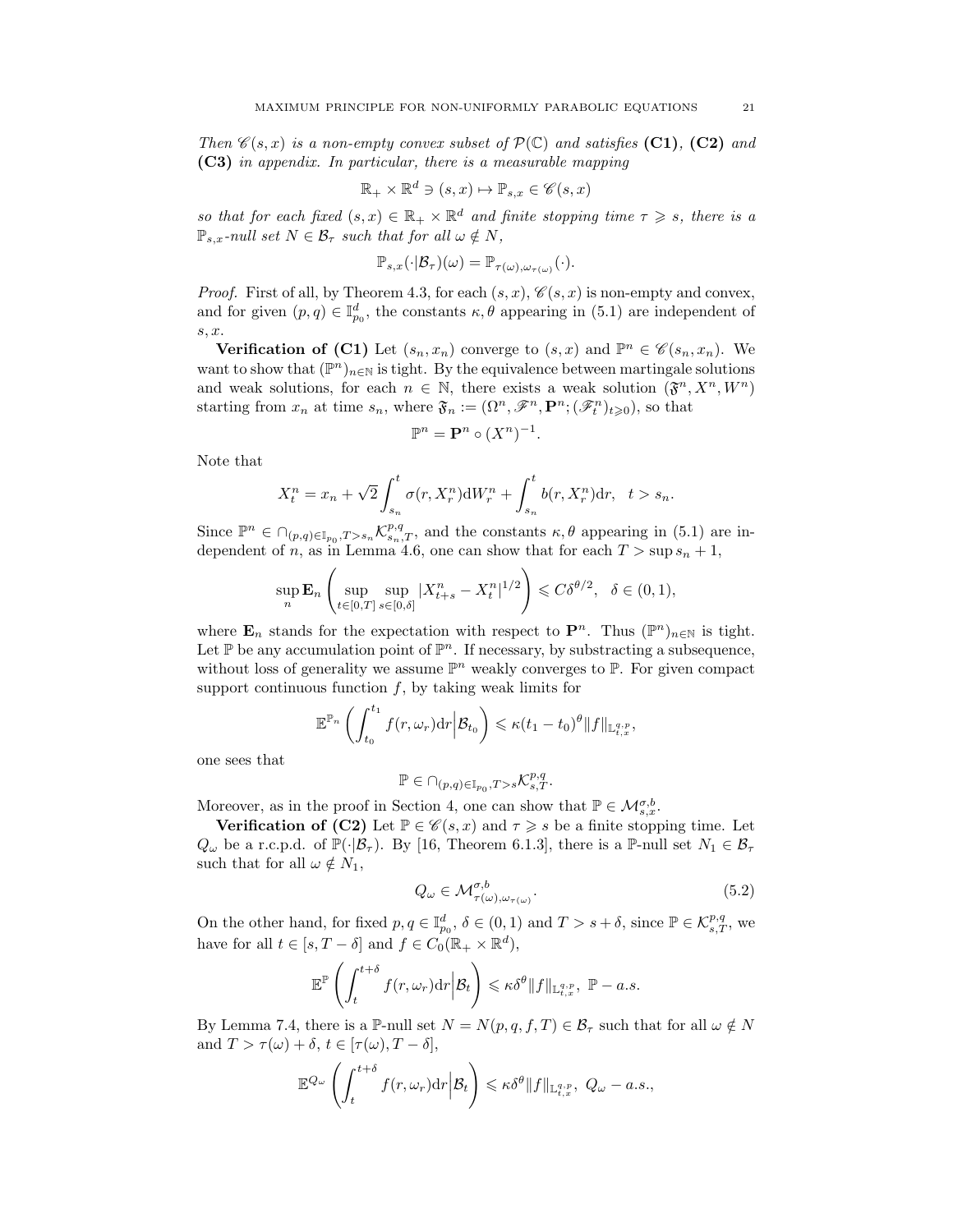Since  $C_0(\mathbb{R}_+ \times \mathbb{R}^d)$  and  $\mathbb{I}_{p_0}^d$  are separable, one can find a common P-null set  $N_2$ such that for all  $\omega \notin N_2$  and  $(p,q) \in \mathbb{I}_{p_0}^d$ ,  $\delta \in (0,1)$ ,  $T > \tau(\omega) + \delta$ ,  $t \in [\tau(\omega), T - \delta)$ ,  $f \in C_0(\mathbb{R}_+ \times \mathbb{R}^d),$ 

$$
\mathbb{E}^{Q_{\omega}}\left(\int_{t}^{t+\delta}f(r,\omega_{r})\mathrm{d}r\bigg|\mathcal{B}_{t}\right)\leqslant \kappa \delta^{\theta}\|f\|_{\mathbb{L}_{t,x}^{q,p}},\ Q_{\omega}-a.s.
$$

In other words,

$$
Q_{\omega} \in \cap_{(p,q)\in \mathbb{I}_{p_0}, T>\tau(\omega)} \mathcal{K}^{p,q}_{\tau(\omega),T},
$$

which together with (5.2) yields that there is a P-null set N such that for all  $\omega \notin N$ ,

$$
Q_{\omega} \in \mathscr{C}(\tau(\omega), \omega_{\tau(\omega)}).
$$

**Verification of (C3)** Let  $\mathbb{P} \in \mathcal{C}(s, x)$  and  $\tau \geq s$  be a finite stopping time. For any  $\mathcal{B}_{\tau}$ -measurable kernel  $\mathbb{C} \ni \omega \mapsto Q_{\omega} \in \mathcal{P}(\mathbb{C})$  with

$$
Q_{\omega} \in \mathscr{C}(\tau(\omega), \omega_{\tau(\omega)}), \ \ \forall \omega \in \mathbb{C}.
$$

By [16, Theorem 6.1.2], one knows that

$$
\mathbb{P}\otimes_{\tau}Q\in\mathcal{M}_{s,x}^{\sigma,b}.\tag{5.3}
$$

For fixed  $p, q \in \mathbb{I}_{p_0}^d$  and  $T > s$ , we want to show that there are  $\kappa, \theta$  independent of  $(s, x)$  such that for any  $s \leq t_0 < t_1 \leq T$ ,

$$
\mathbb{E}^{\mathbb{P}\otimes_{\tau}Q}\left(\int_{t_0}^{t_1}f(r,\omega_r)\mathrm{d}r\Big|\mathcal{B}_{t_0}\right)\leqslant \kappa(t_1-t_0)^{\theta}\|f\|_{\mathbb{L}^{q,p}_{t,x}},\ \mathbb{P}\otimes_{\tau}Q-a.s.,\tag{5.4}
$$

which means that

$$
\mathbb{P}\otimes_{\tau}Q\in \cap_{(p,q)\in \mathbb{I}_{p_0}, T>s}\mathcal{K}^{p,q}_{s,T}.
$$

We make the following decomposition:

$$
\mathbb{E}^{\mathbb{P}\otimes_{\tau}Q}\left(\int_{t_0}^{t_1}f(r,\omega_r)\mathrm{d}r\Big|\mathcal{B}_{t_0}\right)=I_1+I_2+I_3+I_4,
$$

where

$$
I_1 := \mathbf{1}_{\{\tau \leq t_0\}} \mathbb{E}^{\mathbb{P} \otimes_{\tau} Q} \left( \int_{t_0}^{t_1} f(r, \omega_r) dr \Big| \mathcal{B}_{t_0} \right),
$$
  
\n
$$
I_2 := \mathbf{1}_{\{t_0 < \tau \leq t_1\}} \mathbb{E}^{\mathbb{P} \otimes_{\tau} Q} \left( \int_{t_0}^{\tau} f(r, \omega_r) dr \Big| \mathcal{B}_{t_0} \right),
$$
  
\n
$$
I_3 := \mathbf{1}_{\{t_0 < \tau \leq t_1\}} \mathbb{E}^{\mathbb{P} \otimes_{\tau} Q} \left( \int_{\tau}^{t_1} f(r, \omega_r) dr \Big| \mathcal{B}_{t_0} \right),
$$
  
\n
$$
I_4 := \mathbf{1}_{\{t_1 < \tau\}} \mathbb{E}^{\mathbb{P} \otimes_{\tau} Q} \left( \int_{t_0}^{t_1} f(r, \omega_r) dr \Big| \mathcal{B}_{t_0} \right).
$$

For  $I_1$ , noting that

$$
I_1 = \mathbf{1}_{\{\tau \leqslant t_0\}} \mathbb{E}^{\mathbb{P} \otimes_{\tau} Q} \left( \int_{t_0 \vee \tau}^{t_1 \vee \tau} f(r, \omega_r) dr \Big| \mathcal{B}_{t_0 \vee \tau} \right),
$$

by Lemma 7.3 below, there is a  $\mathbb{P} \otimes_{\tau} Q$ -null set  $N \in \mathcal{B}_{\tau}$  so that for all  $\omega \notin N$ ,

$$
\mathbb{E}^{\mathbb{P}\otimes_{\tau}Q}\left(\int_{t_0\vee\tau}^{t_1\vee\tau}f(r,\omega_r)\mathrm{d}r\Big|\mathcal{B}_{t_0\vee\tau}\right)=\mathbb{E}^{Q_{\omega}}\left(\int_{t_0\vee\tau}^{t_1\vee\tau}f(r,\omega_r)\mathrm{d}r\Big|\mathcal{B}_{t_0\vee\tau}\right)
$$
  

$$
\leq \kappa(t_1-t_0)^{\theta}\|f\|_{\mathbb{L}^{q,p}_{t,x}},\ Q_{\omega}-a.s.
$$

Hence,

$$
I_1 \leqslant \kappa (t_1-t_0)^{\theta} \|f\|_{\mathbb{L}^{q,p}_{t,x}}, \; \mathbb{P} \otimes_{\tau} Q - a.s.
$$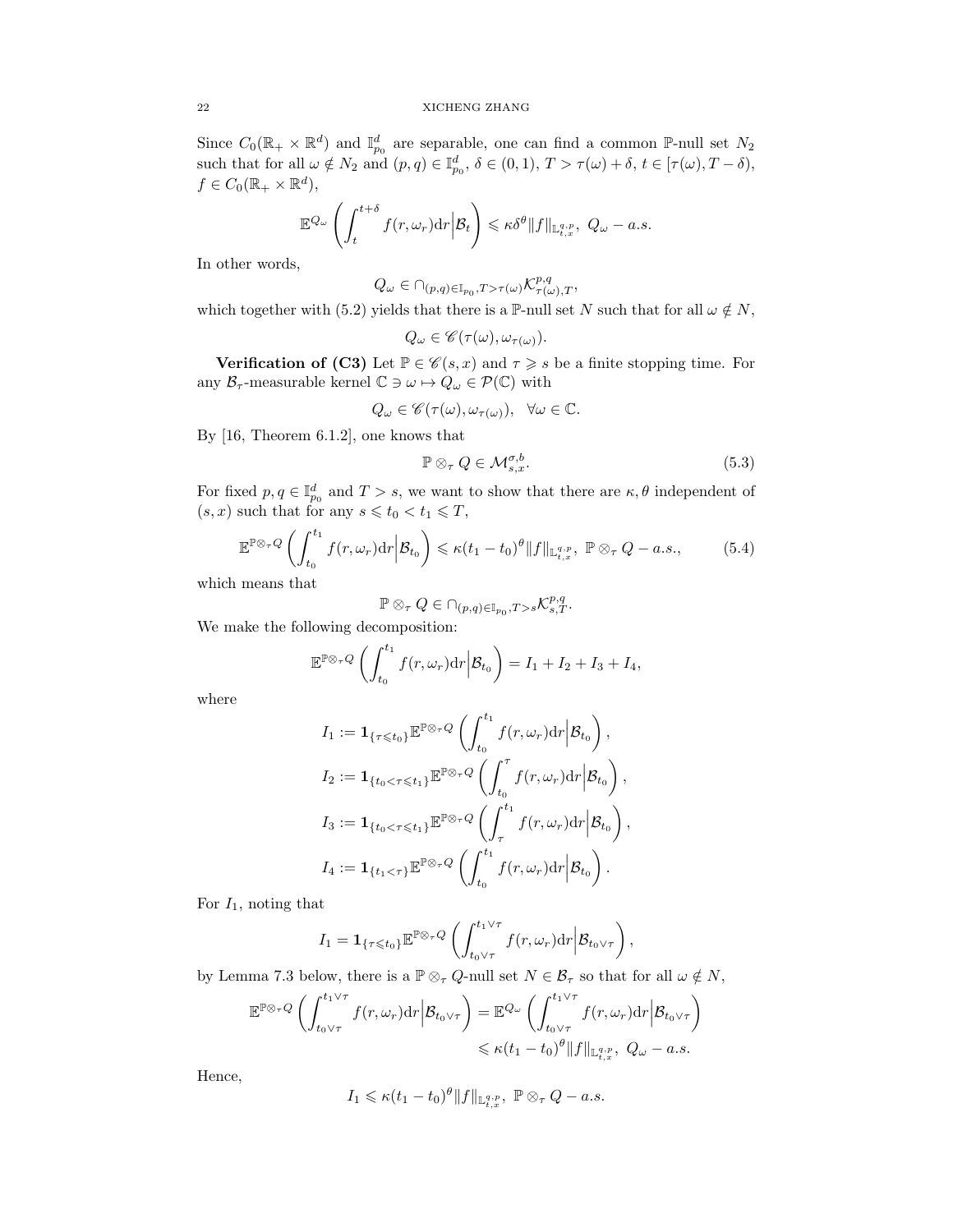For  $I_2$ , since  $\mathbb{P} \otimes_{\tau} Q|_{\mathcal{B}_{\tau}} = \mathbb{P}|_{\mathcal{B}_{\tau}}$ , we have

$$
I_2 = \mathbf{1}_{\{t_0 < \tau \leqslant t_1\}} \mathbb{E}^{\mathbb{P}} \left( \int_{t_0}^{\tau} f(r, \omega_r) dr \middle| \mathcal{B}_{t_0} \right) \leqslant \kappa (t_1 - t_0)^{\theta} ||f||_{\mathbb{L}^{q,p}_{t,x}}.
$$

For  $I_3$ , since  $(\mathbb{P} \otimes_{\tau} Q)(\cdot | \mathcal{B}_{\tau})(\omega) = Q_{\omega}$ , we have

$$
I_3 = \mathbf{1}_{\{t_0 < \tau \leq t_1\}} \mathbb{E}^{\mathbb{P} \otimes_{\tau} Q} \left( \int_{\tau}^{t_1} f(r, \omega_r) dr \Big| \mathcal{B}_{t_0 \wedge \tau} \right)
$$
\n
$$
= \mathbf{1}_{\{t_0 < \tau \leq t_1\}} \mathbb{E}^{\mathbb{P}} \left( \mathbb{E}^{Q} \left( \int_{t_0 \wedge \tau}^{\tau} f(r, \omega_r) dr \right) \Big| \mathcal{B}_{t_0 \wedge \tau} \right)
$$
\n
$$
\leq \kappa (t_1 - t_0)^{\theta} \|f\|_{\mathbb{L}^{q,p}_{t,x}}.
$$

Lastly, for  $I_4$  we have

$$
I_4 = \mathbf{1}_{\{t_1 < \tau\}} \mathbb{E}^{\mathbb{P}} \left( \int_{t_0}^{t_1} f(r, \omega_r) dr \middle| \mathcal{B}_{t_0} \right) \leq \kappa (t_1 - t_0)^{\theta} ||f||_{\mathbb{L}^{q,p}_{t,x}}.
$$

Combining the above calculations, we obtain (5.4). The proof is competed by Theorem 7.2 below.

### 6. Examples

For  $R \geq 1$ , let  $\phi_R : [0, \infty) \to [0, \infty)$  be a smooth increasing function with

 $\phi_R(r) = r$ ,  $r \leq R$ ;  $\phi_R(r) = R + 1$ ,  $r \geq 2R$ .

For  $\alpha\in\mathbb{R}$  and  $n\in\mathbb{N},$  define

$$
f_R^{(\alpha)}(r) := (\phi_R(r))^{\alpha}, \quad f_{R,n}^{(\alpha)}(r) := (\phi_R(r + \frac{1}{n}))^{\alpha}.
$$

Clearly,

$$
f_R^{(\alpha)}(r) = r^{\alpha} \text{ for } r < R \text{ and } f_{R,n}^{(\alpha)}(r) = (r + \frac{1}{n})^{\alpha} \text{ for } r + \frac{1}{n} < R.
$$

Below we provide two examples to illustrate the assumption  $(\mathbf{H}^{\sigma})$ .

**Example 6.1.** Let  $d \ge 3$  and  $0 < \alpha < (\frac{d}{2} - 1) \wedge (\frac{1}{2} + \frac{1}{d-1})$ . Let

$$
\sigma(x) = f_R^{(-\frac{\alpha}{2})}(|x|^2) \mathbb{I}_{d \times d}.
$$

We verify  $(\widetilde{\mathbf{H}}^{\sigma})$  for  $\sigma_n(x) = f_{R,n}^{(-\frac{\alpha}{2})}(|x|^2)\mathbb{I}_{d\times d}$ . Note that

$$
a_n(x) = (\sigma_n \sigma_n^*)(x) = f_{R,n}^{(-\alpha)}(|x|^2) \mathbb{I}_{d \times d}.
$$

Thus,

$$
\lambda_n(x) = \mu_n(x) = f_{R,n}^{(-\alpha)}(|x|^2).
$$

In particular, we have

$$
\lambda_n^{-1}(x) \leq \phi_R^{\alpha}(|x|^2 + 1) \in \widetilde{\mathbb{L}}^{\infty}(\mathbb{R}^d),
$$

and for  $p_1 < \frac{d}{2\alpha}$ ,

$$
\mu_n(x) \leq \phi_R^{-\alpha}(|x|^2) \in \widetilde{\mathbb{L}}^{p_1}(\mathbb{R}^d).
$$

On the other hand, by the chain rule, we have

$$
\partial_i a_n^{ij}(x) = 2x_j (f_{R,n}^{(-\alpha)})'(|x|^2)
$$

and

$$
\partial_i \partial_j a_n^{ij}(x) = \Delta f_{R,n}^{(-\alpha)}(|\cdot|^2)(x) = 2d(f_{R,n}^{(-\alpha)})'(|x|^2) + 4|x|^2(f_{R,n}^{(-\alpha)})''(|x|^2).
$$
  
Note that  

$$
(f_{R,n}^{(-\alpha)})'(r) = -\alpha \phi_R(r + \frac{1}{n})^{-\alpha - 1} \phi'_R(r + \frac{1}{n})
$$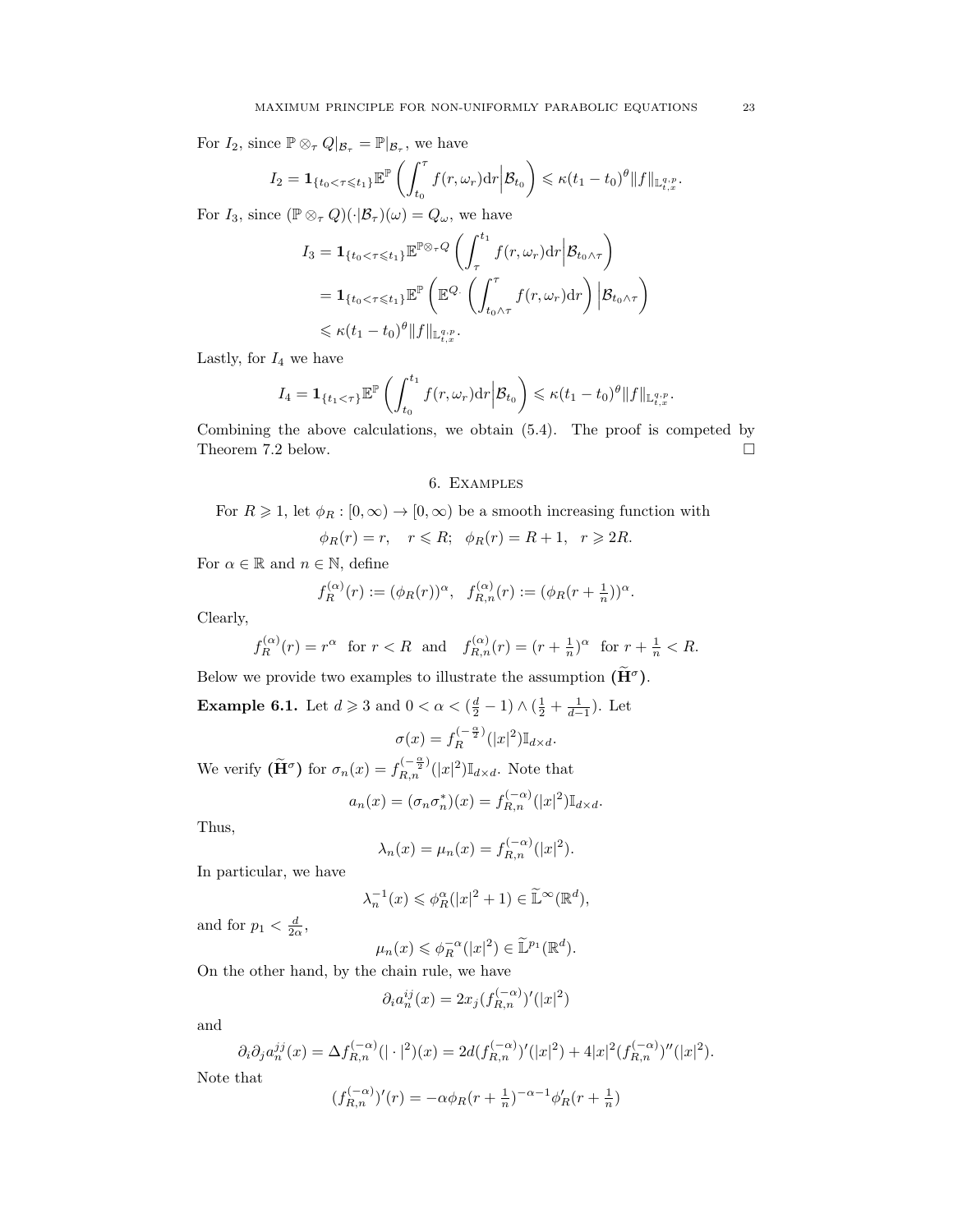and

$$
(f_{R,n}^{(-\alpha)})''(r) = -\alpha \phi_R(r + \frac{1}{n})^{-\alpha - 1} (\phi_R'(r + \frac{1}{n}) + \phi_R''(r + \frac{1}{n})) + \alpha(\alpha + 1)\phi_R(r + \frac{1}{n})^{-\alpha - 2} (\phi_R'(r + \frac{1}{n}))^2.
$$

It is easy to see that for  $p_1 < \frac{d}{2\alpha+1}$ ,

$$
|\partial_i a_n^{ij}(x)| \leqslant 2\alpha |x|^{-2\alpha-1}{\bf 1}_{\{|x|^2\leqslant 2R\}}\in \widetilde {\mathbb L}^{p_1}({\mathbb R}^d),
$$

and due to  $\alpha < \frac{d}{2} - 1$ ,

$$
\partial_i \partial_j a_n^{jj}(x) \leqslant C_{\alpha,R}.
$$

Hence, (4.1) holds for  $p_0 = \infty$ ,  $p_1 \in (\frac{d-1}{2}, \frac{d}{2\alpha+1})$  and  $p_2 = q_2 = \infty$ . Moreover, if  $p_3 < \frac{d}{\alpha}$ , then

$$
|\sigma_n(x)| \leqslant \phi_R^{-\frac{\alpha}{2}}(|x|^2) \in \widetilde{\mathbb{L}}^{p_3}(\mathbb{R}^d).
$$

Thus, (4.2) holds for  $p_3 \in (d, \frac{d}{\alpha})$  and  $q_3 = \infty$ . Therefore,  $(\tilde{H}^{\sigma})$  is satisfied for the above  $\sigma_n(x)$ . In particular, by Theorem 4.3, there exists at least one solution for the following singular SDE:

$$
dX_t = \phi_R(|X_t|^2)^{-\alpha/2}dW_t + b(X_t)dt, \quad X_0 = x,
$$

where  $\alpha \in (0, (\frac{d}{2} - 1) \wedge (\frac{1}{2} + \frac{1}{d-1}))$  and  $b \in \tilde{L}^p$  for some  $p > \frac{d}{2}$  satisfies  $(\text{div}b)^{-} = 0$ .

**Proposition 6.2.** Let  $d \geq 3$ ,  $\alpha \in (0, (\frac{d}{2} - 1) \wedge (\frac{1}{2} + \frac{1}{d-1}))$ ,  $\beta \in (0, 2\alpha)$  and  $\lambda \geq 0$ . For each  $x \in \mathbb{R}^d$ , the following SDEs admits a unique strong solution:

$$
dX_t = |X_t|^{-\alpha} dW_t + \lambda X_t |X_t|^{-\beta - 1} dt, \quad X_0 = x.
$$
 (6.1)

*Proof.* Let  $b(x) := \lambda x |x|^{-\beta-1}$ , and for  $R \in \mathbb{N}$ , let  $\sigma_R(x) = \phi_R(|x|^2)^{-\alpha/2}$ . Since  $\lambda \geqslant 0$  and  $\beta < 2$ , it is easy to see that  $b \in \tilde{L}^p$  for any  $p \in (\frac{d}{2}, \frac{d}{\beta})$  and  $(\text{div}b)^-\equiv 0$ . Let  $X_t^R$  solve the following SDE:

$$
X_t^R = x + \int_0^t \sigma_R(X_s^R) \mathrm{d}W_s + \int_0^t b(X_s^R) \mathrm{d}s.
$$

Let  $\Phi : \mathbb{R}_+ \to \mathbb{R}_+$  be a smooth function with  $\Phi(r) = 1$  for  $|r| \leq 1$  and  $\Phi(r) = r$  for  $r > 2$ . By Itô's formula, it is easy to see that

$$
\sup_{R \in \mathbb{N}} \mathbf{E} \left( \sup_{t \in [0,T]} \Phi(|X_t^R|^2) \right) \leq C.
$$

From this, by Chebyshev's inequality, we derive that

$$
\lim_{R \to \infty} \mathbf{P} \left( \sup_{t \in [s,T]} |X_t^R| > R \right) = 0,
$$

which together with Theorem 5.5 implies that the assumptions of Theorem 7.5 is satisfied. So, there exists a solution to SDE  $(6.1)$ . To show the pathwise uniqueness, note that

$$
|\nabla b(x)| \leqslant C|x|^{-\beta - 1},
$$

and for any  $R > 0$ ,

$$
\int_{B_R} |x|^{-(\beta+1)d} \det(\sigma \sigma^*)^{-1}(x) dx = \int_{B_R} |x|^{-(\beta+1)d+2\alpha d} dx < \infty.
$$

Thus by [18, Theorem 1.1] and the computations in Example 1 of [18], we obtain the uniqueness.  $\Box$ 

$$
^{24}
$$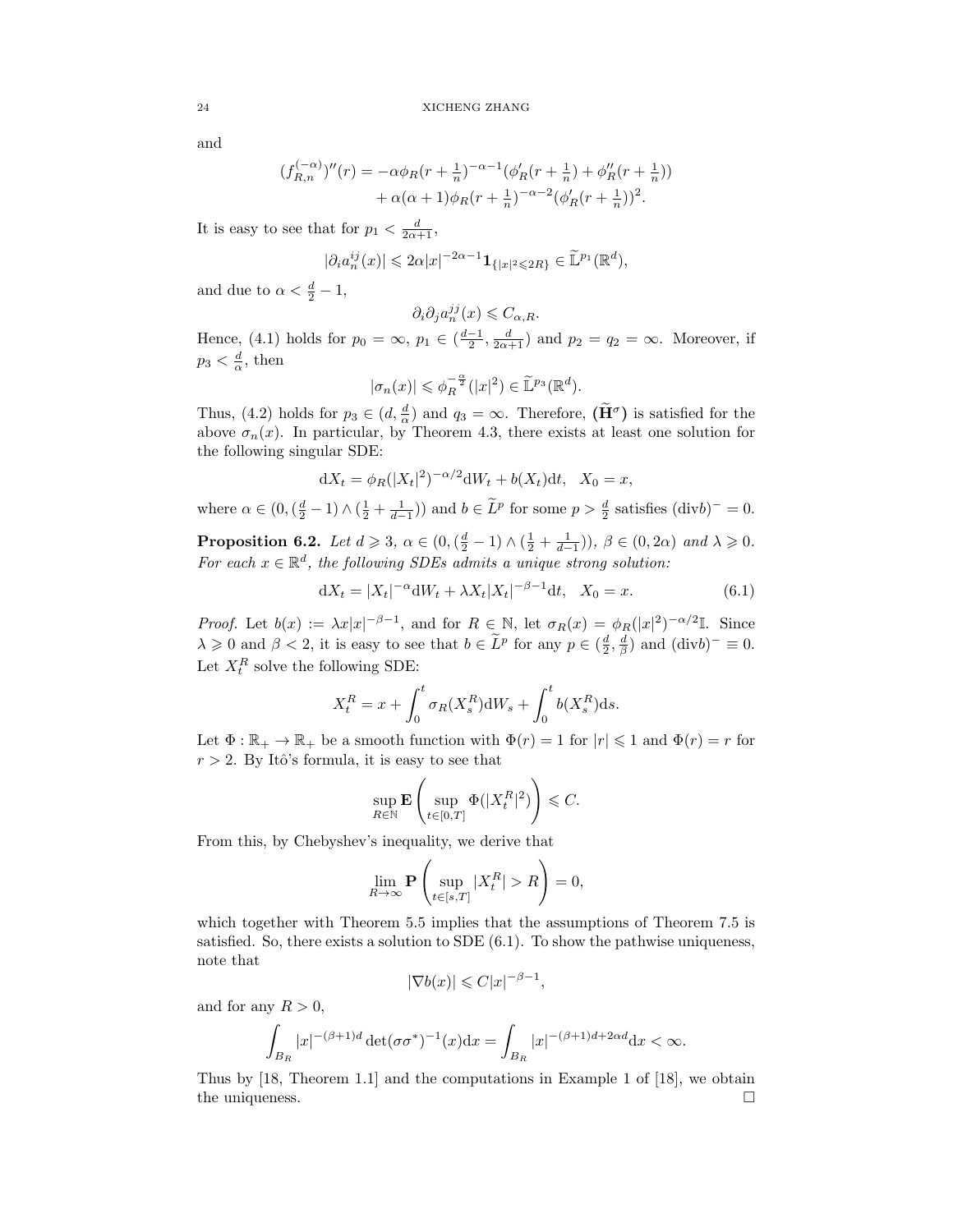**Example 6.3.** Let  $d = 2$  and  $\alpha \in (0, \frac{1}{2})$ . Consider the following diffusion matrix:

$$
\sigma(x) = \begin{pmatrix} f_R^{(\frac{\alpha}{2})}(|x_2|^2), & 0\\ 0, & f_R^{(\frac{\alpha}{2})}(|x_1|^2) \end{pmatrix}.
$$

Let us define

$$
\sigma_n(x):=\begin{pmatrix}f_{R,n}^{(\frac{\alpha}{2})}(|x_2|^2),&0\\0,&f_{R,n}^{(\frac{\alpha}{2})}(|x_1|^2)\end{pmatrix},\ a_n(x):=\begin{pmatrix}f_{R,n}^{(\alpha)}(|x_2|^2),&0\\0,&f_{R,n}^{(\alpha)}(|x_1|^2)\end{pmatrix}.
$$

Then

$$
\lambda_n(x) = f_{R,n}^{(\alpha)}(|x_2|^2) \wedge f_{R,n}^{(\alpha)}(|x_1|^2), \quad \mu_n(x) = f_{R,n}^{(\alpha)}(|x_2|^2) \vee f_{R,n}^{(\alpha)}(|x_1|^2).
$$

Clearly, we have

$$
\lambda_n^{-1}(x) = f_{R,n}^{(-\alpha)}(|x_2|^2) \vee f_{R,n}^{(-\alpha)}(|x_1|^2)
$$

and

$$
\partial_i a_n^{ij}(x) = \partial_i \partial_j a_n^{ij}(x) = 0.
$$

Thus, (4.1) holds for  $p_0 \in (1, \frac{1}{2\alpha})$ ,  $p_1 = \infty$  and  $p_2 = q_2 = \infty$ . Moreover, it is easy to see that (4.2) holds for  $q_3 = \infty$  and any  $p_3 \in (\frac{2p_0}{p_0-1}, \infty)$ . Therefore,  $(\tilde{H}^{\sigma})$ holds for the above  $\sigma_n(x)$ . As in Proposition 6.2, by Theorems 5.5 and 7.5, for any starting point  $X_0 = x \in \mathbb{R}^2$ , there exists at least one solution for the following two dimensional degenerate SDE:

$$
\begin{cases} dX_t^1 = |X_t^2|^{\alpha} dW_t^1 + b^1(X_t) dt, \\ dX_t^2 = |X_t^1|^{\alpha} dW_t^2 + b^2(X_t) dt, \end{cases}
$$

where  $\alpha \in (0, \frac{1}{2})$  and  $b = (b^1, b^2) \in \tilde{L}^p(\mathbb{R}^2)$  for some  $p > \frac{1}{1-2\alpha}$ , and for some  $K \in \mathbb{N}$ ,  $|b(x)| \leq C|x|, |x| > K.$ 

We would like to say some words about the range of  $p$ . Intuitively, when  $X_t$  moves to the unit ball, smaller  $\alpha$  means stronger noise and so the drift b could be more singular. While, the uniqueness for the above example is left open, even for  $b = 0$ .

### 7. Appendix

We first recall the following lemma (cf. [16, Theorem 6.1.2]).

**Lemma 7.1.** Let  $\tau$  be a finite stopping time and  $\mathbb{C} \ni \omega \mapsto Q_{\omega} \in \mathcal{P}(\mathbb{C})$  be a  $\mathcal{B}_{\tau}$ measurable probability kernel. Given a probability measure  $\mathbb{P} \in \mathcal{P}(\mathbb{C})$ , there exists a unique probability measure  $\mathbb{P} \otimes_{\tau} Q \in \mathcal{P}(\mathbb{C})$  so that

$$
(\mathbb{P} \otimes_{\tau} Q)|_{\mathcal{B}_{\tau}} = \mathbb{P}|_{\mathcal{B}_{\tau}}, \quad (\mathbb{P} \otimes_{\tau} Q)(\cdot|\mathcal{B}_{\tau})(\omega) = Q_{\omega}(\cdot).
$$

In particular,

$$
(\mathbb{P} \otimes_{\tau} Q)(\Gamma) = \int_{\mathbb{C}} Q_{\omega}(\Gamma) \mathbb{P}(\mathrm{d}\omega), \quad \forall \Gamma \in \mathcal{B} := \vee_{t \geq 0} \mathcal{B}_t.
$$

For each  $(s, x) \in \mathbb{R}_+ \times \mathbb{R}^d$ , let  $\mathscr{C}(s, x)$  be a non-empty convex subset of  $\mathcal{P}(\mathbb{C})$ with

$$
\mathbb{P}\{\omega:\omega_s=x\}=1.
$$

We suppose that  $\{\mathscr{C}(s,x): (s,x)\in \mathbb{R}_+\times \mathbb{R}^d\}$  satisfies

(C1) Let  $(s_n, x_n)$  converge to  $(s, x)$ . For any sequence  $\mathbb{P}_n \in \mathscr{C}(s_n, x_n)$ , there is a subsequence  $n_k$  and  $\mathbb{P} \in \mathscr{C}(s, x)$  so that  $\mathbb{P}_{n_k}$  converges to  $\mathbb{P}$ .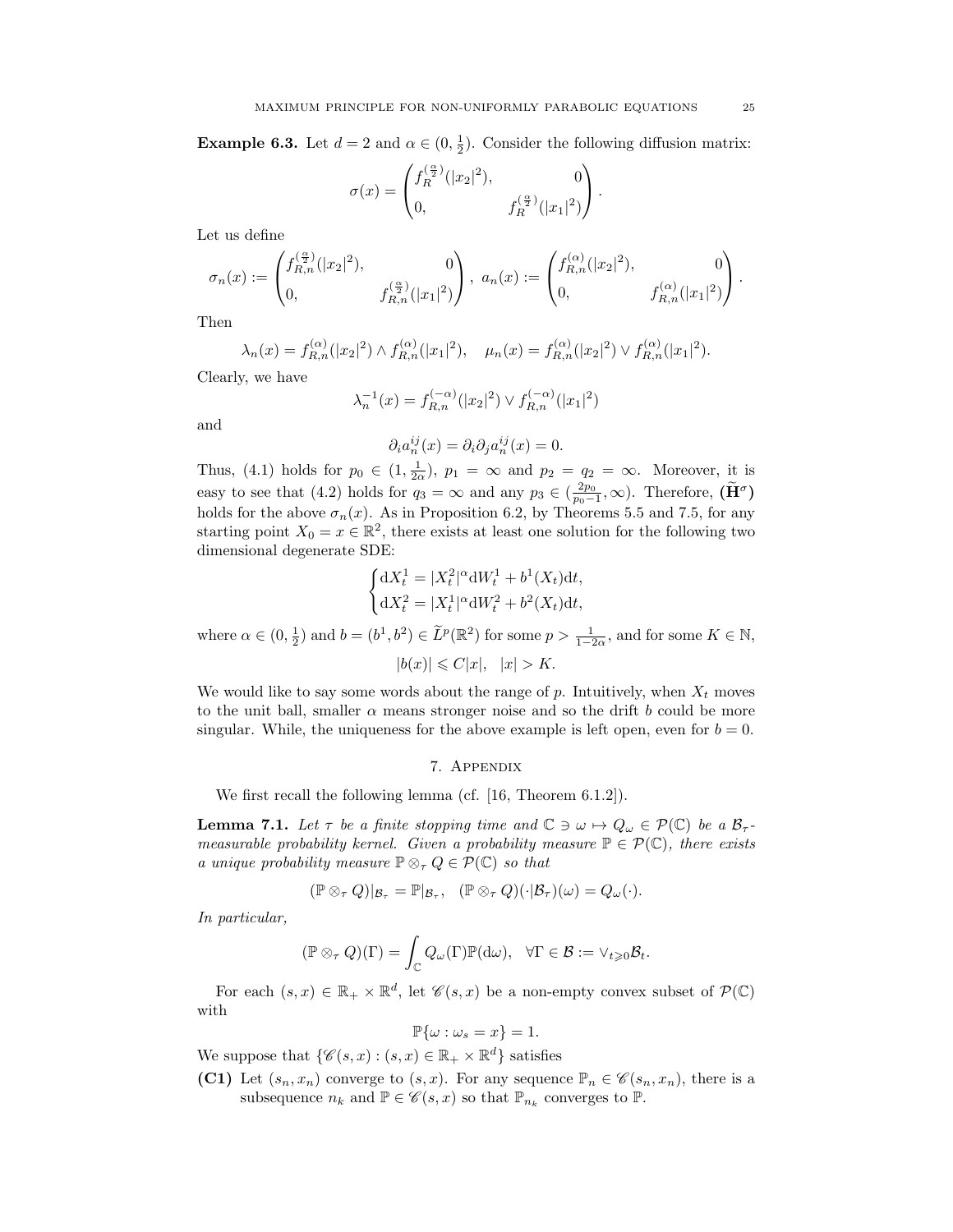(C2) (Disintegration) Let  $\mathbb{P} \in \mathscr{C}(s,x)$  and  $\tau \geq s$  be a finite stopping time. For any r.c.p.d.  $(\mathbb{P}_{\omega})_{\omega \in \mathbb{C}}$  of  $\mathbb{E}^{\mathbb{P}}(\cdot|\mathcal{B}_{\tau})$ , there is a  $\mathbb{P}\text{-null set } N \in \mathcal{B}_{\tau}$  so that

$$
\mathbb{P}_{\omega} \in \mathscr{C}(\tau(\omega), \omega_{\tau(\omega)}), \ \omega \notin N.
$$

(C3) (Reconstruction) Let  $\mathbb{P} \in \mathscr{C}(s,x)$  and  $\tau \geq s$  be a finite stopping time. For any  $\mathcal{B}_{\tau}$ -measurable kernel  $\mathbb{C} \ni \omega \mapsto Q_{\omega} \in \mathcal{P}(\mathbb{C})$  with

$$
Q_{\omega} \in \mathscr{C}(\tau(\omega), \omega_{\tau(\omega)}), \forall \omega \in \mathbb{C},
$$

it holds that

$$
\mathbb{P} \otimes_{\tau} Q \in \mathscr{C}(s, x).
$$

We have the following strong Markov selection theorem, whose proofs are completely the same as in  $[16,$  Theorem 12.2.3] (see also  $[5]$  and  $[6,$  Theorem 2.7]). We omit the details.

**Theorem 7.2.** Under  $(C1)$ ,  $(C2)$  and  $(C3)$ , there is a measurable selection

 $\mathbb{R}_+ \times \mathbb{R}^d \ni (s, x) \mapsto \mathbb{P}_{s, x} \in \mathscr{C} (s, x)$ 

so that for any  $(s, x) \in \mathbb{R}_+ \times \mathbb{R}^d$  and finite stopping time  $\tau \geq s$ ,  $\omega \mapsto \mathbb{P}_{\tau(\omega), x(\tau(\omega), \omega)}$ is a r.c.p.d. of  $\mathbb{P}_{s,x}$  with respect to  $\mathcal{B}_{\tau}$ . More precisely, there is a  $\mathbb{P}_{s,x}$ -null set  $N \in \mathcal{B}_{\tau}$  such that for all  $\omega \notin N$ ,

$$
\mathbb{P}_{s,x}(\cdot|\mathcal{B}_{\tau})(\omega)=\mathbb{P}_{\tau(\omega),\omega_{\tau(\omega)}}(\cdot).
$$

The following two simple lemmas are used in the proof of Theorem 5.5 (see [6]).

**Lemma 7.3.** Let  $\mathscr{G} \subset \mathscr{C}$  be two countably generated sub  $\sigma$ -algebras of  $\mathscr{B}$ . Given  $\mathbb{P} \in \mathcal{P}(\mathbb{C})$ , let  $Q_{\omega}$  be a r.c.p.d. of  $\mathbb{P}$  with respect to  $\mathscr{G}$ . Then there is a  $\mathbb{P}\text{-null set}$  $N \in \mathscr{G}$  depending on  $\mathscr{C}$  and  $\xi$  such that for all  $\omega \notin N$ ,

$$
\mathbb{E}^{\mathbb{P}}(\xi|\mathscr{C}) = \mathbb{E}^{Q_{\omega}}(\xi|\mathscr{C}), \quad Q_{\omega} - a.s.
$$

*Proof.* Let  $A \in \mathscr{G}$  and  $B \in \mathscr{C}$ . By definition, we have

$$
\int_{A} \mathbb{E}^{Q_{\omega}}(1_{B} \mathbb{E}^{\mathbb{P}}(\xi|\mathscr{C})) \mathbb{P}(\mathrm{d}\omega) = \int_{A} \mathbb{E}^{\mathbb{P}}(1_{B} \mathbb{E}^{\mathbb{P}}(\xi|\mathscr{C})|\mathscr{G})(\omega) \mathbb{P}(\mathrm{d}\omega)
$$

$$
= \mathbb{E}^{\mathbb{P}}(1_{A} 1_{B} \xi) = \int_{A} \mathbb{E}^{Q_{\omega}}(1_{B} \xi) \mathbb{P}(\mathrm{d}\omega)
$$

$$
= \int_{A} \mathbb{E}^{Q_{\omega}}(1_{B} \mathbb{E}^{Q_{\omega}}(\xi|\mathscr{C})) \mathbb{P}(\mathrm{d}\omega).
$$

Hence, for each  $B \in \mathscr{C}$ , there is a P-null set  $N_B \in \mathscr{G}$  so that for all  $\omega \notin N$ ,

$$
\mathbb{E}^{Q_{\omega}}(1_B \mathbb{E}^{\mathbb{P}}(\xi|\mathscr{C})) = \mathbb{E}^{Q_{\omega}}(1_B \mathbb{E}^{Q_{\omega}}(\xi|\mathscr{C})).
$$

Since  $\mathscr C$  is countably generated, one can find a common null set  $N_{\xi,\mathscr C}$  so that for all  $\omega \notin N$  and  $B \in \mathscr{C}$ ,

$$
\mathbb{E}^{Q_{\omega}}(1_B \mathbb{E}^{\mathbb{P}}(\xi|\mathscr{C})) = \mathbb{E}^{Q_{\omega}}(1_B \mathbb{E}^{Q_{\omega}}(\xi|\mathscr{C})),
$$

which in turn yields the desired result.  $\Box$ 

**Lemma 7.4.** Let  $\tau$  be a finite stopping time and  $Q_{\omega}$  be a r.c.p.d. of  $\mathbb{P}$  with respect to  $\mathcal{B}_{\tau}$ . Let  $X_t$  be a bounded continuous process. Suppose that for any  $t \geq 0$ ,

$$
\mathbb{E}^{\mathbb{P}}(X_t|\mathcal{B}_t) \leqslant A, \quad \mathbb{P}-a.s.
$$

Then there is a P-null set  $N \in \mathcal{B}_{\tau}$  such that for all  $\omega \notin N$  and  $t \geq \tau(\omega)$ ,

$$
\mathbb{E}^{Q_{\omega}}(X_t|\mathcal{B}_t) \leq A, \quad Q_{\omega} - a.s.
$$

$$
\overline{\phantom{0}}
$$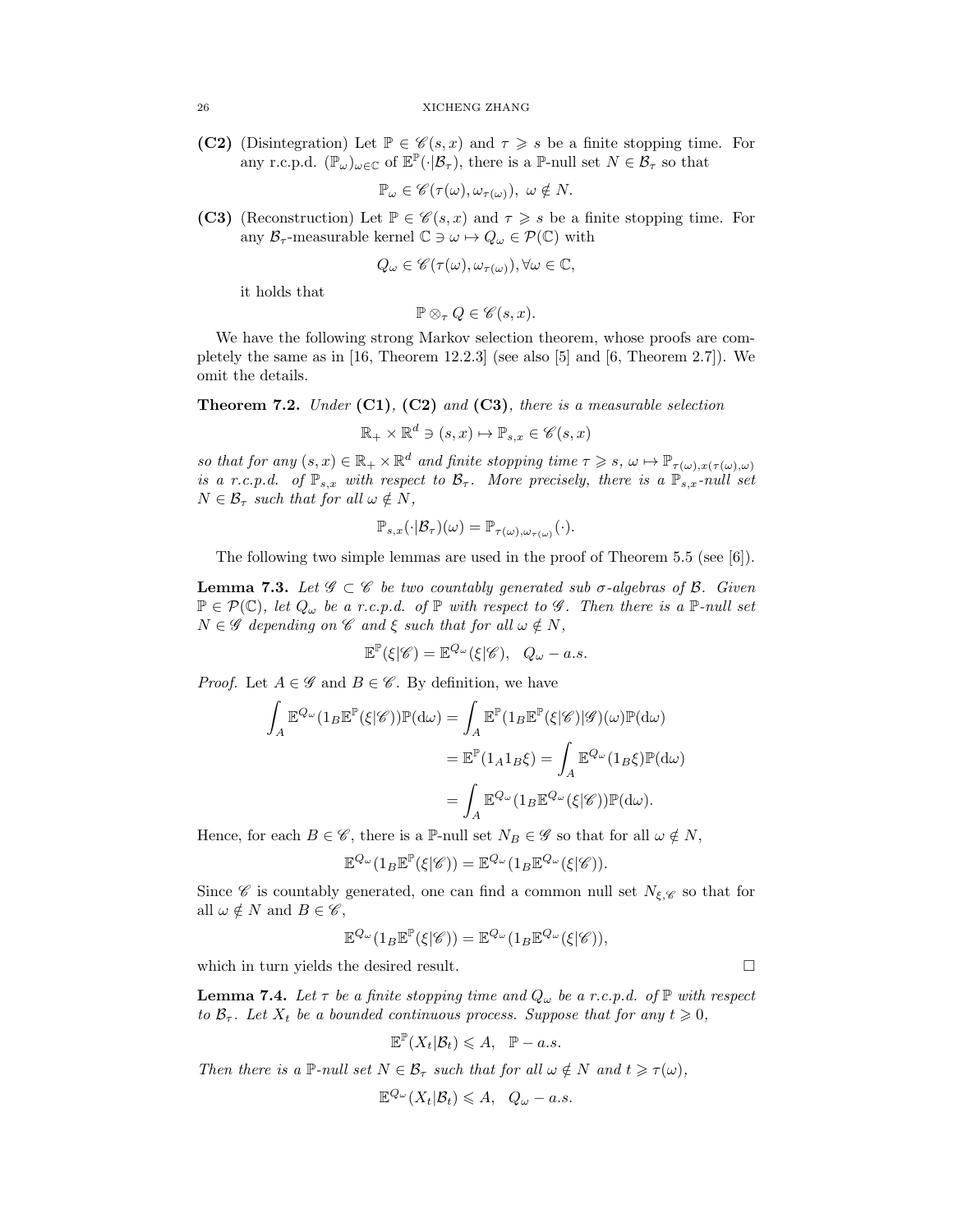Proof. By Lemma 4.4, we have

$$
\mathbb{E}^{\mathbb{P}}(X_{t\vee\tau}|\mathcal{B}_{t\vee\tau})\leqslant A, \quad t\geqslant 0.
$$

By Lemma 7.3, there is a P-null set N such that for all  $\omega \notin N$  and all rational number  $t > 0$ ,

$$
\mathbb{E}^{Q_{\omega}}(X_{t\vee\tau}|\mathcal{B}_{t\vee\tau})\leqslant A, \quad Q_{\omega}-a.s.
$$

For fixed  $\omega \notin N$ , since (cf. [16, p34. (3.15)])

$$
Q_{\omega}\{\omega':\tau({\omega}')=\tau({\omega})\}=1,
$$

we have for all rational number  $t \geq \tau(\omega)$ ,

$$
\mathbb{E}^{Q_{\omega}}(X_t|\mathcal{B}_t)=\mathbb{E}^{Q_{\omega}}(X_{t\vee\tau}|\mathcal{B}_{t\vee\tau})\leqslant A, \quad Q_{\omega}-a.s.
$$

Now for general  $t \geq \tau(\omega)$ , let  $t_n \downarrow t$  be rational numbers. By the dominated convergence theorem, we have

$$
\mathbb{E}^{Q_{\omega}}(X_t|\mathcal{B}_t) = \lim_{t_n \downarrow t} \mathbb{E}^{Q_{\omega}}(X_{t_n}|\mathcal{B}_t) = \lim_{t_n \downarrow t} \mathbb{E}^{Q_{\omega}}(X_{t_n}|\mathcal{B}_{t_n}|\mathcal{B}_t) \leqslant A.
$$

The proof is complete.  $\Box$ 

The following result provides a way of constructing a global solution from local solutions.

**Theorem 7.5.** Suppose that for each  $R \in \mathbb{N}$  and  $(s, x) \in \mathbb{R}_+ \times \mathbb{R}^d$ , there is at least one local martingale solution  $\mathbb{P}^R_{s,x} \in \mathcal{M}_{s,x}^{\sigma_R,b_R}$  so that  $(s,x) \mapsto \mathbb{P}^R_{s,x}$  is Borel measurable, where

$$
\sigma_R(t,x) := \sigma(t, \chi_R(x)x), \quad b_R(t,x) := b(t, \chi_R(x)x),
$$

and

$$
\chi_R(x) = 1, \ |x| \leq 2^{R-1}, \ \chi_R(x) = 0, \ |x| > 2^R.
$$

 $Fix(s_0, x_0) \in \mathbb{R}_+ \times \mathbb{R}^d$ . If for each  $T > s_0$  and any choice of  $\mathbb{P}^R_{s_0, x_0}$  from  $\mathcal{M}_{s_0, x_0}^{\sigma_R, b_R}$ ,

$$
\lim_{R \to \infty} \mathbb{P}^R_{s_0, x_0} \left( \sup_{t \in [s, T]} |\omega_t| > R \right) = 0,
$$
\n(7.1)

then there is at least one local martingale solution  $\mathbb{P} \in \mathcal{M}_{s_0,x_0}^{\sigma,b}$ . In particular, there is a global weak solution  $(\mathfrak{F}, X, W)$  for SDE (1.13).

*Proof.* Without loss of generality, we assume  $(s_0, x_0) = (0, 0)$ . Let  $\tau_0 = 0$ . We define a sequence of stopping times recursively by

$$
\tau_n := \inf\{t > \tau_{n-1} : |\omega_t| > 2^{n-1}\} = \inf\{t > 0 : |\omega_t| > 2^{n-1}\}, \quad n \in \mathbb{N}.
$$

Let  $\mathbb{P}_{s,x}^n \in \mathcal{M}_{s,x}^{\sigma_n,b_n}$  be as in the assumptions. Define for  $n \in \mathbb{N}$ ,

$$
Q_{\omega}^n := \mathbb{P}^{n+1}_{\tau_n(\omega), \omega_{\tau_n(\omega)}}, \ \omega \in \mathbb{C}.
$$

Since  $(s, x) \mapsto \mathbb{P}^{n+1}_{s,x}$  is measurable,  $\omega \mapsto Q^n_{\omega}$  is a  $\mathcal{B}_{\tau_n}$ -measurable probability kernel on  $\mathbb{C}\times\mathcal{B}$ , i.e., for each  $\Gamma\in\mathcal{B}$ ,  $\omega\mapsto Q_{\omega}^n(\Gamma)$  is  $\mathcal{B}_{\tau_n}$ -measurable, and for each  $\omega\in\mathbb{C}$ ,  $Q_{\omega} \in \mathcal{P}(\mathbb{C})$ . Let  $\widetilde{\mathbb{P}}_1 \in \mathcal{M}_{0,0}^{\sigma_1,b_1}$ . Define for  $n \geq 2$ ,

$$
\widetilde{\mathbb{P}}_{n+1} := \widetilde{\mathbb{P}}_1 \otimes_{\tau_1} \mathbb{Q}^1 \otimes_{\tau_2} \cdots \otimes_{\tau_n} \mathbb{Q}^n.
$$

By the construction and Lemma 7.1, one sees that

$$
\widetilde{\mathbb{P}}_{n+1}|_{\mathcal{B}_{\tau_n}} = (\widetilde{\mathbb{P}}_n \otimes_{\tau_n} \mathbb{Q}^n)|_{\mathcal{B}_{\tau_n}} = \widetilde{\mathbb{P}}_n|_{\mathcal{B}_{\tau_n}},
$$

and by [16, Theorem 1.2.10],

$$
\widetilde{\mathbb{P}}_n \in \mathcal{M}_{0,0}^{\sigma_n,b_n}
$$

.